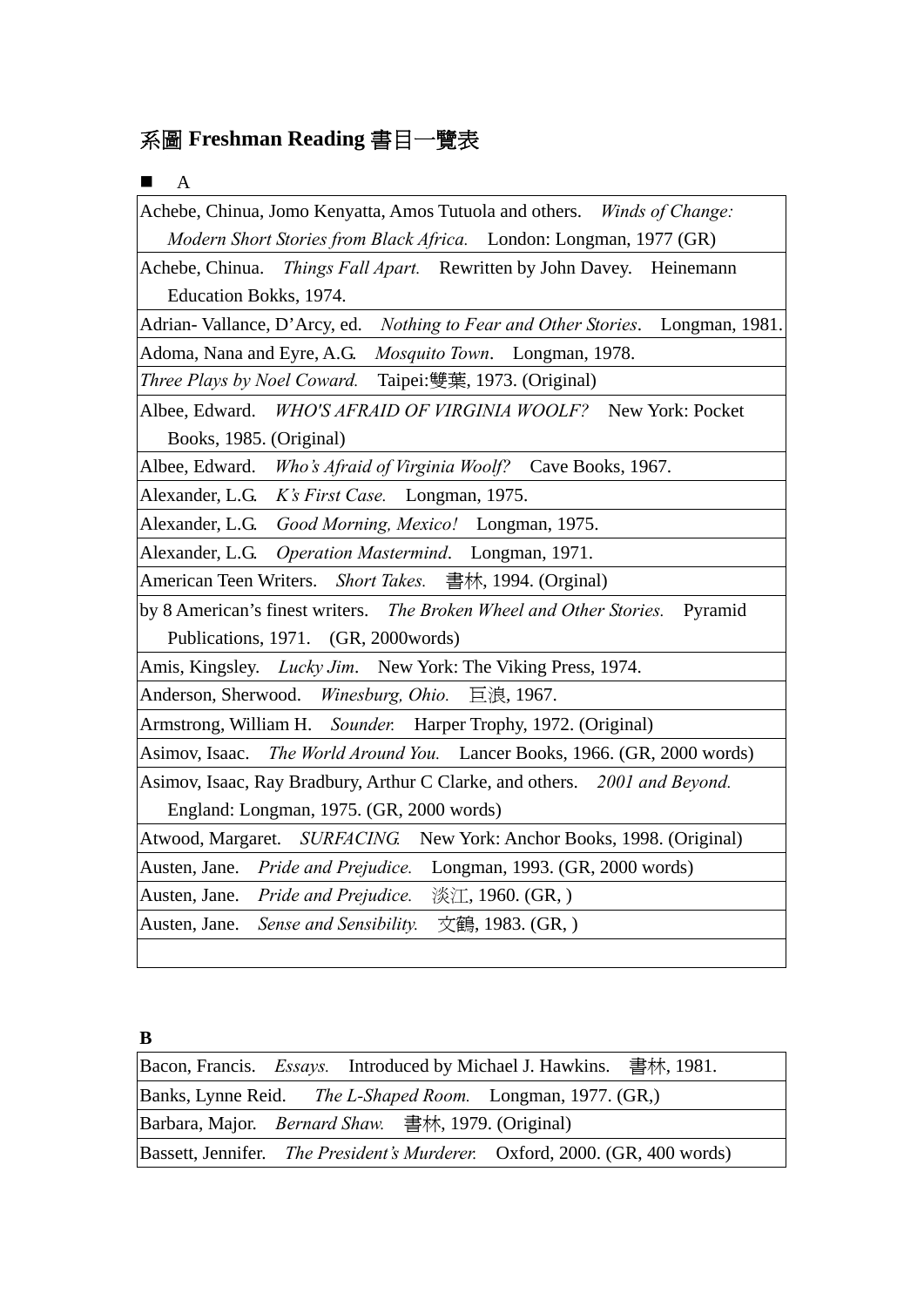Beckett, Samuel. *Waiting For Godot.* 再興, 1976.

Berger, Melvin. *ADVANCES OF MODERN SCIENC Taipei,*書林*,1964. (GR, 2000 words)*

Bellow, Saul. *Mosby's Memoirs.* Fawcett Publications, 1969. (Original)

Billings, Henry. *The Life of a Road.* Macfadden-Bartell Book, 1969. (GR, 1000 words)

Binfield, R.D. Tales from Tolstoy. N.Y.: Oxford, 1973. (GR, 2100 words)

Binne, Vinal O. *International Folktales, I*. 亞美, 1967.

Binne, Vinal O. *International Folktales, 2*. 亞美, 1967

Bolt, Robert. *A Man for All Seasons.* 書林, 1984. (Original)

Border, Rosemary, retold *Ghost Stories.* Oxford, 1989. (GR, 1800 words)

Boyd, Candy Dawson. *Circle of Gold.* Scholastic, 1984.

Brecht, Bertolt. *Mother Courage.* 雙葉, 1970. (Original)

Briggs, Raymond. *The Strange House.* Beaver Books, 1961.

Bronte, Charlotte. *Jane Eyre.* 書林, 1989. (Original)

Bronte, Charlotte. *Jane Eyre.* Longman, 1993. (GR, 2000 words)

Bronte, Charlotte. *Jane Eyre.* Simplified by Sue Ullstein. Longman, 1976.

Bronte, Charlotte. *Jane Eyre.* D.H. Howe, ed. Oxford U P, 1978. (10 copies)

Bronte, Emily. *Wuthering Heights.* Simplified by Mary Calvert. Macmillan, 1964.

Bronte, Emily. *Wuthering Heights.* Simplified by Evelyn Attwood. Longman, 1978.

Brunhoff, Jean De. *The Story of Babar.* Dragonfly Books, 1989. (Original)

Buck, Pearl S. *The Story Bible. Volume II: THE NEW TESTAMENT.* 書林, 1995. (Original)

Buchan, John. *The Thirty-Nine Steps.* Simplified by George F. Wear. Longman, 1993.

Burton, S.H. *8 Ghost Stories*. 文鶴, 1986. (GR, )

Burnett, F. H. *Little Lord Fauntleroy.* Adapted by Bruce Rogers. 書林, 1984.

Butros, Albert. *Tales of the Caliphs.* 文鶴, 1983.

Byrne, Donn. *Seven One Act Plays*. 文鶴, 1983.

 $\mathcal{C}$ 

Camus, Albert. *The Fall.* Vintage Books, 1965. (Original) Carroll, Lewis. *Alice Adventures in Wonderland.* Adapted by Margery Green. 書林, 1989.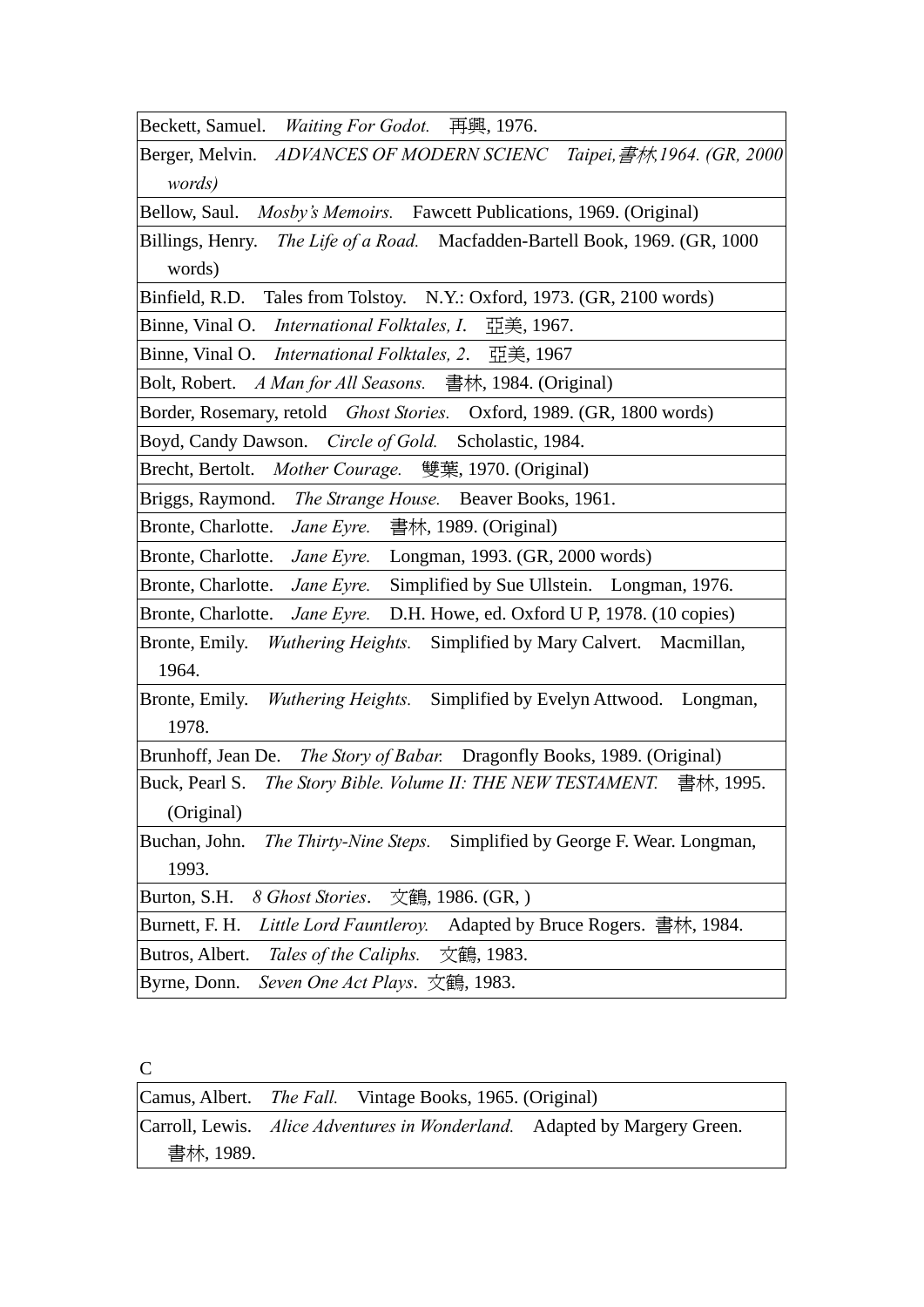Chapaman, Rachael L. *The USA Men and Machines.* 亞美, 1973.

Christopher, John. *The City of Gold and Lead.* 文鶴, 1983. (Original)

Cleary, Beverly. *Henry and the Clubhouse.* New York: Dell, 1979. (Original)

Cleary, Beverly. *Henry and Ribsy.* New York: Dell, 1980. (Original)

Conrad, Joseph. *Lord Jim.* Simplified by Frances Johnston. Longman, 1976.

Cooper, Fenimore James. *The Pathfinder.* Simplified by Robert J. Dixson. 亞美, 1973. 2 copies

Corman, Avery. *Kramer Versus Kramer.* The New American Library, 1978. (Original)

Cousins, Margaret. *Thomas Alva Edison: The Man Who Lighted the World.*  Fawcett Publication, 1969. (GR, 1000 words)

Coward, Noel. *Three Plays by Noel Coward: Private Lives, Hay Fever, Blithe Spirit.*  雙葉, 1973.

Crane, Stephen. *The Red Badge of Courage.* 亞美, 1973.

Crane, Stephen. *The Red Badge of Courage.* 書林, 1985. (GR, 2000 words)

Crane, Stephen. *The Red Badge of Courage.* Oxford, 1990. (GR, 3100 words)

Crane, Stephen. *THE RED BADGE OF COURAGE.* N.Y.,WSP,1894 (Original)

Crane, Stephen, Stevenson, R. L. *Two Famous Stories: The Bottle Imp* & *The Open Boat*. 虹橋, 1965. 2 copies

Cronin, A.J. The Citadel. Longman, 1993. (GR, 2000 words)

D

Dahl, Roald. *Danny the Champion of the World.* Puffin Book, 1975. (Original)

Dai, Catherine. *Bound Feet: Stories of Contemporary Taiwan.* 書林, 1989.

Day, Clarence. *Life with father.* Taipei,書林. (GR, 1000 words)

Defoe, Daniel. *Robinson Crusoe*. Simplified by Michael West. Longman, 1980. Deighton, Len. *Spy Story.* Granada, 1983. (Original)

Dickens, Charles. *A Tale of Two Cities.* 書林, 1989. (Original)

Dickens, Charles. *CHRISTMAS CAROL.* New York: Charles E. Merrill Co. (Original)

Dickens, Charles. *CHRISTMAS CAROL.* 書林, 2006. (Original)

Dickens, Charles. *Christmas Carol* & *The Cricket on The Hearth*. Simplified by Michael West. Longman, 1961.

Dickens, Charles. *David Copperfield.* 文星, 1963. (Original) 2 copies.

Dickens, Charles. *David Copperfield.* Simplified by Michael West. Longman, 1964.

Dickens, Charles. *Oliver Twist.* 標準, 1974. (Original)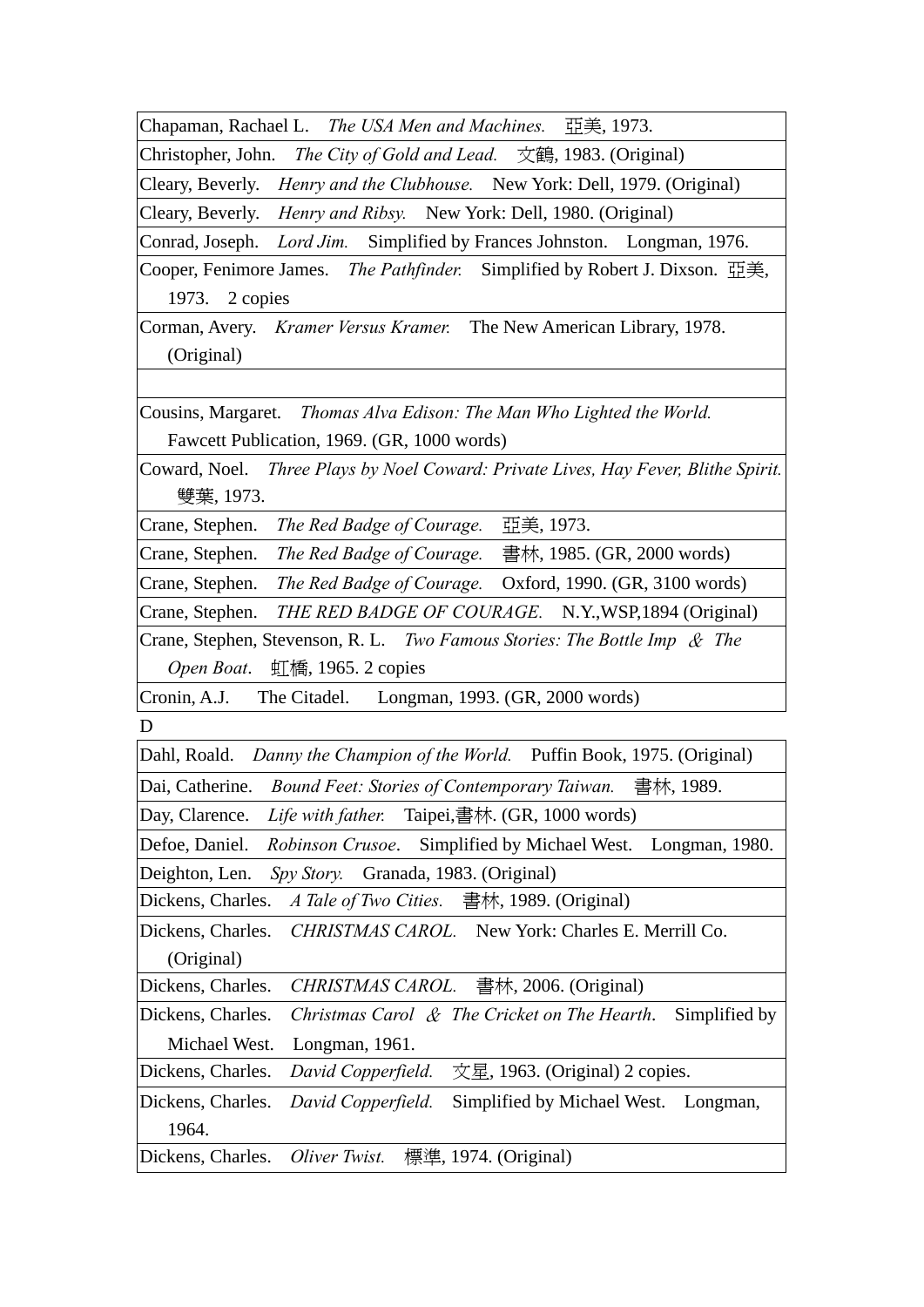Dickens, Charles. *Oliver Twist.* 書林, 1993. (Original)

Dixson, Robert J. *The U.S.A.: The Land and The People.* 美亞, 1973. (2 copies)

Dodd, E. F, retold. *Six Short Stories.* Macmillan, 1984.

Dodd, E. F, told. *Six Tales From Shakespeare.* 書林, 1989.

Dodd, E. F, told. *Stories from Homer.* Taipei: Bookman, 1991.

Donnelly, Judy. *Who Shot the President? The Death of John F. Kennedy.* Random House, 1988. (GR, )

Doyle, Sir Arthur Conan. *Sherlock Holmes Short Stories.* 文鶴, 1984. (GR, 2000 words) 2 copies

Doyle, Sir Arthur Conan. *Three Adventures of Sherlock Holmes.* 文鶴, 1985. (GR, 1500 words)

Doyle, Sir Arthur Conan. *Three Adventures of Sherlock Holmes.* Simplified by Frances Johnston. Longman, 1976.

Doyle, Sir Arthur Conan. *The Return of Sherlock Holmes.* 文鶴, 1983. (GR, 1200 words) 2 copies

Doyle, Sir Arthur Conan. *Sherlock Holmes: The Hound of the Baskervilles.*  Oxford University Press, 1989.

Dumas, Alexandre. *The Count of Monte Cristo.* 文鶴, 1983. (Original)

Dumas, Alexandre. *The Three Musketeers.* Told by E. F. Dodd. Macmillan, 1962. (2 copies)

E

Eliot, George. *Silas Marner.* MacMillan, 1984. (Original) 2 copies

Eliot, George. *The Mill on the Floss.* Longman, 1988. (GR, 1800 words) Eliot, George. *Silas Marner: The Weaver of Raveloe.* 北一出版, 1969.

Eliot, George. *Silas Manner.* Simplified by Katharine Lang. Taipei: Bookman, 1989.

Eliot, T.S. *The Family Reunion*. Harvest, 1971. (Original)

Eliot, T.S. *Murder In The Cathedral*. Kingswood House, 1959.

Emecheta, Buchi. *The Bride Price.* Oxford, 1989. (GR, 1800 words)

English Language Services, INC. *Scenes of America.* 虹橋, 1968. 3 copies

English Language Services, INC. *Four Short Mysteries.* 虹橋, 1965.

Erasmus. *Praise of Folly.* Penguin Books, 1986. (Original)

Erickson, John R. *Hank the Cowdog.* Maverick Books, 1991. (Original)

Esterer, Arnulf K. *Tools: SHAPERS OF HUMAN PROGRESS.* Fawcett Publication, 1969. (GR, 2000 words)

Simplified by Eyre, A.G. Stories from Down Under. 文鶴, 1983. (Original)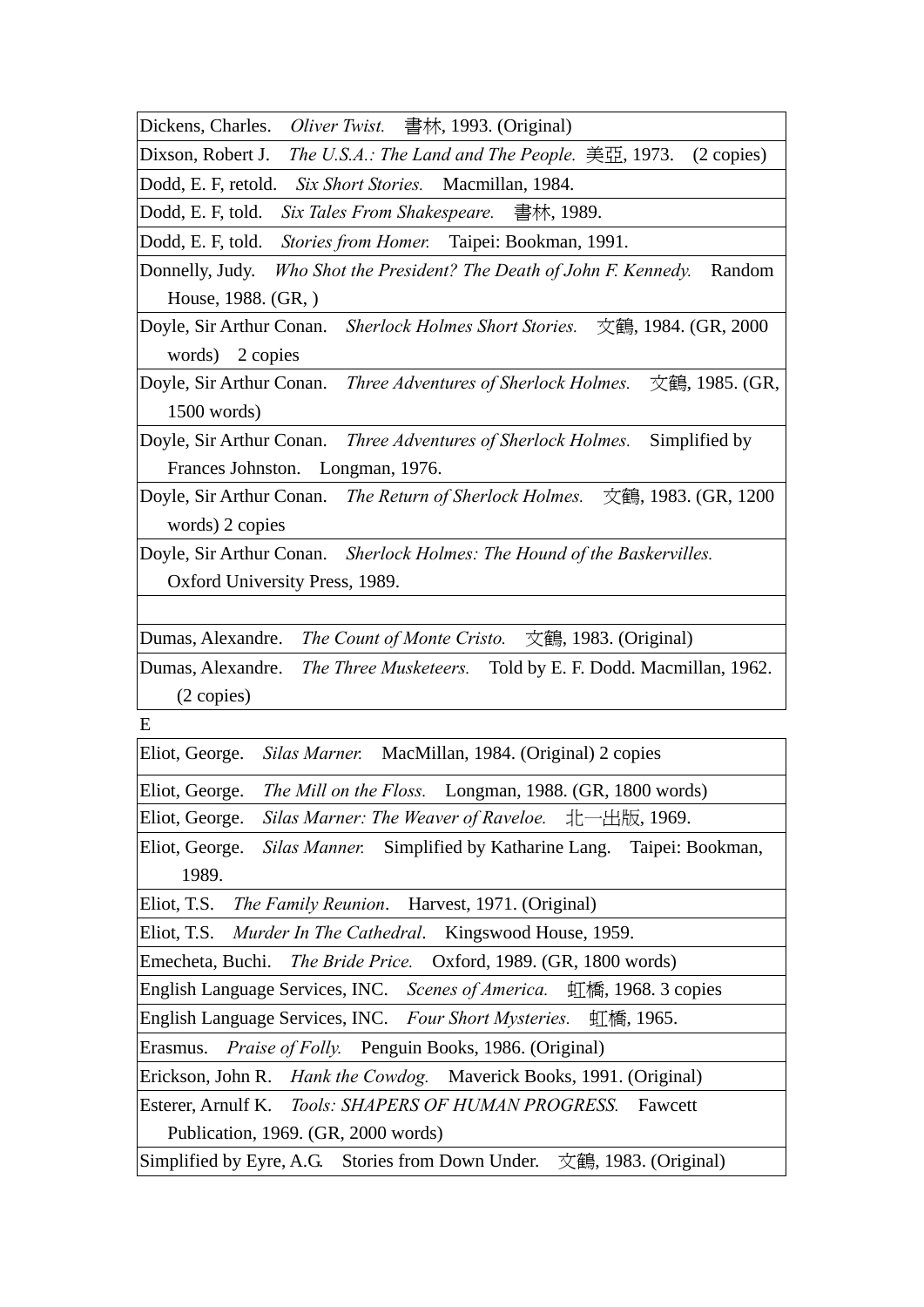F

| Fariz, Husni. Stories from the Arab World. |  |  |  | Longman, 1978. |
|--------------------------------------------|--|--|--|----------------|
|--------------------------------------------|--|--|--|----------------|

Faulkner, William. *As I Lay Dying.* Penguin Books, 1981. (Original)

Faulkner, William. *Knight's Gambit.* Signet Book, 1950. (Original)

Fitzgerald, F. Scott. *THIS SIDE OF PARADISE.* New York: Dell. (Original)

Fitzgerald, F. Scott. *The Diamond as Big as the Ritz and Other Stories.* Oxford, 1989. (GR, 3700 words)

Fitzgerald, F. Scott. *The Great Gatsby.* Simplified by Celia Turvey. Longman, 1993.

Fitzgerald, F. Scott. *The Great Gatsby.* Charles Scribner's Sons, 1925.

Fleming, Ian. *For Your Eyes Only.* England, Longman, 1960. (Original)

Fleming, Ian. *Thunderball.* Simplified by Gordon Walsh. Longman, 1980.

Forster, E.M. A PASSAGE TO INDIA. 書林, 1989. (Original)

Forster, E.M. A PASSAGE TO INDIA. 書林, 1989. (Original)

G

Gallico, Paul. *The Snow Goose and Other Stories.* Longman, 1990. (GR, 1300 words) 3 copies

Gibran, Kahlil. *The Prophet.* William Heinemann, 1980.

Gibson, William. *The Miracle Worker.* Bantam Books, 1965. (Original) 3 copies

Gies, Joseph. *Wonders of the Modern World.* Fawcett Publications, 1969. (GR, 2000 words)

Gilleland, Don. *Twenty-Minute Plays: Animal Crackers.* 書林, 1987.

Gilleland, Don. *Five-Minute Plays: Six Plays for the Classroom.* 書林, 1992.

Gipson, Fred. *Old Yeller.* Harper Trophy, 1990. (Original)

Goldsmith, Oliver. *The Vicar of Wakefield.* 書林, 1989. (GR, )

told by Green, Margery. *Strange Tales from THE ARABIAN NIGHTS.* 書林, 1980. (GR, 2500 words) 3 copies.

Greene, Graham. *The Power and the Glory.* 書林, 1978.

Grimshaw, Nigel. *The Angry Valley.* Longman, 1970.

Groom, Winston. *Forrest Gump.* U.S.A. Pocket Books, 1994. (Original) 2copies H

Hailey, Arthur. *Airport.* England: Longman, 1993. (GR, 2000 words) 2 copies.

Hardy, Thomas. *The Mayor of Casterbridge.* Adapted by E.F. Dodd. 駿文, 1985.

Hardy, Thomas. *The Mayor of Casterbridge.* Adapted by E.F. Dodd. Taipei: Bookman, 1991.

Harte, Bret. *Outcasts of Poker Flat, Luck of Roaring Camp and Other Stories.*  Simplified by Robert J. Dixson. 亞美, 1973.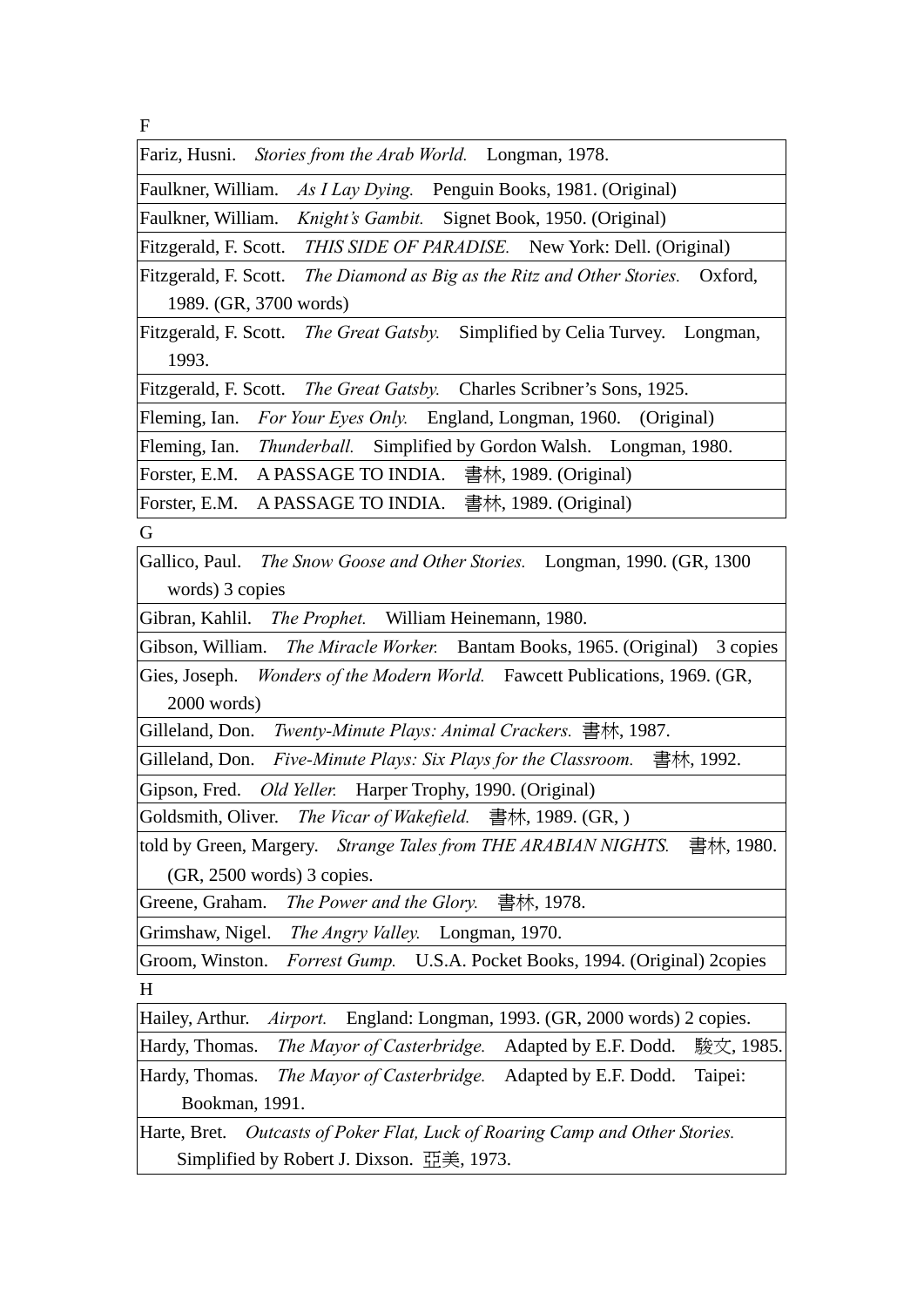|            | Hawthorne, Nathaniel. <i>House of the Seven Gables.</i> 美亞, 1973. (GR, 750 words) |
|------------|-----------------------------------------------------------------------------------|
| (2 copies) |                                                                                   |

Hawthorne, Nathaniel. *Twelve Tales.* Adapted by Angela Paratore. Washington Square Press, 1968.

Hellman, Hal. *The City in the World of the Future.* Dell Books, 1973. (GR, 3000 words) ( 2 copies)

Hemingway, Ernest. *The Old Man and The Sea*. 敦煌, 1987.

Hess, Hermann. *Steppenwolf.* Penguin Books, 1979.

Heyerdahl, Thor. *The Kon-Tiki Expedition.* Longman, 1990. (Original)

Hobbs, Will. *Kokopelli's Flute.* Atheneum Books, 1995. (Original)

Hollon, W. Eugene. *The Great American Desert.* Washington Square Press, 1971. (GR, 2000 words)

Hope, Anthony. *The Prisoner of Zenda.* Simplified by George F. Wear. Longman, 1993.

edited by Howe, Irving and Howe, Ilana Wiener. *Short Shorts.* Bantam books, 1988. (Original)

Howells, William Dean. *The Rise of Silas Lapham.* 美亞, 1973. (GR, 2200 words) Howard, Sidney and Kruif, de Paul. *Yellow Jack.* Fawcett Publication, 1962.

I

Inge, William. *Picnic.* Washington Square Press, 1972. (GR, 2000 words) 2 copies Ionesco, Eugene. *Rhinoceros.* 雙葉, 1978. (Original)

Ionesco, Eugene. *Rhinoceros and other plays.* Translated by Derek Prouse. 狀 元, 1960.

J

Jacker, Corinne. *Man, Memory, and Machines.* Dell Books, 1973. (GR, 3000 words)

Jackson, Shirley. *I Know Who I Love.* Taipei,書林, 1952. (GR, 2000 words) James, Henry. *The Portrait of a Lady.* 美亞, 1973. (GR, 2000 words)

James, Henry. *The Turn of The Screw* & *The Lesson of the Master.* The Modern Library, 1930.

James, Henry. *Selectic Short Stories: The Last of the Valerii, The Real Thing, The Lesson of the Master, Daisy Miller.* 雙葉,1983. 2 copies

James, Kenneth. *Inspector Thackeray Arrives.* Longman, 1983.

Jeffers, Robinson. *Selected Poems.* Vintage, 1964. (Original)

Jimenez, Ramon Juan. *Platero and I*. Translated by William H. and Mary Roberts. 書林, 1960. 3 copies

Johns, Adela Rogers St. *Tell No Man.* The New American Library, 1967.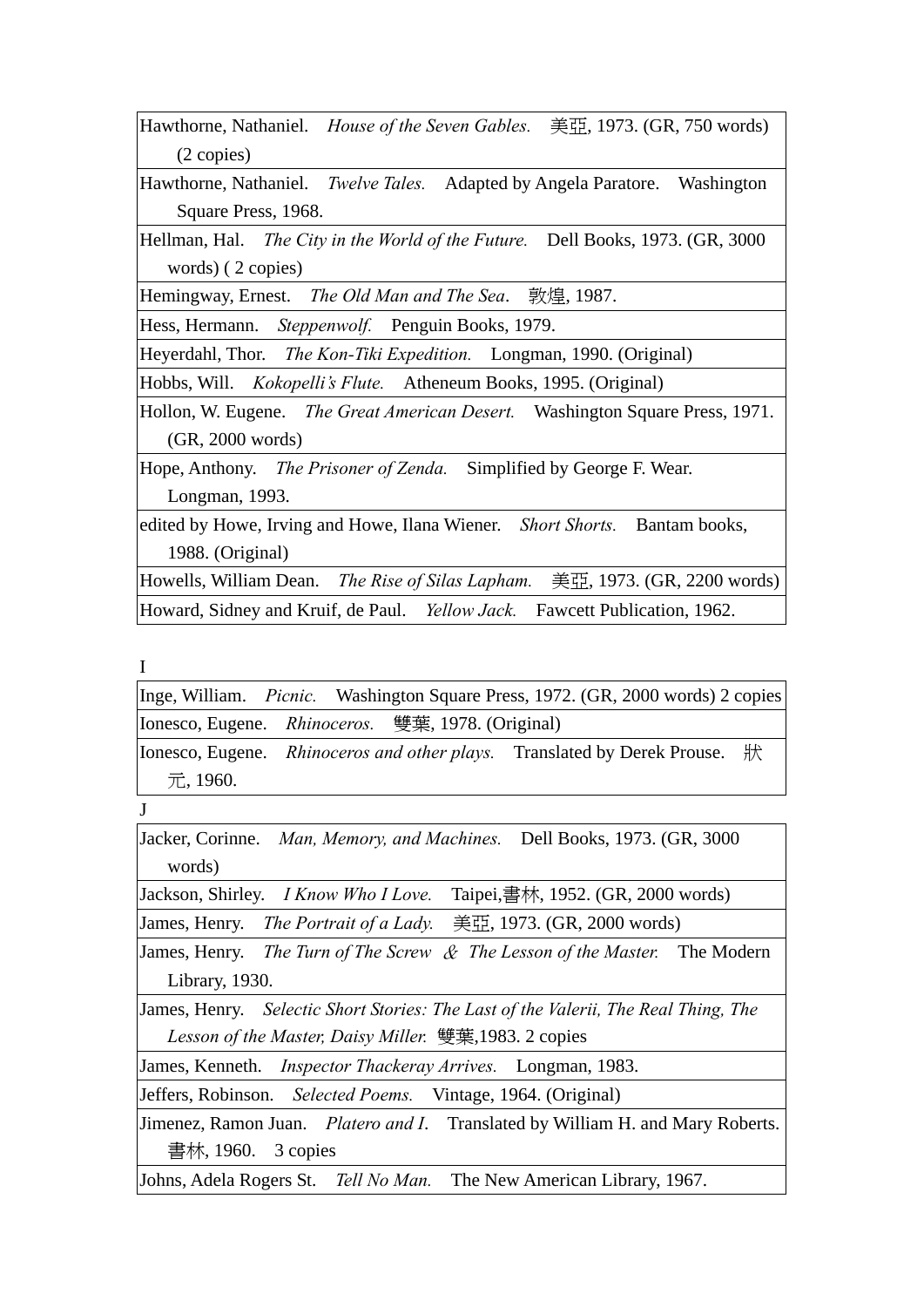(Original)

Jones, Lewis, simplified. Me, Myself and I: Seven Science Fiction Stories. Longman, 1975.

Joyce, James. *A Portrait of the Artist as a Young Man.* 書林, 1977.

Joyce, James. *Dubliners.* 書林, 2006.

Jim nez, Juan Ram n. *Platero and I London,*書林*,1956. (Original)*

Juster, Norton. *The Phantom Tollbooth.* Bullseye Book, 1988. (Original)

K

Kastner, Erich. *Emil and the Detectives.* Longman, 1988. (GR, 1300 words)

Joyce, James. *A Portrait of the Artist as a Young Man.* 書林, 1977.

Keller, Helen. *THE STORY OF MY LIFE.* New York: Macmillan, 1965. (GR, 2000 words) 2 copies.

Kästner Erich. *Emil and the Detectives Taiwan,*文鶴*,1983. (GR, 1200 words)*

Kelly, Eric P. *The Trumpeter of Krakow.* Macmillan, 1966. (Original)

Kesey, Ken. *One Flew Over the Cuckoo's Nest.* Penguin Books, 1976. (Original)

Kipling, Rudyard. *The Jungle Books.* Signet Classic, 1961. (Original)

edited by Kozelka, Paul. *Fifteen American One-Act Plays.* 敦煌, 1961. (Original)

Kulpa, Kathryn. *Short Takes: Brief Personal Narratives and Other Works by American Teen Writers*. 書林, 1997. (Original)

 $\mathbf{L}$ 

Lamb, Charles and Mary. *Tales from Shakespeare.* 文鶴, 1993. (GR, 2000 words) 2 copies

Laurents, Arthur. *West Side Story.* 書林. (Original)

Lawrence, D. H. *Lady Chatterley's Lover.* 書林, 1961.

Leather, Sue. *Desert Mountain Sea.* Oxford Bookworms, 1989. (GR, 1400 words)

Leavitt, Leslie W. *Great Men and Women.* 文鶴, 1983. (GR, 1800 words)

Lengyel, Melchior. *NINOTCHKA.* Washington Square Press, 1971. (GR, 2000 words)

Leppard, Lois Gladys. *Mandie and Jonathan's Predicament.* Bethany House Publishers, 1997.

Lessing, Doris. *The Glden Notebook* & *Under My Skin: volume one of my autobiography, to 1949*. Harper Perennial, 1995. 12 copies.

Lewis, C.S. The Voyage of the Dawntreader. Lions, 1988. (Original)

Lewis, Anthony. *Portrait of A Decade: The second American Revolution*. New York: Bantam Books, 1965.

Limousin, Odile. *The Story of Paper.* Young Discovery Library, 1988.

Li, Nianpei. *OLD TALES OF CHINA.* 書林, 1986. (Original)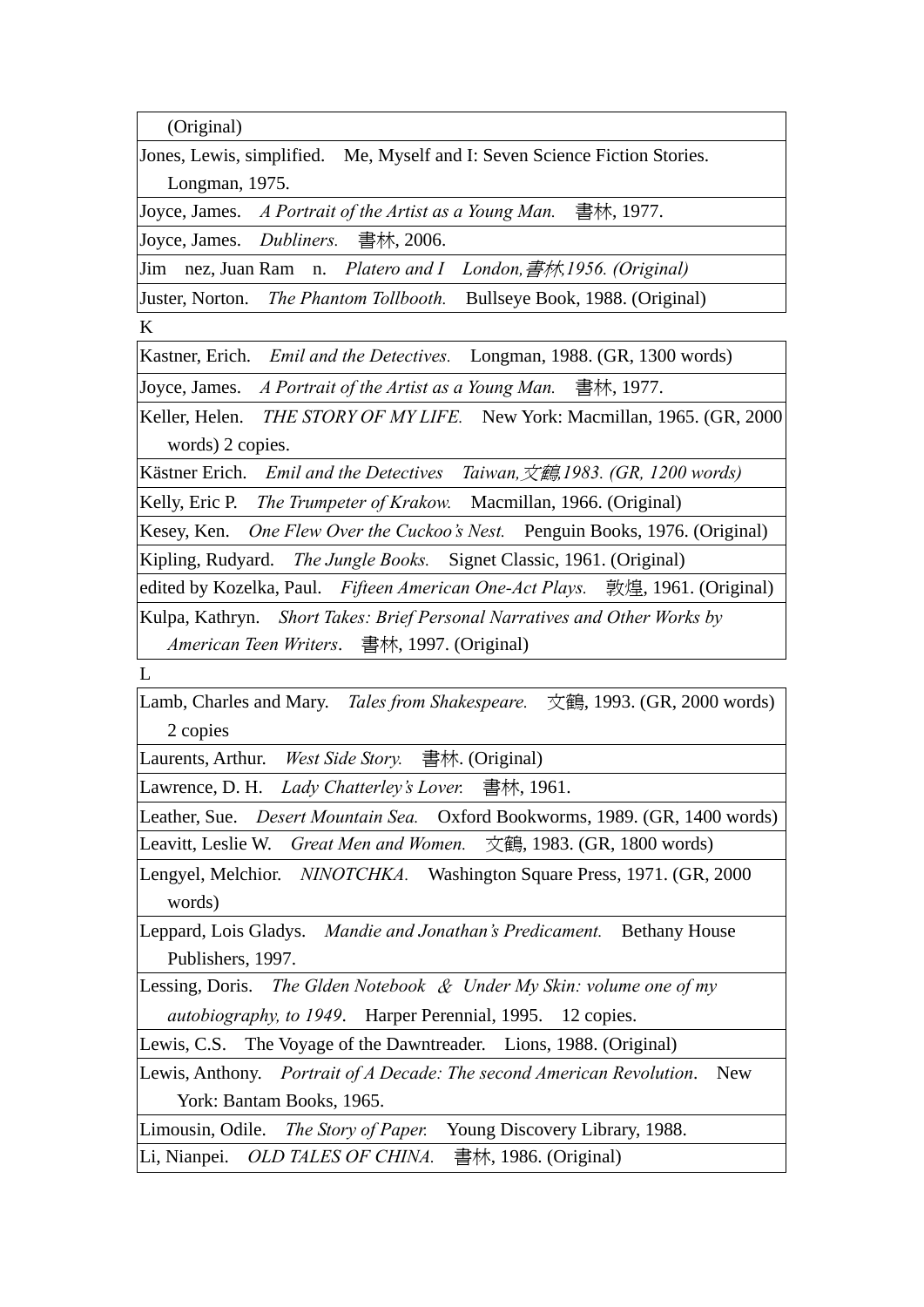| Lockerbie, D. Bruce, ed. Hawthorne: Selected Stories. 書林, 1969.                           |
|-------------------------------------------------------------------------------------------|
| [London, Jack. <i>Call of the Wild.</i> 文鶴, 1983. (GR, 1500 words)                        |
| London, Jack. <i>THE SEA-WOLF.</i> 書林, 1985. (GR, 2000 words)                             |
| Luceno, James. <i>THE MASK OF ZORRO</i> . U.S.A. Pocket Books, 1998. (Original)           |
| M                                                                                         |
| MaCallum, George P.<br>$\Pi$ 橋, 1965. (GR, )<br>The Island of Truth.                      |
| MaCallum, George P.<br>The Silver Elephant.<br>$\Pi$ 橋, 1964. (GR, ) 7 copies             |
| MaCallum, George P. Cowboys in Alaska.<br>$\Pi$ 橋, 1964. (10 copies)                      |
| MaCallum, George P.<br>The People Speak.<br>$\Pi$ 橋, 1964. 3 copies.                      |
| MaCarthy, Mary. The Humanist in the Bathtub. A Signet Book, 1964.                         |
| Macaulay, Lord. Essay on Warren Hastings. Charles E. Merrill Co,                          |
| Macintosh, Joan. Exploring Our Past. Bookman, 1991.                                       |
| Maclean, Alistair.<br><i>Where Eagles Dare.</i> Collins English Library, 1978. (GR, 2500) |
| words)                                                                                    |
| MacDermott, Francis, ed. The World of Washington Irving. Dell Publishing, 1965.           |
| Martin, Ann M. Stacey's Mistake. New York: Apple Paperbacks, 1987.                        |
| Maurier, Daphne du. <i>Jamaica Inn.</i> Simplified by A.S.M. Ronaldson. 文鶴, 1993.         |
| Melville, Herman. Moby Dick. Simplified by Frances Johnston and Michael West.             |
| Longman, 1974.                                                                            |
| Maugham, W. Somerset. The Hairless Mexican and The traitor. Retold by Philip              |
| King. Heinemann Education Books, 1974.                                                    |
| Mclean, Paul. <i>Great World Religions: Past and Present.</i> 書林, 1983.                   |
| Marshall, James Vance. Walkabout. Heinemann, 1979. (GR, 1600)                             |
| Mamet, David. American Buffalo. Harold Clurman, ed. Howard Rosenstone,                    |
| 1976.                                                                                     |
| Mantle, Mickey.<br>The Quality of Courage.<br>Bantam Books, 1976. (Original)              |
| Martin, Ann M.<br>THE BABY-SITERS CLUB.<br>Scholastic, 1994. (Original)                   |
| Martin, Christopher.<br>Tower Publication. (Original)<br>The Amistad Affair.              |
| Martin, Richard, ed.<br>Modern English Short Stories: volume 2. 雙葉, 1984.                 |
| THE MOON AND SIXPENCE.<br>Maugham, W. Somerset.<br>書林, 1986. (Original)                   |
| Rebecca. 文鶴, 1993. (GR, 2000 words) 2 copies<br>Maurier, Daphne Du.                       |
| Where Did I Come From?<br>Mayle, Peter.<br>書林, 1973. (Original)                           |
| Mayle, Peter.<br>What's Happening to Me?<br>書林, 1975. (Original)                          |
| McGovern, Kieran.<br>Heinemann, 1994. (GR, 1100 words)<br>Love by Design.                 |
| Mckee, Elmore M.<br>The People Act.<br>Adapted by Passarelli, James J. New York:          |
| Washington Square Press, 1969.                                                            |
| Melville, Herman.<br>Moby Dick.<br>London, Longman, 1974. (GR, 1500 words)                |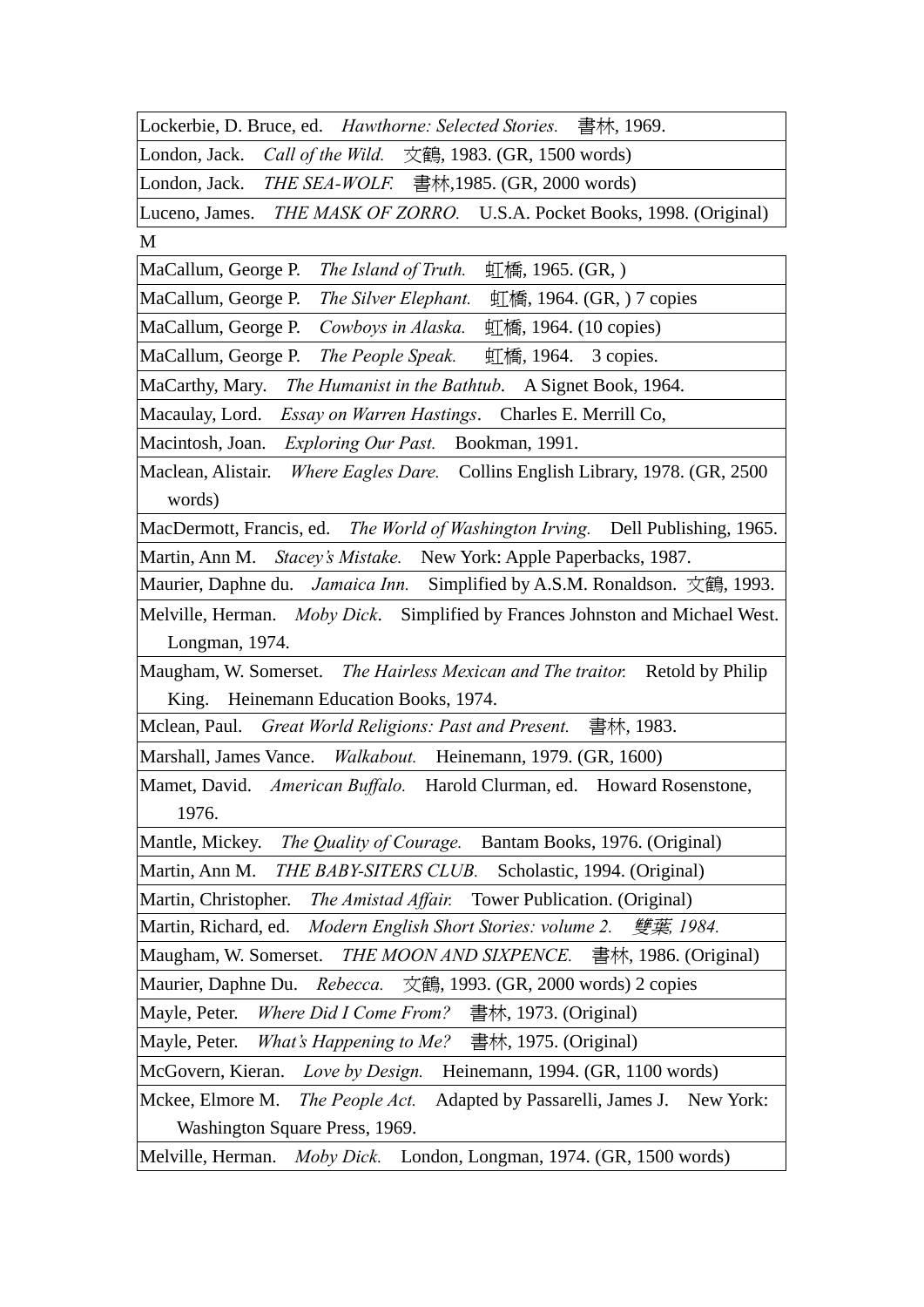Mead, Margaret. *CULTURE AND COMMITMENT: A Study of the Generation Gap.*  Fawcett Publication, 1972. (GR, 3000 words)

Morris, Wright. *Fire Sermon.* Fawcett Publications, 1975. (GR, 3000 words) N

Naipaul, V.S. *A Flagon. The Island*. Penguin Books, 1985.

Nashif, A. M. *Seven Greek Tales.* Longman,

Nye, Nelson. *Guns of Horse Prairie*. Phoenix Press, 1943.

O

O'Dell, Scott, *Island of the Blue Dolphins*. London, Longman, 1961. (GR)

O'Faolain, Sean, Mary lavin and others. *One True Friend and other Irish short stories.* London, Longman,1977 (GR)

O'Neill, Robert. *The Forger.* 文鶴, 1985.

Orwell, George. *Animal Farm*. A Signet Classic,

Orwell, George. *Animal Farm*. 書林,2000

Osborne, Will. *13 Ghosts.* Scholastic, 1988. (Original)

P

| $\mathbf{P}$                                                                           |
|----------------------------------------------------------------------------------------|
| Paces, S.E. Ivanhoe. $\overline{\mathcal{F}}$ , 1983. (GR, )                           |
| Patchett, Mary Elwyn. The Brumby. Longman, 1974.                                       |
| Patrick, John. <i>The Teahouse of the August Moon.</i>   狀元, 1985. (Original) 2 copies |
| Paulsen, Gary. The Haymeadow. Yearling Book, 1994. (Original)                          |
| Peach, L DU Garde. William: the Conqueror. Ladybird Books,                             |
| Pilkington, Doris. Rabbit Proof Fence. Miramax Books, 1996. (Original)                 |
| Pinter, Harold. The Birthday Party & The Room. New York: Grove Press, 1972.            |
| (Original)                                                                             |
| Pinter, Harold. <i>The Birthday Party &amp; The Room.</i> 雙葉, 1972.                    |
| Plowright, Piers.<br>THE SMUGGLER. Heinemann, 1989. (GR, 1600 words)                   |
| Poe, Edgar Allan. Selected Stories and Poems. Airmont Books, 1983. (Original)          |
| $(2 \text{ copies})$                                                                   |
| Six Tales of Fear. $\equiv$ 春林 (GR, 1000 words)<br>Poe, Edgar Allan.                   |
| Poe, Edgar Allan.<br>Tales of Mystery and Imagination. Simplified by R. John.<br>一文    |
| 鶴, 1993.                                                                               |
| Poe, Edgar Allan. Murders in The Rue Morgue and The Gold Bug.<br>Simplified by         |
| Robert J. Dixson. $\overline{\mathbb{H}}\tilde{\mathbb{H}}$ , 1973. (2 copies)         |
| Porter, W. S. O. Henry's American Scenes.                                              |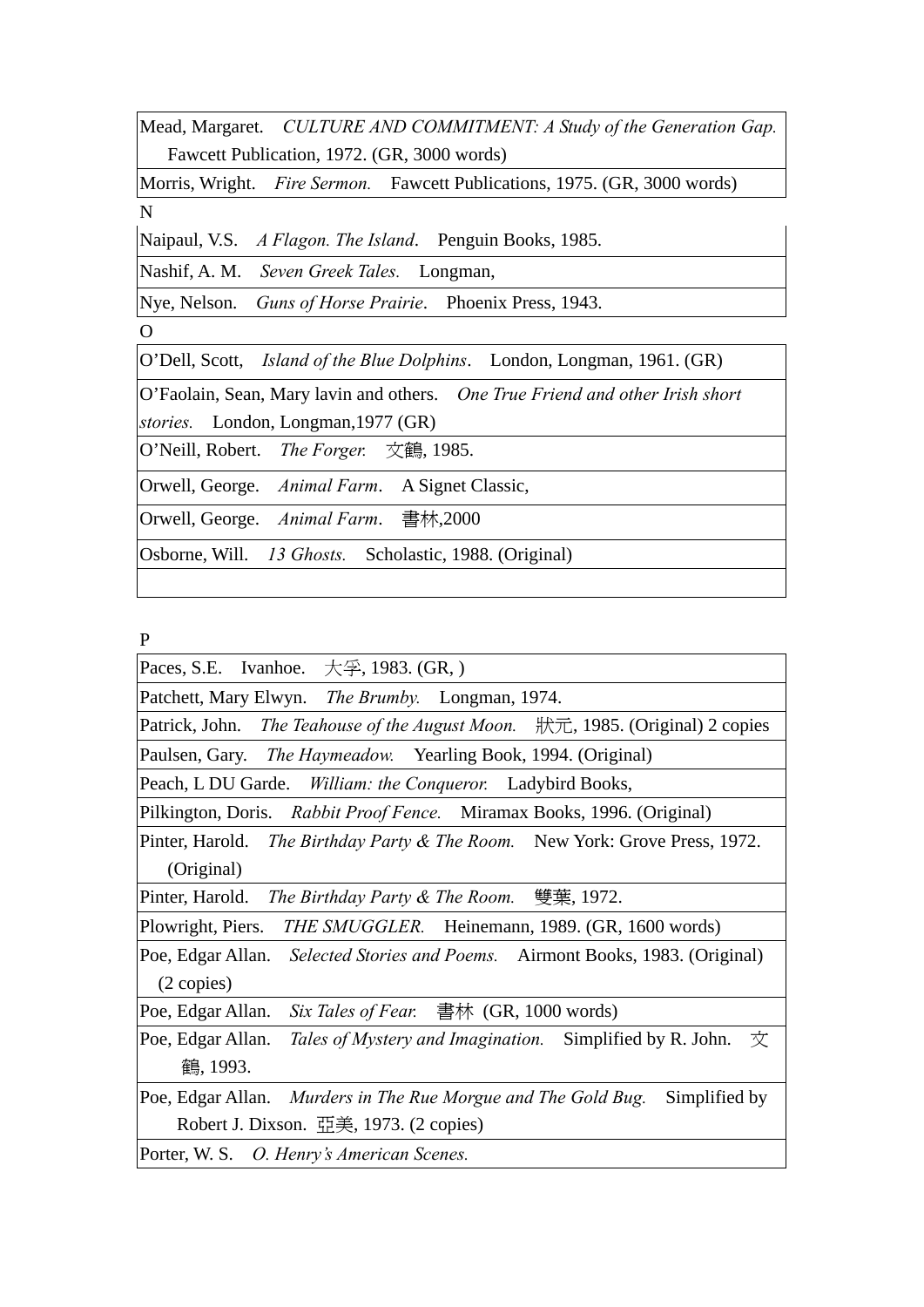**Q** 

R

| Reage, Pauline. Story of O. New York: Grove Press, 1965. (Original) |  |
|---------------------------------------------------------------------|--|
|---------------------------------------------------------------------|--|

Reid, Vic. *The Young Warriors*. Longmans, 1967.

Robinson, E.A. Selected Early Poems and Letters. Rinchart Editions, 1965. (Original)

Rowling, J.K. Harry Potter and the Goblet of Fire. Bloomsbury, 2000. (Original) S

Sandsberry, Lynne, Paul Sorenson. *GOOD CHATS REVISED EDITON Taipei,* 書 林*,1994. (GRt)*

Saki. *The Staled Ox and Other Stories New York, Oxford, 1981 (GR, 3700 words)*

Saint-Exupery, Antoine De. *The Little Princes.* Translated by Katherine Woods. 敦煌, 1987. 2 copies.

Saroyan, William. *THE HUMAN COMEDY.* 書林, 1985. (GR, 1000words) Saroyan, William. *My Name Is Aram.* 書林,

Sartre, Jean-Paul. *No Exit and three other plays.* 狀元, 1981. (Original)

Scott, John. *Hunger: Man's Struggle to Feed Himself.* New York: Washington Square Press, 1974. (GR, 2000 words)

Scott, Sir Walter. *IVANHOE.* London: Macmillan Press, 1982. (Original)

Seldin, Marian. *Review Notes and Study Guide to Paradise Lost and other works of Milton*. 新陸書局, 1967.

Seidman, Dolores. *Stories of Here and Now*. Taipei: Bookman, 1990.

Selfridge, John W. *John F. Kennedy-COURAGE IN CRISIS.* 書林,1980. (Original)

Severn, Bill. *ADLAI STEVENSON-The World was His Country.* Macfadden Bartell, 1970. (GR, 1000 words)

Shakespeare, William. *A Midsummer Night's Dream.* Dell Books, 1969. (Original) Shakespeare, William. *A Midsummer Night's Dream.* Edmund Fuller, ed. 敦煌, 1975.

Shakespeare, William. *The Story of Macbeth.* Collins English Library, 1979. (GR, 300 words)

Shalett, Anita, ed. *The Autobiography of Benjamin Franklin*. 書林, 1985. 2 copies. Shan, Darren. *TRIALS OF DEATH.* England: Collins Publishers, 2001. (Original) Shaw, Bernard. *Pygmalion: A Romance in Five Acts*. 書林, 1944.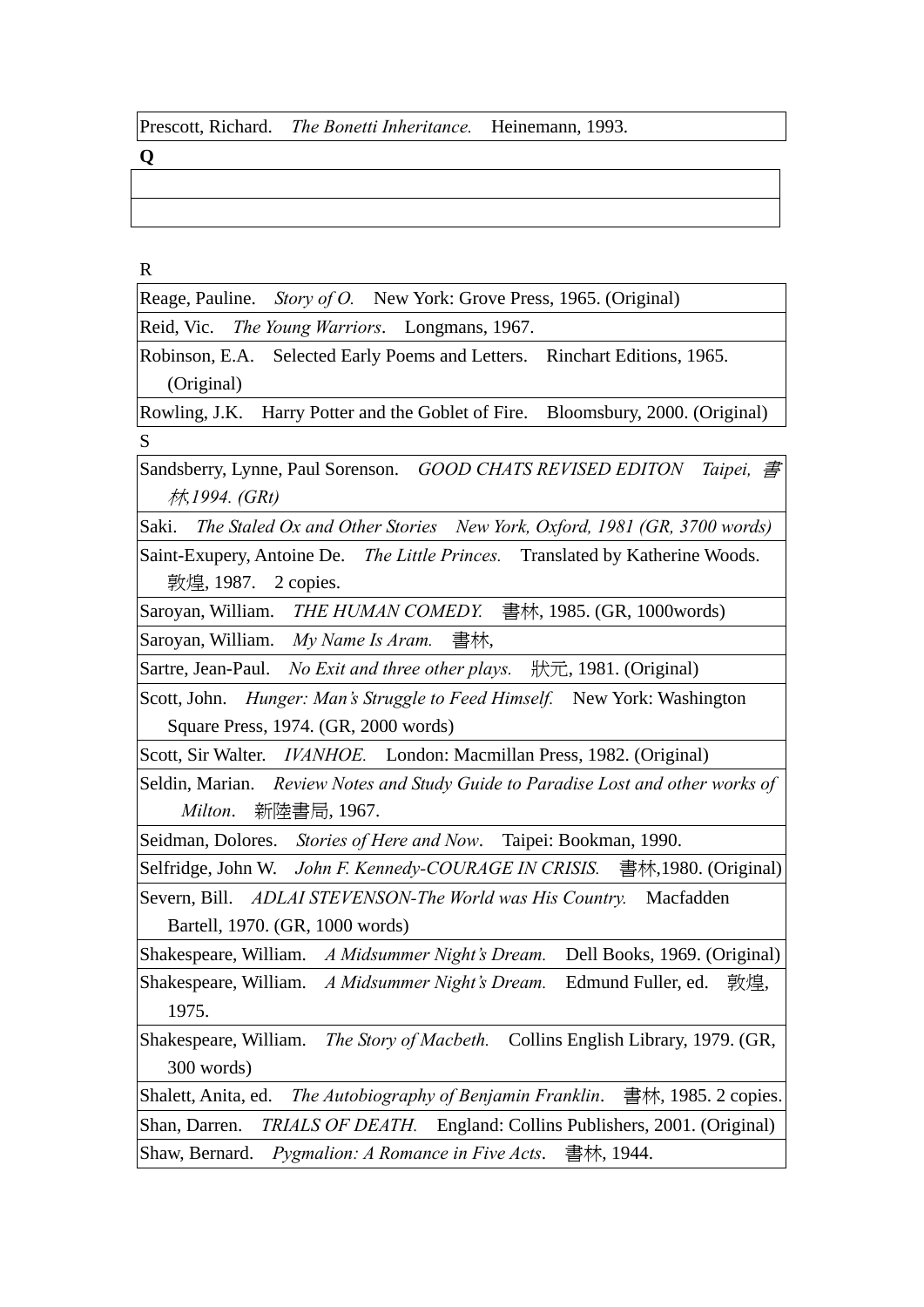Shaw, Bernard. *Pygmalion: A Romance in Five Acts*. Penguin Books, 1965.

Shaw, E. J. *Great Civilizations: Egypt.* Ladybird Books, 1973.

Shih 施, 玉惠. *Short Stories of the Western World.* 文鶴, 1983. (Original)

Shute, Nevil. *A Town Like Alice.* Retold by D. R. Hill. Heinemann, 1992.

Singer, Isaac Bashevis. *The Magician of Lublin.* Bookman, 1970. (Original)

Singer, Isaac Bashevis. *The Slave*. Translated by the author and Cecil Hemley. Taipei: Bookman, 1978.

Solzhenitsyn, Alexander. *One Day in The Life of Ivan Denisonvich.* Translated by Palph Parker. 書林, 1963.

Spielberg, Steven. *CLOSE ENCOUNTERS of the third kind* 

London:Bookman*,1982. (GR)*

Spyri, Johanna. *Heidi.* Longman,1991.

Stacpoole, h de vere. *The Blue lagoon.* Longman, 1958, 1978. (GR,)

Stein, Joseph. *Fiddler on the Roof.* Taipei: Bookman, 1985.. (Original)

Steinbeck, John. *The Pearl*. Taipei: Bookman, 1985.

Steinbeck, John. *The Moon is Down.* Retold by M. J. Paine. Heinemann, 1975.

Stevenson, Robert Louis. *The Black Arrow.* Macmillan, 1985. (GR, )

Stevenson, Robert Louis. *Kidnapped.* Longman, 1978. (Original)

Stevenson, Robert Louis. *Kidnapped.* Simplified by D. K. Swan. Longman, 1978.

Stevenson, R.L. *The Master of Ballantrae*. Collins, 1953. (Original)

Stier, J. R. *Howard Cosell: Great Moments in Sport*. Manor Books, 1975.

Stine, R.L. *Goosebumps.* New York, 1992. (Original)

Stoker, Bram. *Dracula.* Rewritten by Margaret Tarner. Oxford: Heinemann, 1982.

Stoker, Bram. *Dracula.* Simplified by John Turvey. Longman, 1978.

Strong, William. *Sentence Combining and Paragraph Building.* 文鶴, 1983.

Swan, D.K. *Robin Hood.* Longman, 1990. (GR, 1500 words)

Swan, D.K., simplified. *Tales from Hans Andersen.* Longman, 1989.

Swan, D.K., simplified. *Adventure of Sindbad: the Sailor.* Longman, 1987.

Swan, D.K. and West, Michael, simplified. *Five Famous Fairy Tales.* Longman, 1987.

Swallow, Pamela Curtis. *Leave It To Christy.* Scholastic, 1987.

Swift, Jonathan. *Gulliver's Travels.* Adapted by Joan Macintosh. 書林, 1990.

Swift, Jonathan. *Gulliver's Travels.* Simplified by Michael West and D. K. Swan. Longman, 1977.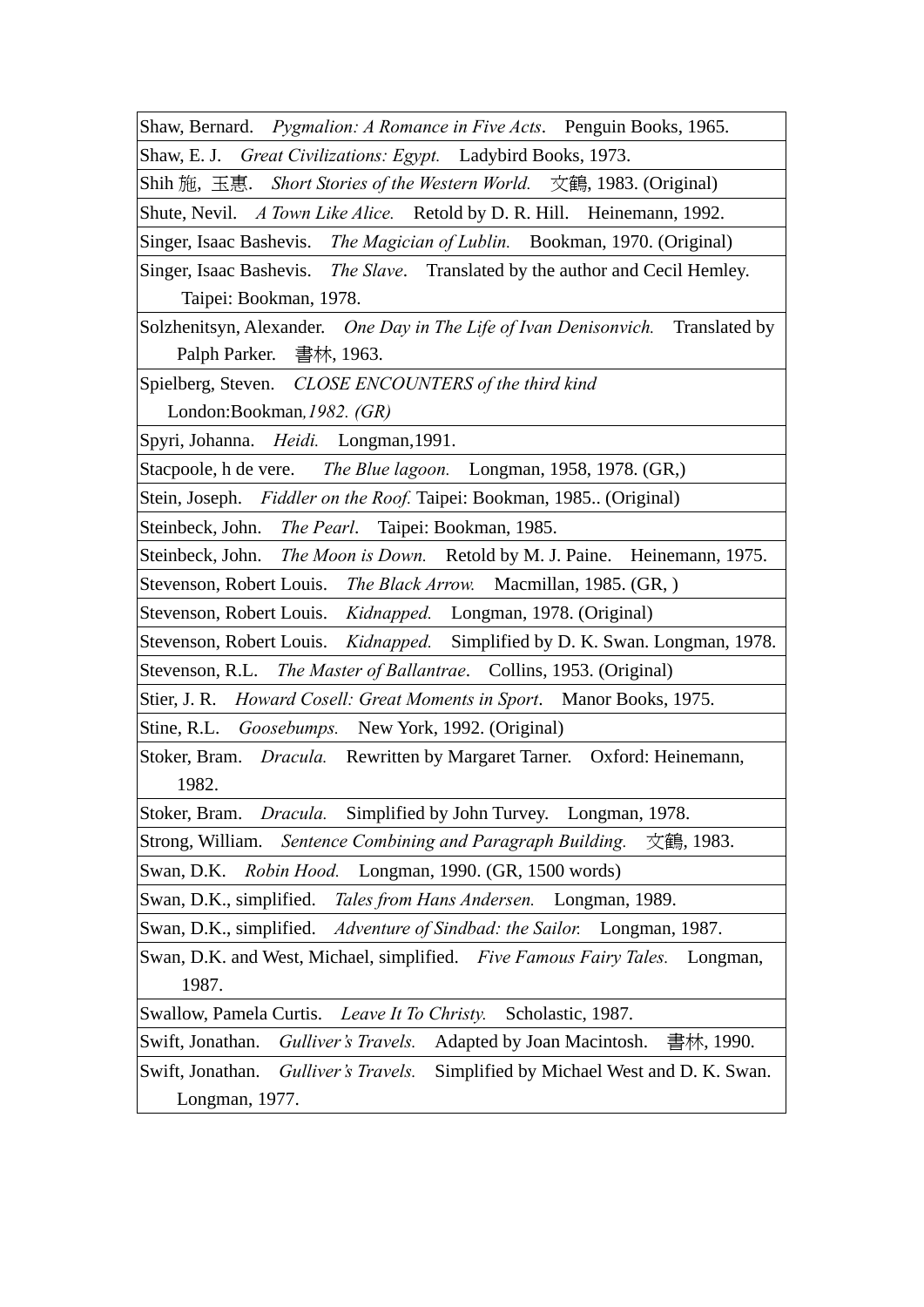**T**

| 書林, 1985. (Original)<br>translated by Thin, James. My Second Story Book. |  |
|--------------------------------------------------------------------------|--|
|--------------------------------------------------------------------------|--|

Thiong'o, Ngugi Wa. *Weep Not, Child*. Retold by Margaret Tarner. Heinemann, 1964.

Edited by Thornley, G.C. MODERN SHORT STORIES. England: Longman, 1987. (Original) 2 copies.

Thoreau, Henry David. *A Week on the Concord and Merrimack Rivers.* Sentry Edition, 1906.

Thornley, G. C, simplified. *British and American Short Stories.* 文鶴, 1993. 2 copies.

Tolstoy, Leo. *Fables and Fairy Tales.* Trans, Ann Dunnigan. 書林, 1962.

Traven, B. *The Treasure of the Sierra Madre.* Oxford, 1983. (GR, 2100 words)

Twain, Mark. *The Prince and the Pauper.* Baronet Books. (Original)

Twain, Mark. *The Prince and the Pauper.* Simplified by Michael West. 文鶴, 1981.

Twain, Mark. *The Adventure of Tom Sawyer.* Yoshio Deguchi, ed. Tokyo: Seki Shoin, 1952.

**U** 

V

|         | Verne, Jules. Around the World in Eighty Days.                 | <b>Translated by George Makepeace</b> |
|---------|----------------------------------------------------------------|---------------------------------------|
|         | Towle. New York: Bantam Books, 1984.                           |                                       |
|         | Verne, Jules. Round the World in Eighty Days.                  | 書林, 1990. (GR, )                      |
|         | Verne, Jules. Round the World in Eighty Days.                  | Translation and Simplified by H. E.   |
| Palmer. | 文鶴, 1993.                                                      |                                       |
|         | Verne, Jules. Round the World in Eighty Days.                  | Translation and Simplified by H. E.   |
|         | Palmer. Longman, 1982.                                         |                                       |
|         | 歐語,<br>Via, Richard A. Plays for the Classroom.                |                                       |
|         | Vicary, Tim. <i>White Death.</i> Oxford, 2000. (GR, 400 words) |                                       |
|         |                                                                |                                       |

W

Walker, David. *GEORDIE.* London: Collins English Library, 1979. (GR, 2000 words)

Waller, Robert James. *The Bridges of Madison County*. Warner Books, 1992.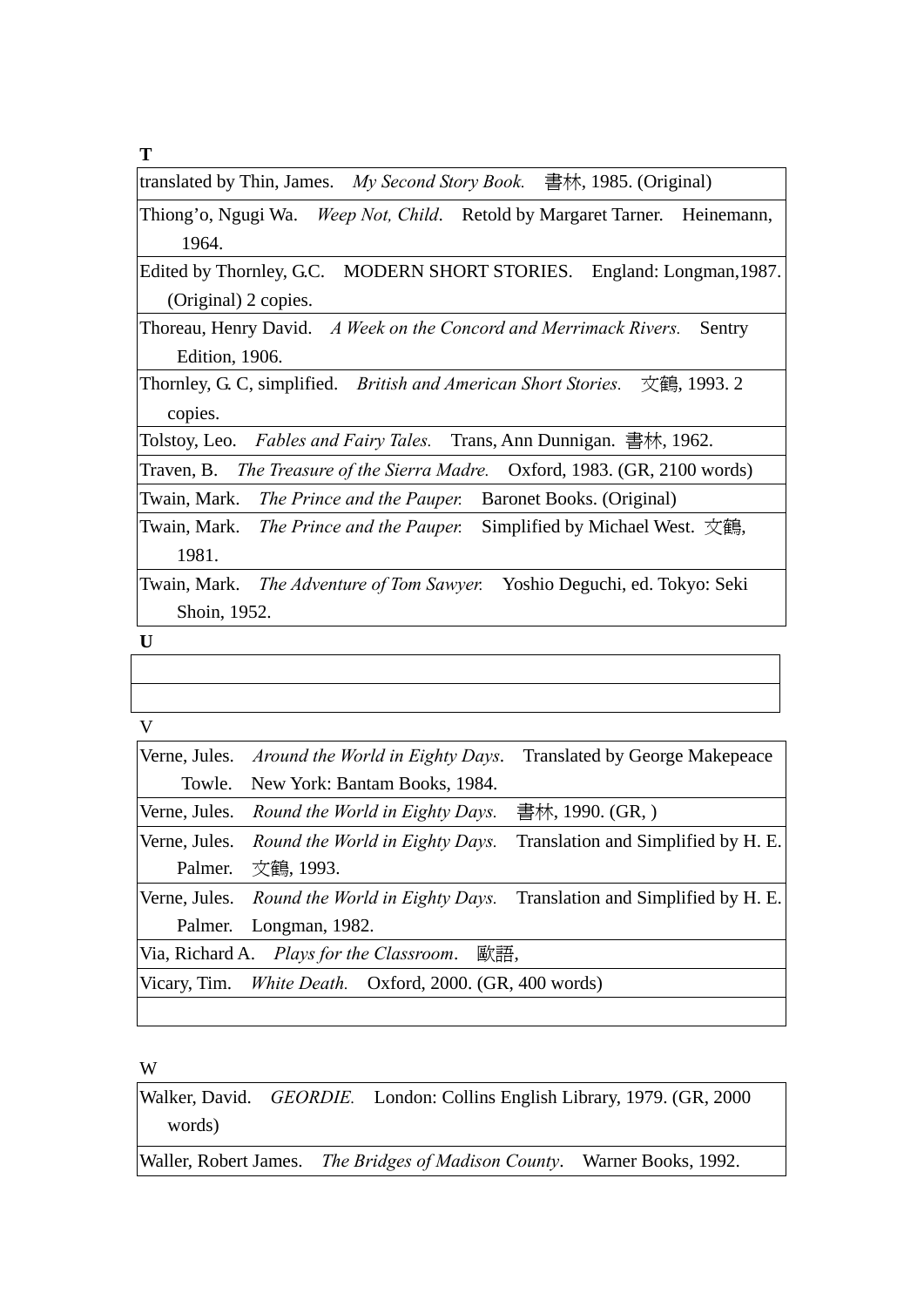Walton, Robert. *The Dragon and the Lemon Tree.* Pisces Press, 1989. (Original) Well, H.G. *The Time Machine*. Simplified by Micjael West. Longman, 1952.

West, Michael, simplified. *Singing Wind and Other Stories.* 文鶴, 1983. (GR, 1800 words)

West, Michael, simplified. *Seven Detective Stories.* Longman, 1969.

White, E.B. *Charlotte's Web.* Harper Trophy, 1973. (Original)

White, E.B. *Charlotte's Web.* 書林, 1988. (Original)

White, E.B. *Stuart Little.* 書林, 1988. (Original)

White, E.B. *Essays of E. B. White*. Taipei: Bookman, 1974. 2 copies

Wilde, Oscar. *The Picture of Dorian Gray*. Retold by F. H. Cornish. Heinemann, 1993.

Wilde, Oscar. *The Young King and Other Stories*. Simplified by D. K. Swan and Michael West. Longman, 1988.

Wood, James Playsted. *Henry David Thoreau: The Man who would Be Free.*  Pyramid Books, 1969. (GR, 2000 words)

Wormser, Richard. *The Invader.* Fawcett Publications, 1972. (Original)

Wyatt, H.G, retold. *Stories of Shakespeare's Plays 3*. 駱駝, 1981. (GR, 3500) words)

Wyss, Jonathan. *The Swiss Family Robinson.* 文鶴, 1982. (GR, 1000 words)

**X** 

| . |  |  |
|---|--|--|
|   |  |  |
|   |  |  |
|   |  |  |
|   |  |  |
|   |  |  |

**Y** 

**Z** 

### **Others**

恬書義. 漫步於天堂之門*:* 台灣詩集*.* 林幸伃譯. 書林, 2003. 2 copies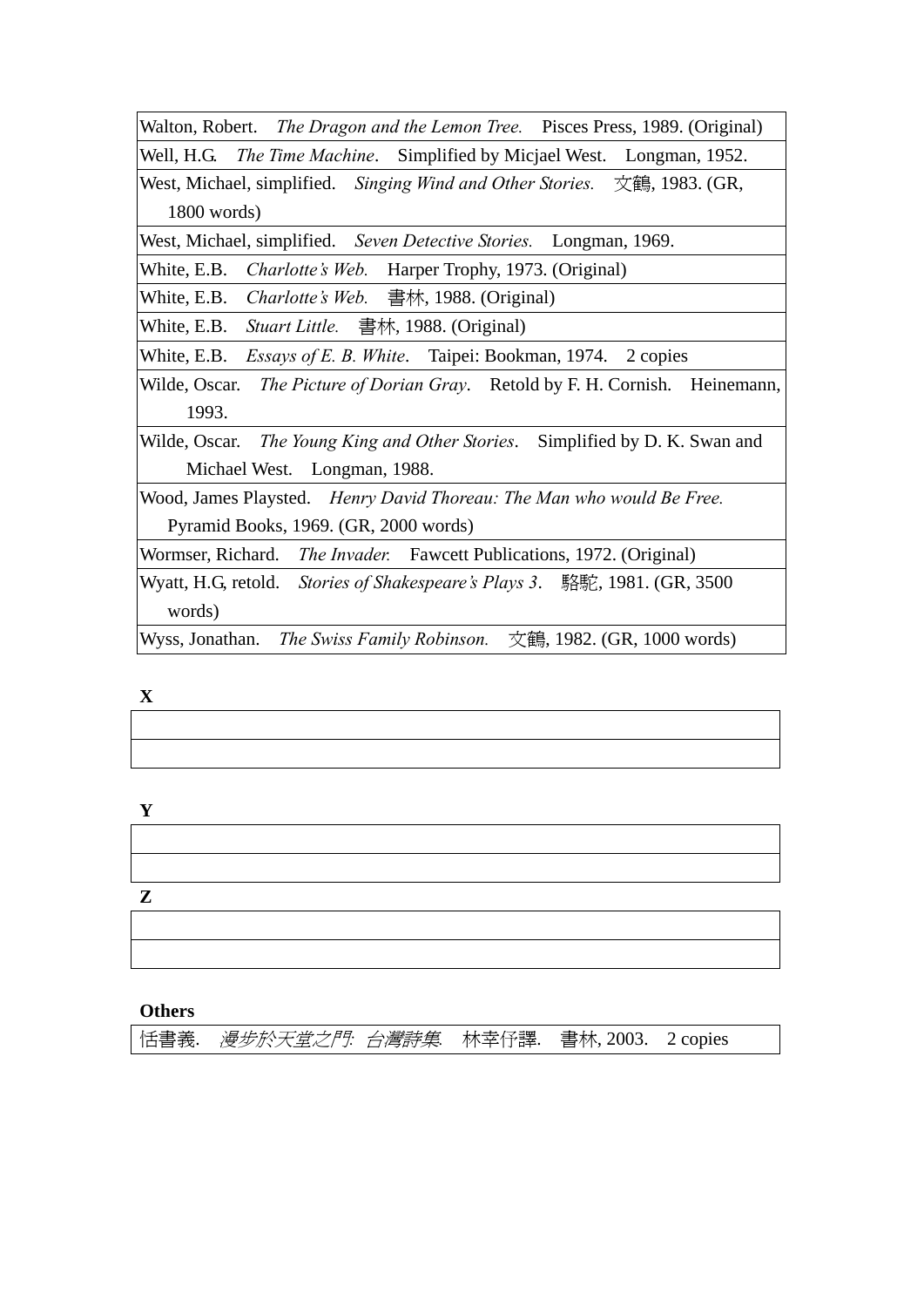| Code | Last Name_1st / First Name_Last Name_21 First Name Last Nam Title |             |                      |        |        |                                                                        | Publisher | <b>ISBN</b>                 |
|------|-------------------------------------------------------------------|-------------|----------------------|--------|--------|------------------------------------------------------------------------|-----------|-----------------------------|
|      | 標準語文                                                              |             |                      |        |        | 決戰NEW TOEIC聽力滿分破解_1                                                    |           | 繁星多媒體 978-986-6194-17-7     |
|      | 標準語文                                                              |             |                      |        |        | 決戰NEW TOEIC閱讀滿分破解 辦公情境                                                 |           | 繁星多媒體 978-986-6414-77-0     |
|      | 黃                                                                 | 智成          |                      |        |        | 看影集學英文 用慾望在城市裡學英文                                                      |           | 繁星多媒體 978-986-84430-7-5     |
|      | 黄                                                                 | 智成          |                      |        |        | 看影集學英文 真人實境篇                                                           |           | 繁星多媒體 978-986-6414-05-3     |
|      | 黃                                                                 | 智成          |                      |        |        | 不花錢學英文 Part 2                                                          |           | 繁星多媒體 978-986-6194-14-6     |
|      | 黃                                                                 | 智成          |                      |        |        | 歐巴馬的成長與奮鬥                                                              |           | 繁星多媒體 978-986-84846-0-3     |
|      | 黃                                                                 | 智成          |                      |        |        | 不花錢親子英文                                                                |           | 繁星多媒體 978-986-6414-13-8     |
|      | 標準語文                                                              |             |                      |        |        | 決戰NEW TOEIC閱讀滿分破解_財務金融                                                 |           | 繁星多媒體 978-986-6414-86-2     |
|      | 標準語文                                                              |             |                      |        |        | 決戰NEW TOEIC閱讀滿分破解_商務應用                                                 |           | 繁星多媒體 978-986-6414-68-8     |
|      | 標準語文                                                              |             |                      |        |        | 決戰NEW TOEIC聽力滿分破解_2                                                    |           | 繁星多媒體 978-986-6194-18-4     |
|      | 標準語文                                                              |             |                      |        |        | 決戰NEW TOEIC閱讀滿分破解_高新科技                                                 |           | 繁星多媒體 978-986-6414-11-5     |
|      | 標準語文                                                              |             |                      |        |        | 決戰NEW TOEIC閱讀滿分破解_商務生活                                                 |           | 繁星多媒體 978-986-6414-57-2     |
|      | 標準語文                                                              |             |                      |        |        | 決戰NEW TOEIC閱讀滿分破解_人力資源                                                 |           | 繁星多媒體 978-986-6414-60-2     |
|      | 陳                                                                 | 玉華          |                      |        |        | 實用空中美語_2004三月號                                                         | 空中美語集團    |                             |
|      | Lam                                                               | Cynthia     |                      |        |        | Read and Think!_A Reading Strategies Course                            | Longman   | 962-00-5649-3               |
|      | Wenger                                                            | Chris       |                      |        |        | <b>UP CLOSE_Workbook 4</b>                                             |           | Heinle & Heir0-8384-3827-X  |
|      | 藍                                                                 | 順德          |                      |        |        | 編譯論叢_第一卷第一期                                                            | 國立編譯館     | 2009702205                  |
|      | Lee                                                               | Linda       |                      |        |        | Translations 2_Student Book                                            |           | Oxford Unive 0-19-434630-7  |
|      | Tyner                                                             | Thomas E.   |                      |        |        | College Writing Basics_A Student-Writing Appr Thomson _He0-155-08518-2 |           |                             |
|      | Purpura                                                           | James E.    | Pinkley              | Diane  |        | On Target 2                                                            | Longman   | 0-201-57986-3               |
|      | Barbara H.                                                        | Foley       | Elizabeth R. Neblett |        |        | English in Action 4                                                    |           | Thomson _He 0-8384-2830-4   |
|      | Purpura                                                           | James E.    | Pinkley              | Diane  |        | On Target 1                                                            | Longman   | 0-201-57978-2               |
|      | Carton-Sprenger Judy                                              |             | Prowse               | Philip |        | American Shine_Student's Book 1                                        |           | Macmillan He0-333-91590-9   |
|      | <b>Zhang</b>                                                      | Robert      |                      |        |        | Springboard 1                                                          |           | 凡通出版社 957-0369-45-0         |
|      | Smith                                                             | Lorraine C. |                      |        |        | Exploring Content 2: Reading for Academic Suc Longman                  |           | $0-13-140200-5$             |
|      | Lemieux                                                           | Louise      |                      |        |        | Listen Up: Book 2_Upper intermediate                                   |           | Lynx Publishi 1-894929-28-4 |
|      | Gershon                                                           | Steven      | Mares                | Chris  | Walker | On the Move_English Skills for Global Commur Longman                   |           | 962-00-5385-0               |
|      | Carson                                                            | Chris       |                      |        |        | say it naturally_Level 2                                               |           | Harcourt Brac 0-03-027194-0 |
|      | Garton-Sprenger Judy                                              |             | Prowse               | Philip |        | American Shine_Student's Book 4                                        |           | Macmillan He0-333-95416-5   |
|      | Garton-Sprenger Judy                                              |             | Prowse               | Philip |        | American Shine_Student's Book 3                                        |           | Macmillan He0-333-91586-0   |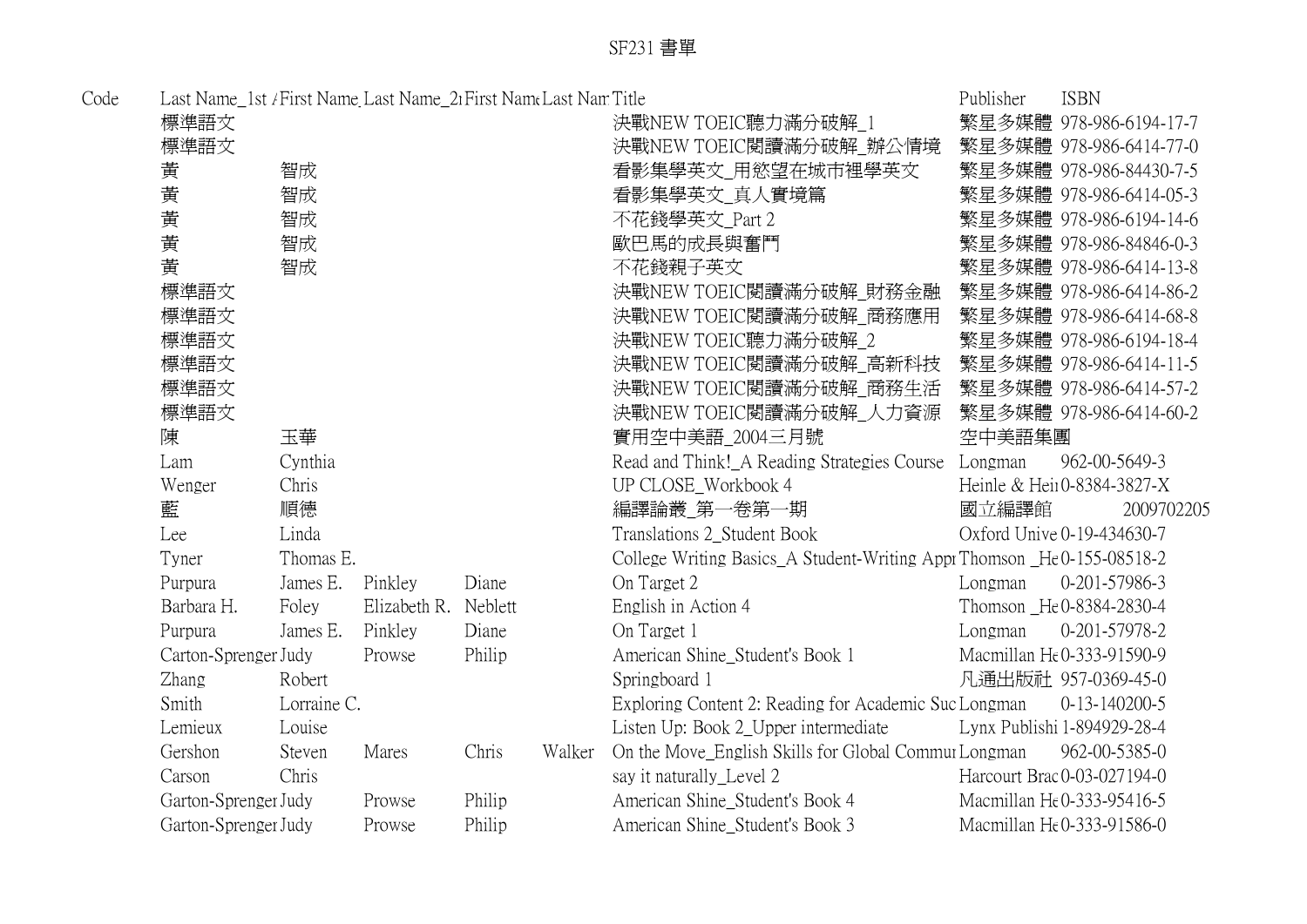| McPeek               | Earl              |          |           |              | Reading to Write_Composition in Context                                  | Harcourt  | $0-15-506123-2$              |
|----------------------|-------------------|----------|-----------|--------------|--------------------------------------------------------------------------|-----------|------------------------------|
| Langan               | John              |          |           |              | English Skills                                                           |           | McGraw-Hill 0-07-036393-5    |
| Carton-Sprenger Judy |                   | Prowse   | Philip    |              | American Shine_Student's Book 2                                          |           | Macmillan He0-333-91582-8    |
| Barbara H.           | Foley             |          |           |              | Listen To Me!_Beginning Listening, Speaking & Heinle & Hein0-8384-5264-7 |           |                              |
| Hagen                | Stacy A.          |          |           |              | Sound Advice_A Basis for Listening                                       | Longman   | 0-13-081361-3                |
| Espeseth             | Miriam            |          |           |              | Academic Listening Encounters                                            | Cambridge | 0-521-57821-3                |
| Su                   | Tracy             |          |           |              | Campus Talk                                                              |           | Tung Hua Bo(957-483-101-9    |
| Muller               | Gilbert H. Wiener |          | Harvey S. |              | The Short Prose Reader                                                   |           | McGraw-Hill 978-007-126923-0 |
| Peterson             | Linda H.          | Brereton | John C.   |              | The Norton Reader                                                        | Norton    | 978-0-393-93173-0            |
| Zukowski/Faust Jean  |                   | Johnston | Susan S.  | Templin      | Steps to Academic Reading 4_ In Context                                  |           | Thomson _He 0-03-034002-0    |
| Johnson              | Ben E.            |          |           |              | The Reading Edge_Thirteen Ways to Build Reac 書林                          |           | 957-586-447-6                |
| Lee Wholey           | Mary              | Henein   | Nadia     |              | Reading Matters 3_An Interactive Approach to FHoughton Mi10-395-90428-5  |           |                              |
| Smith                | Lorraine C.       |          |           |              | Exploring Content 1: Reading for Academic Suc Longman                    |           | 0-13-140198-X                |
| Dale                 | Paulette          | Wolf     | James C.  |              | Speech Communication Made Simple A Multicu Pearson Educ: 0-13-020797-7   |           |                              |
| Nordvall             | Karl              |          |           |              | Talk About Travel_English for Airlines, Hotels, Compass                  |           | 89-8446-224-1                |
| Gershon              | Steven            | Mares    | Chris     |              | Sound Bytes 1_Listening for Today's Word                                 | Longman   | 0-13-096642-8                |
| Gershon              | Steven            | Mares    | Chris     |              | Sound Bytes 2_Listening for Today's Word                                 | Longman   | $0-13-096646-0$              |
| Kisslinger           | Ellen             |          |           |              | Selected Topics_High-intermediate listening con Longman                  |           | 0-8013-0967-0                |
| Flaherty             | Gillian           | Coey     | Chris     |              | Insight 2_Focusing on reading and vocabulary $s\bar{t}$                  |           | 986-7739-51-5                |
| Hanreddy             | Jami              | Whalley  | Elizabeth |              | Mosaic 1_Listening/Speaking_4th Edition                                  |           | McGraw-Hill 0-07-118017-6    |
| <b>MACMILLAN</b>     |                   |          |           |              | Move Ahead A listening and speaking course $\mathbb{R}$ 書林               |           | 962-03-1967-2                |
| Beglar               | David             | Murray   | Neil      |              | Contemporary Topics_Advanced Listening Com Longman                       |           | 0-8013-0928-X                |
| Newman               | Christy M.        |          |           |              | Contemporary English_Second Edition Book 1 McGraw-Hill 007-123738-0      |           |                              |
| McNemara             | Thomas            |          |           |              | Contemporary English_Second Edition Book 3 McGraw-Hill 007-123740-2      |           |                              |
| Renn                 | Diana             |          |           |              | Contemporary English_Second Edition Book 4 McGraw-Hill 007-123741-0      |           |                              |
| Firsten              | Richard           | Strei    | Gerry     |              | Contemporary English_Second Edition Workboc McGraw-Hill 007-123759-3     |           |                              |
| Firsten              | Richard           | Strei    | Gerry     |              | Contemporary English_Second Edition Workboc McGraw-Hill 007-123742-9     |           |                              |
| Wenger               | Chris             |          |           |              | In Detail 1_Student Book                                                 | 東華書局      | 083844530-6                  |
| Kwil                 | Linda             |          |           |              | Contemporary English_Second Edition Book 1_McGraw-Hill 0-07-253988-7     |           |                              |
| Lee                  | Linda             | Brockman | Terra     | <b>Brock</b> | Explorations 2_Teacher's Book                                            |           | Oxford Unive 0-19-435039-8   |
| Lee                  | Linda             | Brockman | Terra     |              | Stafford-'Explorations 1_Teacher's Book                                  |           | Oxford Unive 0-19-435034-7   |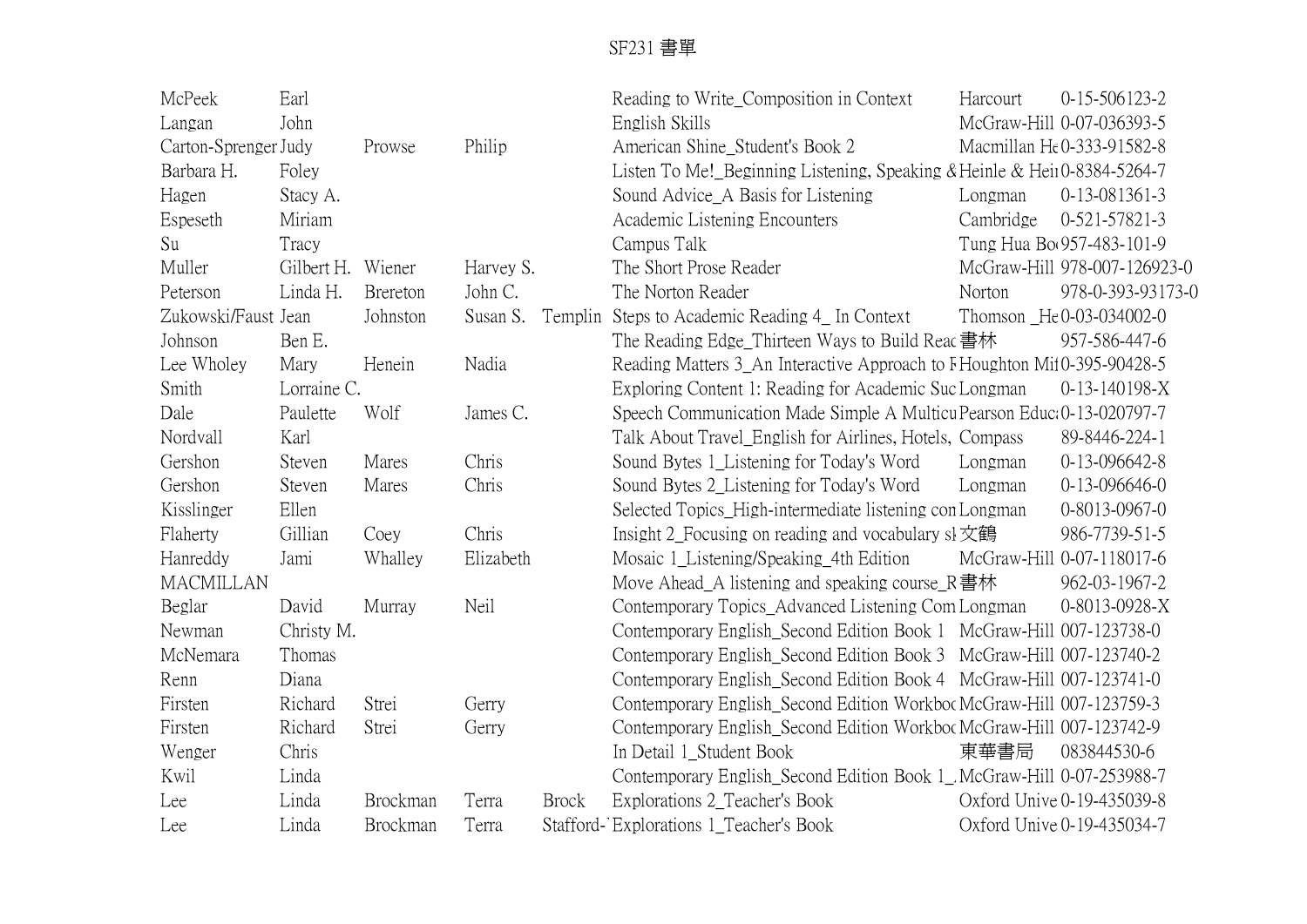| Lee           | Linda            | Kisslinger   | Ellen    | Transitions 1_Teacher's Book                                              |                 | Oxford Unive 0-19-434623-4 |
|---------------|------------------|--------------|----------|---------------------------------------------------------------------------|-----------------|----------------------------|
| Carver        | Tina             |              |          | SuperGoal Student Book 2                                                  |                 | McGraw-Hill 970-10-3340-X  |
| Carver        | Tina             |              |          | SuperGoal Student Book 3                                                  |                 | McGraw-Hill 970-10-3341-8  |
| Carver        | Tina             |              |          | SuperGoal Student Book 4                                                  |                 | McGraw-Hill 970-10-3342-6  |
| 全球模考          |                  |              |          | 多益測驗小導引                                                                   |                 | 全球模考股1986-82218-4-6        |
|               |                  |              |          | ALPHABET SONGBOOK                                                         | IS              |                            |
| Chiang        | Chi-chen, Johnny |              |          | Taiwan Review_Dec. 2010                                                   | 美國光華出紅1727-5148 |                            |
| Chiang        | Chi-chen, Johnny |              |          | Taiwan Panorama 10                                                        | 光華畫報            | 1991-525-X                 |
| 鄭             | 俊琪               |              |          | Live互動英語_Sept. 2009                                                       |                 | Live ABC互動英語教學集團           |
| 鄭             | 俊琪               |              |          | Live互動英語_Oct. 2010                                                        |                 | Live ABC互動英語教學集團           |
| Wang          | Yvonne           |              |          | 空中美語 Dec. 2010                                                            | 空中美語集團          |                            |
| 鄭             | 俊琪               |              |          | ALL+互動英語_Nov. 2009                                                        |                 | Live ABC互動英語教學集團           |
| 陳             | 甫彥               |              |          | CNN互動英語 Nov. 2009                                                         |                 | Live ABC互動英語教學集團           |
| 鄭             | 俊琪               |              |          | biz互動英語 Nov. 2009                                                         |                 | Live ABC互動英語教學集團           |
| 鄭             | 俊琪               |              |          | ALL+互動英語_Aug. 2009                                                        |                 | Live ABC互動英語教學集團           |
| 陳             | 甫彥               |              |          | CNN互動英語 Sept. 2009                                                        |                 | Live ABC互動英語教學集團           |
|               |                  |              |          | 英語互動教學_數位語言教學系統                                                           | 聚碩科技            |                            |
| Malarcher     | Casey            |              |          | College Reading Workshop                                                  | 文鶴              | 89-8446-258-6              |
| P. Daly       | Nigal            |              |          | 全民英檢一路通_中高級寫作能力測驗錦囊 文鶴                                                    |                 | 986-7739-67-1              |
| 黃             | 佩蕙               | Landman      | Cilliers | 全民英檢一路通_中高級口說能力測驗錦囊 文鶴                                                    |                 | 986-7739-66-3              |
| <b>Butler</b> | Linda            |              |          | Password 2_A Reading and Vocabulary Text                                  | Longman         | 0-13-048467-9              |
| Beatty        | Ken              |              |          | Read and Think! A Reading Strategies Course / Longman                     |                 | 962-00-5648-5              |
| K.Werner      | Patricia         | P.Nelson     | John     | Spaventa Interactions Access_Grammar_4th Edition                          |                 | McGraw-Hill 0-07-120390-7  |
| Viney         | Peter            |              |          | Survival English                                                          |                 | Macmillan Ed 1-405-00384-7 |
| S. Folse      | Keith            |              |          | Discussion Starters_Speaking Fluency Activities KeyTEXTS 957-28558-5-9    |                 |                            |
| S. Folse      | Keith            | Ivone        | Jeanine  | More Discussion Starters_Activities for Building KeyTEXTS 957-28558-7-5   |                 |                            |
| Taylor        | Shirley          |              |          | Model Business Letters E-mails & Other Busine Pearson Educ: 986-154-242-6 |                 |                            |
| O'Neill       | Megan            |              |          | Popular Culture_Perspectives for Readers and WThomson _He0-15-507113-0    |                 |                            |
| Hartmann      | Pamela           | <b>Blass</b> | Laurie   | Quest_Reading and Writing in the Academic WoMcGraw-Hill 0-07-116382-4     |                 |                            |
| Hartmann      | Pamela           |              |          | Quest_Reading and Writing in the Academic WeMcGraw-Hill 0-07-116383-2     |                 |                            |
| 林             | 正義               |              |          | 歐美研究_第三十二卷第四期                                                             | 中央研究院Ⅰ1021-3048 |                            |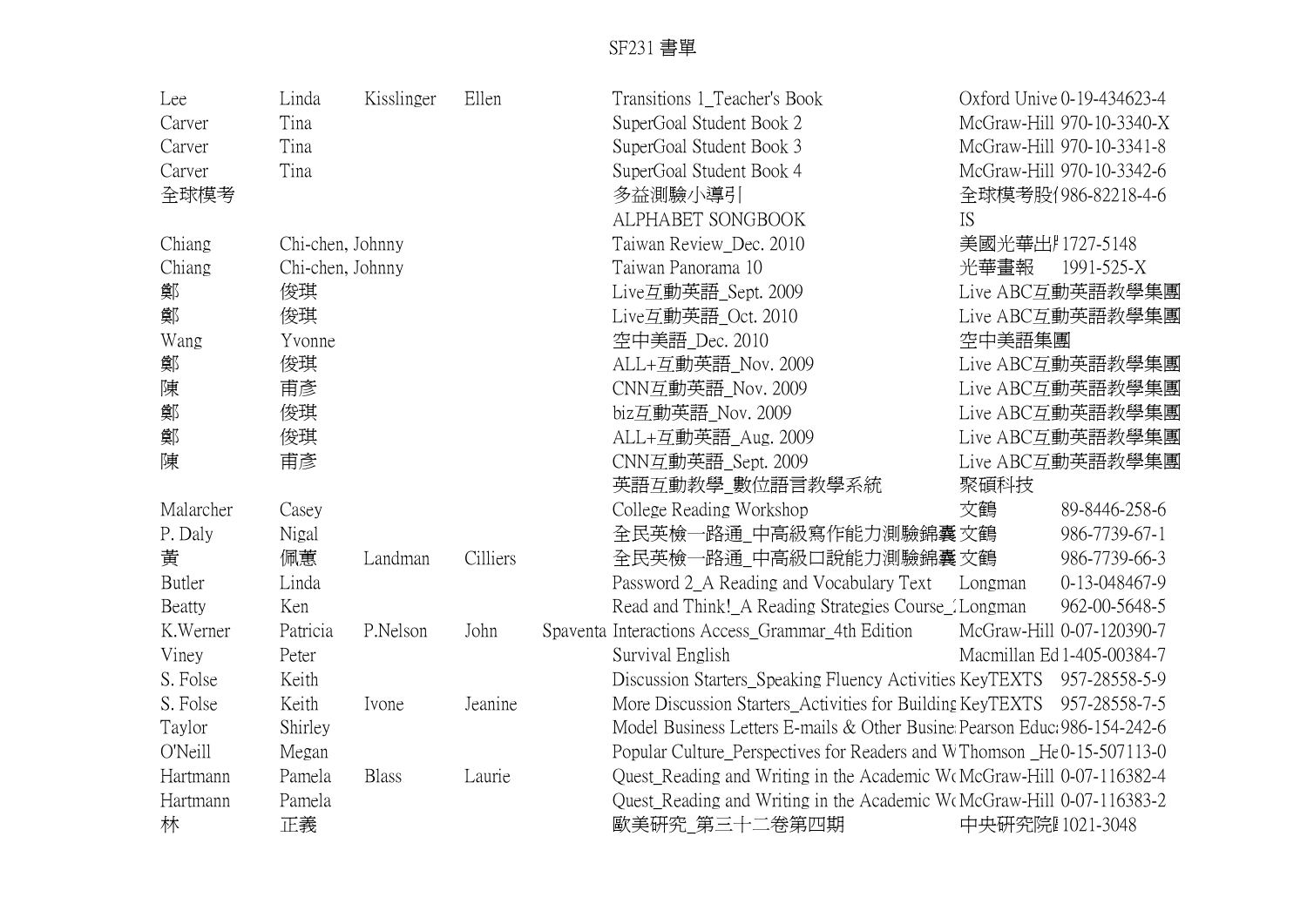| Trump         | Kathryn      | Trechter  | Sherry   | Holisky | 單字家族 2                                                                     | Thomson                 | 986749752-X                       |
|---------------|--------------|-----------|----------|---------|----------------------------------------------------------------------------|-------------------------|-----------------------------------|
| Trump         | Kathryn      | Trechter  | Sherry   | Holisky | 單字家族 1                                                                     | Thomson                 | 986749751-1                       |
| Tanka         | Judith       | Most      | Paul     |         | Interactions 1_Listening/Speaking                                          |                         | McGraw-Hill 978-007-125822-7      |
| Kay           | Judith       | Gelshenen | Rosemary |         | Discovering Fiction_Student's Book 1                                       | Cambridge               | $0-521-00559-0$                   |
| Kay           | Judith       | Gelshenen | Rosemary |         | Discovering Fiction_Student's Book 2                                       | Cambridge               | $0-521-00351-2$                   |
| Anderson      | Neil J.      |           |          |         | ACTIVE_Skills for Reading: Book 2                                          |                         | Heinle & Heir0-8384-2607-7        |
| Soars         | Liz          | Soars     | John     |         | American Headway 3                                                         | Oxford University Press |                                   |
| Soars         | Liz          | Soars     | John     |         | American Headway STARTER                                                   | Oxford University Press |                                   |
| Hsieh         | Miao-Ling Wu |           | Joy      |         | Concentric_Studies in Linguistics                                          | National Taiw 1810-7478 |                                   |
| Fromkin       | Victoria     | Rodman    | Robert   | Hyams   | An Introduction to Language_7th edition                                    |                         | Thomson He0-15-508481-X           |
| 黃             | 光玉           |           |          |         | 人文與社會科學商訊                                                                  |                         | 國科會人文及社會科學發展處                     |
| 藍             | 健民           |           |          |         | 巴黎視野_中法文教基金會會刊第十一期                                                         | 中法文教基金會                 |                                   |
| 蘇             | 其康           |           |          |         | 語文與國際研究                                                                    | 文藻外語學院                  |                                   |
| 張             | 上冠           |           |          |         | 廣譯_語言、文學、與文化翻譯                                                             | 國立政治大 1998-5177         |                                   |
| Ediger        | Anne         | Pavlik    | Cheryl   |         | Reading Connections_Skills and Strategies for P Oxford Unive 0-19-435825-9 |                         |                                   |
|               |              |           |          |         | From Culture to Culture                                                    |                         | Tamkang University English Depart |
| 戴             | 維揚           | 梁         | 耀南       |         | 語言與文化                                                                      | 文鶴                      | 986-7739-23-X                     |
| Stark Johnson | Laura        |           |          |         | Reading in the Content Areas_Literature 1                                  |                         | New Readers 0-88336-109-4         |
| Numrich       | Carol        |           |          |         | Raise the Issues_An Intergrated Approach to Cri Longman                    |                         | 0-8013-1014-8                     |
| Numrich       | Carol        |           |          |         | Face the Issues_Intermediate Listening and Critic Longman                  |                         | $0-201-84672-1$                   |
| Numrich       | Carol        |           |          |         | Consider the Issues_Advanced Listening and CriLongman                      |                         | 0-201-82529-5                     |
| Lou Conlin    | Mary         |           |          |         | Parterns Plus_A Short Prose Reader with Argum Houghton Mit0-618-42119-X    |                         |                                   |
| 康             | 士林           |           |          |         | 輔仁外語學院_語言學、文學、文化_第三期輔仁大學外[1813-6346                                        |                         |                                   |
| Chyn          | Susan        |           |          |         | English for the Global Workplace 1_Teacher's BLive ABC互動英語教學集團             |                         |                                   |
| Mackenzie     | Ian          |           |          |         | Financial English with mini-dictionary of finance Thomson                  |                         | 981-243-847-5                     |
| Powell        | Mark         |           |          |         | Presenting in English                                                      | Thomson                 | 957-29007-0-6                     |
| T. Rodolico   | Joseph       |           |          |         | Piece of the Action_Business English Practice                              | 文鶴                      | 986-7739-58-2                     |
| Wegmann       | Brenda       | Knezevic  | Miki     |         | Mosaic 1_Reading_4th Edition                                               |                         | McGraw-Hill 0-07-118021-4         |
| Broukal       | Milada       |           |          |         | Practice_Vocabulary                                                        | Thomson                 | 083842206-3                       |
| Anderson      | Neil J.      |           |          |         | ACTIVE_Skills for Reading: Book 3                                          |                         | Heinle & Heir0-8384-2611-5        |
| 張             | 善禮           |           |          |         | 外語教學研究論文集                                                                  |                         | 輔仁大學德 957206168-2                 |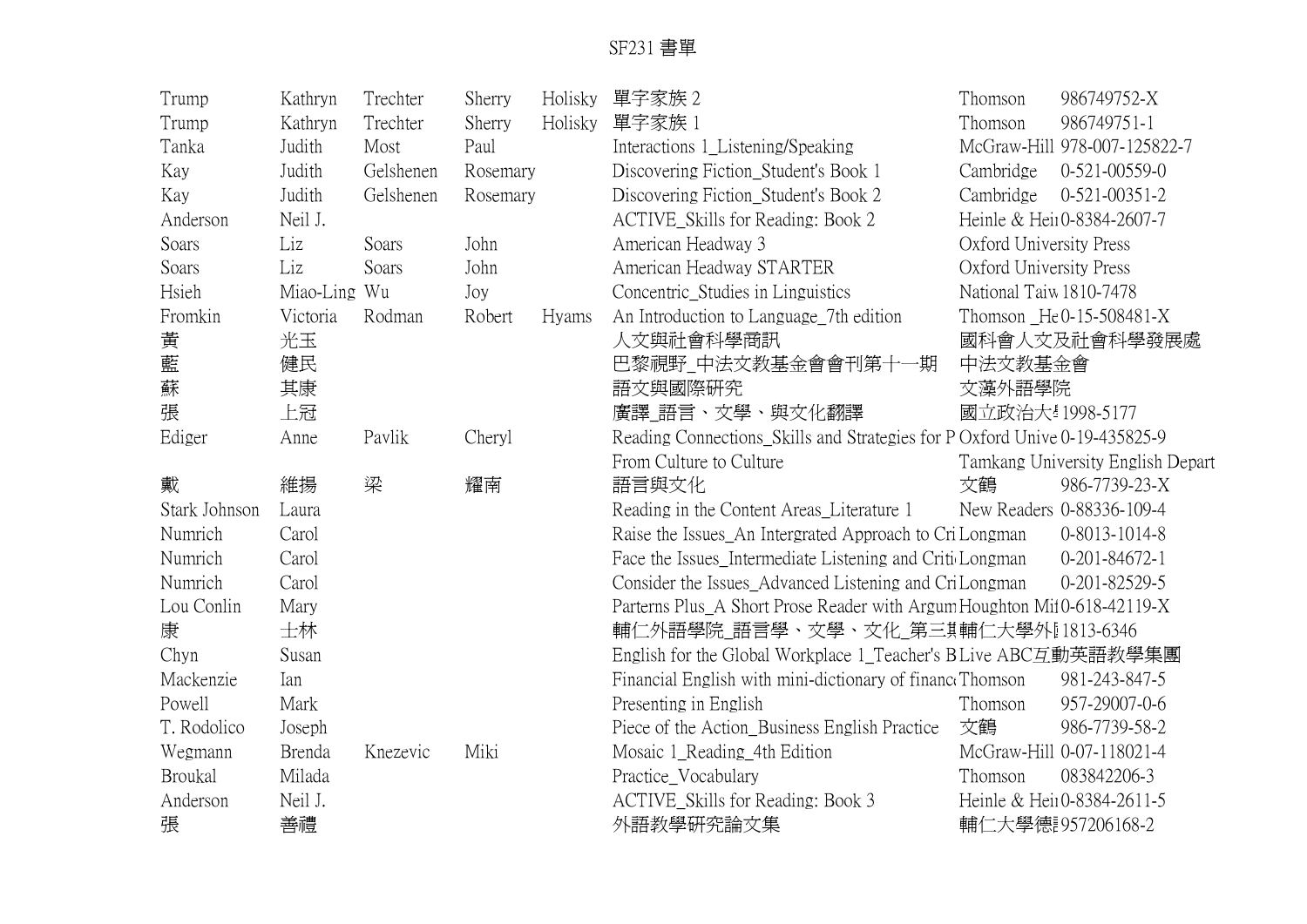| Feinstein               | George W. |              |          |         | Programed College Vocabulary_6th Edition                                          |                         | Prentice Hall 0-13-028268-5 |
|-------------------------|-----------|--------------|----------|---------|-----------------------------------------------------------------------------------|-------------------------|-----------------------------|
| 蔣                       | 偉寧        |              |          |         | 中央大學人文學報                                                                          | 國立中央大!1993-9167         |                             |
| Chyn                    | Susan     |              |          |         | English for the Global Workplace 1_Student's B(Live ABC互重986-7162-19-6            |                         |                             |
| Zyzo                    | William   |              |          |         | Basic Business Writing Skills_Revised Edition 文鶴                                  |                         | 957-9463-60-3               |
| 張                       | 富恭        |              |          |         | English Education and English for Specific Purp 文鶴                                |                         | 978-986-147-264-5           |
| Zukowski                | Jean      | Johnston     | Susan S. | Templin | In Context_Developing Academic Reading Skill: Heinle & Hein0-03-034002-0          |                         |                             |
| Stark Johnson           | Laura     |              |          |         | Reading in the Content Areas_Literature 2                                         |                         | New Readers 0-88336-112-4   |
| Powell                  | Mark      |              |          |         | in company_intermediate                                                           |                         | MACMILLA10-333-95732-6      |
| M. Reinhart             | Susan     | Fisher       | Ira      |         | Speaking & Social Interaction 2nd Edition                                         |                         | The Universit 957-28558-0-8 |
| Flaherty                | Gillian   |              |          |         | POPCULTURE_Developing Essential Reading 【文鶴                                       |                         | 986-7971-98-1               |
| Sokolik                 | M.E.      |              |          |         | Rethinking America 2_A High Intermediate CultHeinle & Heir083844741-4             |                         |                             |
| Clarke                  | Simon     |              |          |         | in company_Pre-intermediate                                                       |                         | MACMILLAI0-333-95726-1      |
| Dimitrova-Galac Evelina |           | Galaczi      | Àrpàd    |         | In Charge 1_An Intergrated Skills Course for Hi <sub>l</sub> Longman              |                         | 0-13-094264-2               |
| Daise                   | Debra     |              |          |         | In Charge 2_An Intergrated Skills Course for Hi <sub>l</sub> Longman              |                         | $0-13-094260-X$             |
| Sokolik                 | M.E.      |              |          |         | Rethinking America 1_An Intermediate Cultural Heinle & Heii083844750-3            |                         |                             |
| Sokolik                 | M.E.      |              |          |         | Rethinking America 3_An Advanced Cultural R <sub>f</sub> Heinle & Heii083844732-5 |                         |                             |
| Whalley                 | Elizabeth | <b>Blass</b> | Laurie   |         | Reading for a Reason 3_Expanding Reading Ski McGraw-Hill 007-125163-4             |                         |                             |
| 張                       | 富恭        |              |          |         | 1100 Words You Need to know_4th Edition                                           | 文鶴                      | 986-7739-63-9               |
| Hubbrad                 | L.Ron     |              |          |         | To the Stars                                                                      |                         | GALAXY PR 1-59212-175-6     |
| Scheraga                | Mona      |              |          |         | Practical English Writing Skills_A Handbook wiNational Text 0-8442-0477-3         |                         |                             |
| Shoemaker               | Connie    | Larson       | Doug     |         | Write in the Middle                                                               |                         | Harcourt Brac 0-03-022297-4 |
| Anderson                | Chalon    | Carrell      | Amy      |         | APA and MLA Writing Formats                                                       |                         | Pearson Educ: 0-205-34244-2 |
| Shoemaker               | Connie    | Polycarpou   | Susan    |         | Write Ideas_A Beginning Writing Text                                              | Thomson                 | 981-240-818-5               |
| <b>Broukal</b>          | Milada    |              |          |         | What A Life!_Stories of Amazing People                                            | Longman                 | 0-201-61998-9               |
| Saslow                  | Joan      |              |          |         | Ready To Go 2                                                                     | Longman                 | 0-13-177644-4               |
| Saslow                  | Joan      |              |          |         | Ready To Go 3                                                                     | Longman                 | 0-13-177645-2               |
| Saslow                  | Joan      |              |          |         | Ready To Go 4                                                                     | Longman                 | $0-13-177646-0$             |
| Meyers                  | Alan      |              |          |         | Composing with Confidence                                                         | Longman                 | 0-673-99707-3               |
|                         |           |              |          |         | English in Action 3 (2 CDs)                                                       | Thomson Heinle          |                             |
| Longheed                | Lin       |              |          |         | Learning to Learn 3 (3 CDs)                                                       |                         | MACMILLAI 1-405-01041-X     |
|                         |           |              |          |         | Intergrated English (CD)                                                          | Oxford University Press |                             |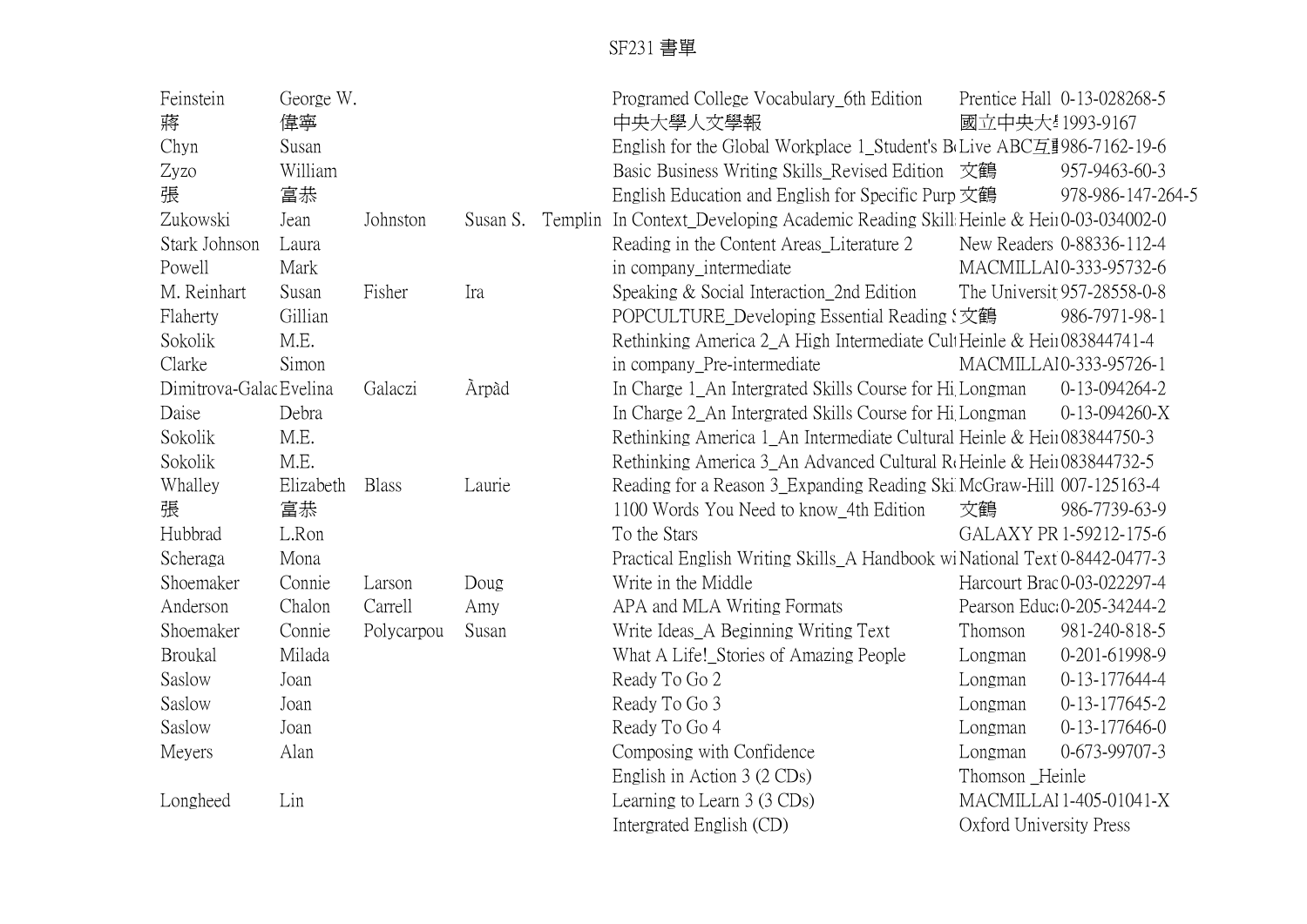|               |                 |              |             | Mosaic 2_4th Edition (video program)                                        |                 | McGraw-Hill 0-07-120697-3              |
|---------------|-----------------|--------------|-------------|-----------------------------------------------------------------------------|-----------------|----------------------------------------|
|               |                 |              |             | 全新公播版多媒體視聽目錄                                                                |                 | 輝洪開發股份有限公司                             |
| 陳             | 希舜              |              |             | 英語語言與文學學刊_第二十期                                                              | 國立台灣科打028-9739  |                                        |
| 賴             | 惠玲              |              |             | Taiwan Journal of TESOL                                                     | 文鶴              | 1814-9448                              |
| 張             | 淑麗              |              |             | Fiction and Drama_Volume 18 Issue 1                                         | 國立成功大學外文系       |                                        |
| 張             | 淑麗              |              |             | Fiction and Drama Volume 18 Issue 2                                         | 國立成功大學外文系       |                                        |
| 李             | 羅權              |              |             | 中央大學人文學報_Volume 33                                                          | 國立中央大!1993-9167 |                                        |
| Doff          | Adrian          | Jones        | Christopher | Language in Use Pre-Intermediate                                            |                 | Cambridge U <sub>1</sub> 0-521-37851-6 |
| West          | Brana Rish West |              | Harlan      | Talk You Head Off (and Write, Too!)                                         |                 | Prentice Hall 0-13-476201-0            |
| Molinsky      | Steven J.       | <b>Bliss</b> | Bill        | ExpressWays Second Edition 1                                                |                 | Prentice Hall 0-13-385295-4            |
| Molinsky      | Steven J.       | <b>Bliss</b> | Bill        | ExpressWays Second Edition 3                                                |                 | Prentice Hall 0-13-385535-X            |
| Molinsky      | Steven J.       | <b>Bliss</b> | Bill        | ExpressWays Second Edition 4                                                |                 | Prentice Hall 0-13-385759-X            |
| Magy          | Ronna           |              |             | Working It Out Interactive English for the Work Heinle & Heir0-8384-8135-3  |                 |                                        |
| Graves        | Kathleen        | Rein         | David P.    | East • West Student Book 1                                                  |                 | Oxford Unive 0-19-434241-7             |
| Potter        | Mike            |              |             | Panorama Student's Book 2                                                   |                 | Macmillan Pu 0-333-54633-4             |
| Nicholls      | Sandra          | Wrangham     | Catherine   | English Alive 3                                                             | Edward Arnold   |                                        |
| Jones         | Leo             | Kimbrough    | Victoria    | Great Ideas Listening and speaking activities for Cambridge U10-521-31242-6 |                 |                                        |
| Avery         | William         | Chen         | Chamberlain | Rapping With English                                                        |                 | The Crane Publishing Co., Ltd.         |
| Baudains      | Richard         | Baudains     | Marjorie    | Alternatives                                                                | Longman         | 0-582-03767-0                          |
| Lindstromberg | Seth            |              |             | The Recipe Book                                                             | Longman         | 0-582-03764-6                          |
| Deller        | Sheelagh        |              |             | Lessons from the Learner                                                    | Longman         | 0-582-07004-X                          |
| Rooks         | George          |              |             | The Non-Stop Discussion Workbook                                            |                 | The Crane Publishing Co., Ltd.         |
| Schoenberg    | Irene E.        |              |             | Talk About Trivia 1001 Questions                                            |                 | Addison-Wes10-582-90721-7              |
| Llanas        | Angela          | Williams     | Libby       | Atlas Workbook Learning-Centered Communica Heinle & Heir0-8384-4091-6       |                 |                                        |
| Blanchard     | Karen           | Root         | Christine   | News for Now 3                                                              |                 | International 10-534-83557-0           |
| Doff          | Adrian          | Jones        | Christopher | Language in Use Intermediate                                                |                 | Cambridge U <sub>1</sub> 0-521-43552-8 |
| Wilson        | Ken             |              |             | Fastlane Student's Book 1                                                   |                 | Prentice Hall 0-13-325937-4            |
| Wilson        | Ken             |              |             | Fastlane Student's Book 2                                                   |                 | Prentice Hall 0-13-538919-4            |
| Greenall      | Simon           |              |             | Move Up Pre-intermediate Student's Book A                                   | Heinemann       | 0-435-29756-2                          |
| George        | Rooks           |              |             | Let's Start Talking                                                         |                 | Heinle & Hein0-8384-4825-9             |
| Greenall      | Simon           |              |             | Move Up Intermediate Student's Book                                         | Heinemann       | 0-435-29770-8                          |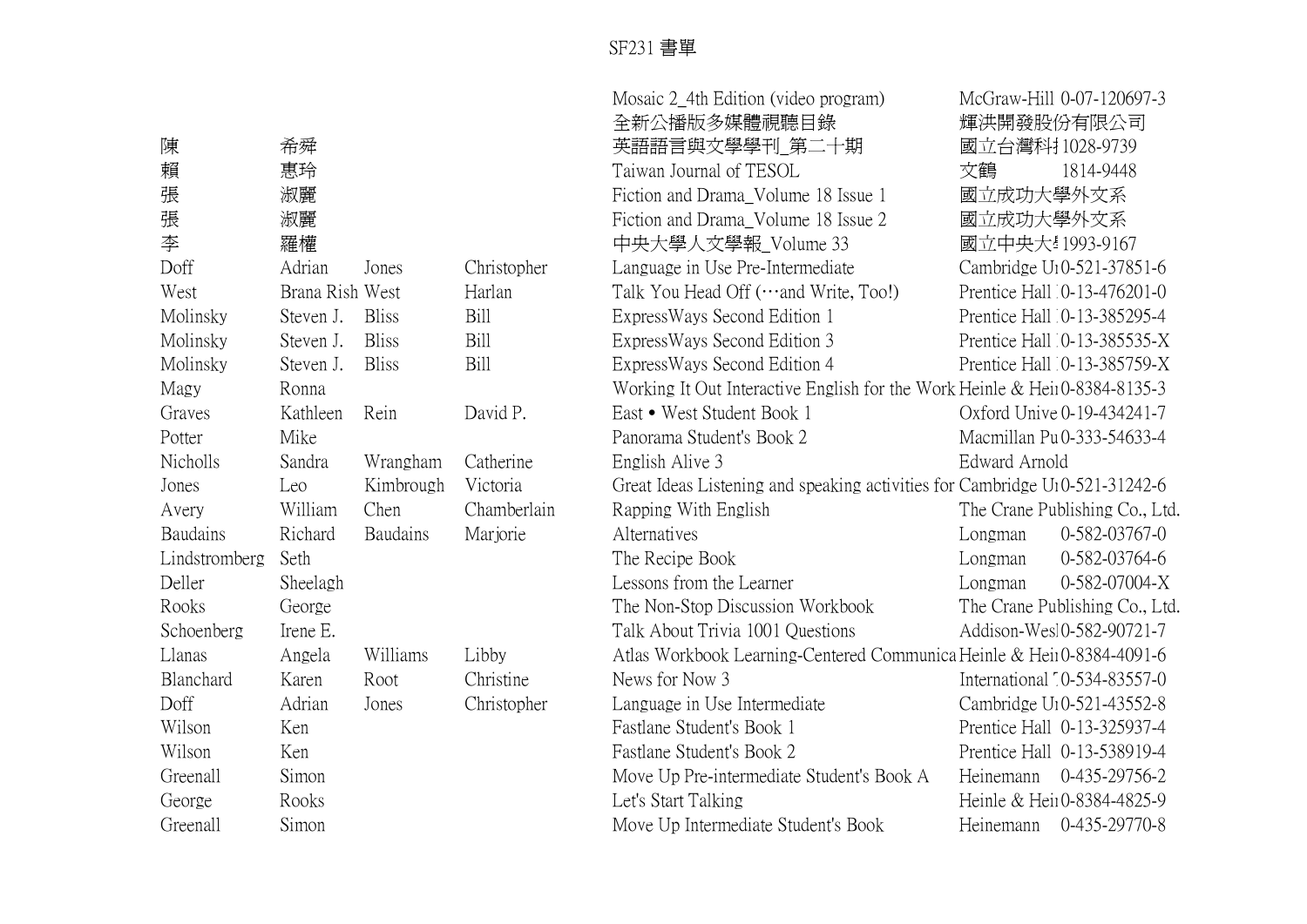| Greenall              | Simon               |                          |                |        | Move Up Elementary Student's Book A                                              | Heinemann | 0-435-29785-6                 |
|-----------------------|---------------------|--------------------------|----------------|--------|----------------------------------------------------------------------------------|-----------|-------------------------------|
| Greenall              | Simon               |                          |                |        | Move Up Pre-intermediate Student's Book B                                        | Heinemann | 0-435-29757-0                 |
| Santos                | Manuel C. R. Dos    |                          |                |        | Goal Student Book 2                                                              |           | MaGraw Hill 0-07-114147-2     |
| Santos                | Manuel dos          |                          |                |        | Super Goal Student Book 1                                                        |           | MaGraw Hill 970-10-3339-6     |
| Greenall              | Simon               |                          |                |        | Move Up Starter Student's Book                                                   | Heinemann | 0-435-29762-7                 |
| Greenall              | Simon               |                          |                |        | Move Up Elementary Student's Book B                                              | Heinemann | 0-435-29871-2                 |
| Blanchard             | Karen               | Root                     | Christine      |        | News for Now 2                                                                   |           | International 10-534-83548-1  |
| Carver                | Tina Kasloi Fotinos |                          | Sandra Douglas |        | A Conversation Book 1 English in Everyday Life Prentice Hall 0-13-053174-X       |           |                               |
| Jones                 | Leo                 |                          |                |        | Let's Talk Speaking and Listening Activities for Cambridge U10-521-46753-5       |           |                               |
| Garton-Sprenger Judy  |                     | Prowse                   | Philip         |        | American Shine Student's Book 1                                                  |           | Macmillan He0-333-91590-9     |
| Giannotti             | Janet               | Szwarcewicz Suzanne Mele |                |        | TALKING ABOUT THE U.S.A: An active Intro Perntice Hall 0-205-15962-1             |           |                               |
| Tanka                 | Judith              | Baker                    | Lida R.        |        | Interactions II A Listening/Speaking Skills Book McGRAW-H10-07-100955-8          |           |                               |
| Ellis                 | Rod                 | Tomlinson                | Brian          | Maley  | Speaking Intermediate                                                            |           | Oxford Englis 0-19-453410-3   |
| Gower                 | Roger               | Maley                    | Alan           |        | Speaking Upper-Intermediate                                                      |           | Oxford Englis $0-19-453412-X$ |
| Andrews               | Patricia Bradley    |                          |                |        | Basic Public Speaking                                                            |           | Harper & Rov 9971-47-004-7    |
| Day                   |                     | Richard R. Yamanaka      | Junko          |        | Impact Issues: 30 Key Issues to Help You Expre Lingual House 962-00-1480-4       |           |                               |
| Brennan               | Moya                | Denman                   | Barbara R.     |        | In Charge 1 Advanced                                                             |           | ScottForesmai0-673-19528-7    |
| Genzel                | Rhona B.            | Cummings                 | Martha Graves  |        | Culturally Speaking: A Conversation and Cultur Heinle & Heir0-8384-4213-7        |           |                               |
| Savage                | K. Lynn             | Kremer                   | <b>Nick</b>    |        | May I Help You? Leaning How to Interact with Addison-Wesl0-201-09943-8           |           |                               |
| Douglas               | Nancy               | Walker                   | Jackie         | Rogers | Side Lines 2: An Integrated Skills Course for Le Prentice Hall 0-13-619917-8     |           |                               |
| Rogers                | David               |                          |                |        | Side Lines 1: A Communicative Course for Lear Prentice Hall 0-13-619875-9        |           |                               |
| Helgesen              | Marc                | Brown                    | Stevent        |        | Mandevil New English Firsthand: Developing Communica Lingual House 0-582-06851-7 |           |                               |
| Hartley               | Bernard             | Viney                    | Peter          |        | New American Streamline: Connections                                             |           | Oxford Unive 0-19-434829-6    |
| Hartley               | Bernard             | Viney                    | Peter          |        | New American Streamline: Departures                                              |           | Oxford Unive 0-19-434825-3    |
| Rost                  | Michael             |                          |                |        | Prime Time English Student Book                                                  | Longman   | 0-582-09222-1                 |
| Grate                 | Harriette Gordon    |                          |                |        | <b>English Pronunciation Exercises</b>                                           |           | Regents Publishing Company    |
| Belcher               | Morton W.           |                          |                |        | Conversation Helps                                                               |           | The Crane Pu 957-8378-15-7    |
| Herzfeld-Pipkin Nancy |                     |                          |                |        | Getting the Picture                                                              |           | Thomson Infc 0-8384-2667-0    |
| Ramsey                | Gaynor              |                          |                |        | Images                                                                           | Longman   | 0-582-74427-5                 |
| Ramsey                | Gaynor              |                          |                |        | Plenty to Say                                                                    | Longman   | 0-582-00299-0                 |
| Alexander             | L.G.                | Vincent                  |                |        | Monica C. Chapman Talk It Over: Discussion Topics for Intermediate Longman       |           | 0-582-79719-5                 |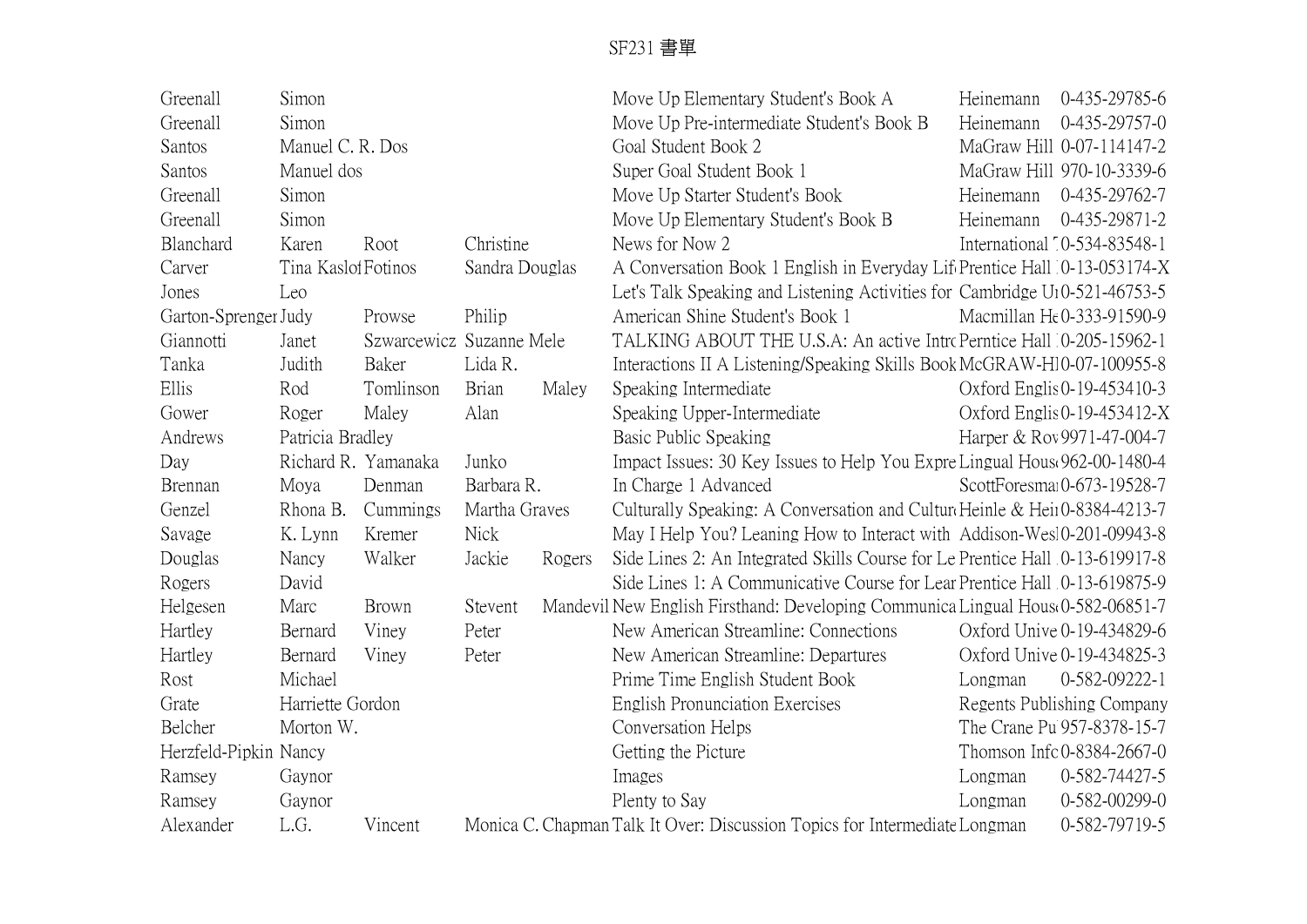| Rooks        | George            |            |                   | Can't Stop Talking                                                            |                     | Newbury House Publishers               |
|--------------|-------------------|------------|-------------------|-------------------------------------------------------------------------------|---------------------|----------------------------------------|
| Gilbert      | Judy B.           |            |                   | Clear Speech: Pronunciation and Listening CompCambridge U10-521-42118-7       |                     |                                        |
| Kelty        | James             |            |                   | Family Album U.S.A.: Classroom Video Course Maxwell Mac 0-02-332813-4         |                     |                                        |
| Rost         | Michael           |            |                   | Real Time English Student Book                                                | Longman             | 0-582-09221-3                          |
| Gershan      | Steven            | Mares      | Chris             | Sound Bytes! Listening for Today's World                                      |                     | Prentice Hall 0-13-096642-8            |
| Ockenden     | Michael           | Jones      | Timothy           | Around Town: Situational Conversation Practice Longman                        |                     | 0-582-79769-1                          |
| Viney        | Peter             | Curtin     | John              | Survival English: International Communication f Heinemann                     |                     | 0-435-29642-6                          |
| Beisbier     | Beverly           |            |                   | Sounds Great: Beginning Pronunciation for Spea Heinle & Heir0-8384-3964-0     |                     |                                        |
| Samelson     | William           |            |                   | English as a Second Language Phase One: Let's Reston Publis 0-87909-250-5     |                     |                                        |
| Ong          | Marcia Fisk Maple |            | Robert            | New Wave 3                                                                    | Longman             | 0-582-01290-2                          |
| Wall         | Allie Patricia    |            |                   | Say It Naturally! Verbal Strategies for Authentic Holt, Rinehart0-03-002873-6 |                     |                                        |
| Sandsberry   | Lynne             | Sorenson   | Paul              | Good Chats (revised edition): Guided Open Oral Bookman Boc 957-586-513-8      |                     |                                        |
| Johnston     | Susan S.          | Zukowski   | Jean              | Keys to Composition: A Guide to Writing for St Holt, Rinehart 0-03-057978-3   |                     |                                        |
| Lawson       | John Howard       |            |                   | The Ory and Technique of Play writing and ScrePutnam                          |                     |                                        |
| Elbow        | Peter             |            |                   | Writing With Power                                                            | 書林                  | $0-19-502912-5$                        |
| Strong       | William           |            |                   | Sentence Combining and Paragraph Building                                     | 文鶴                  | 98765432                               |
| Day          | Susan             | Elizabeth  | Mcmahan           | The Reading Resource: Reading for Composition 書林                              |                     | 0-07-016152-6                          |
| Cooley       | Thomas            |            |                   | The Norton Sampler                                                            | 書林                  | 0-393-09007-8                          |
| Brown        | James Dean        |            |                   | Understanding Research in Second Language                                     |                     | Cambridge U <sub>1</sub> 0-521-30524-1 |
| F.S.C.       | Carl Koch Brazil  |            | James M.          | Strategies for Teaching the Compasition Process                               |                     | $0-8141-4751-8$                        |
| <b>Myers</b> | Miles             | Gray       | James             | Theory and Practice in the Teaching of Composi NCTE                           |                     | 0-8141-5399-2                          |
| Cooper       | Charles R. Odell  |            | Lee               | Research on Composing: Points of Departure                                    | <b>NCTE</b>         | 0-8141-4069-6                          |
| Bander       | Robert G.         |            |                   | American English Rhetoric                                                     | Mei Ya Publications |                                        |
| Leggett      | Glenn             | Mead       | C. David MCharvat | Handbook for Writers                                                          |                     | Mei Ya Public 0-13-695767-6            |
| Morgan       | John              | Rinvolucri | Mario             | Once Upon a Time                                                              |                     | Cambridge U <sub>1</sub> 0-521-27262-9 |
| Nunan        | David             |            |                   | Listen in 2                                                                   |                     | Thomson Asia 0-534-83537-6             |
| Beglar       | David             | Murray     | Neil              | Comtemporary Topics                                                           | Longman             | 0-8013-0928-X                          |
| Asano        | Hiroshi           | Uruno      | Munetsugt Rost    | Basics in Listening: Short Tasks for Listening D Lingual House 0-940-26432-3  |                     |                                        |
| Rost         | Michael           | Blackwell  | Angela            | Future Time English student book                                              | Longman             | 0-582-25978-9                          |
| Nunan        | David             |            |                   | Go for it! Student book                                                       |                     | Heinle & hein0-8384-6773-3             |
| Sampson      | Nicholas          |            |                   | Move Ahead_A listening and speaking course_RMacmillan                         |                     | 962-03-1966-4                          |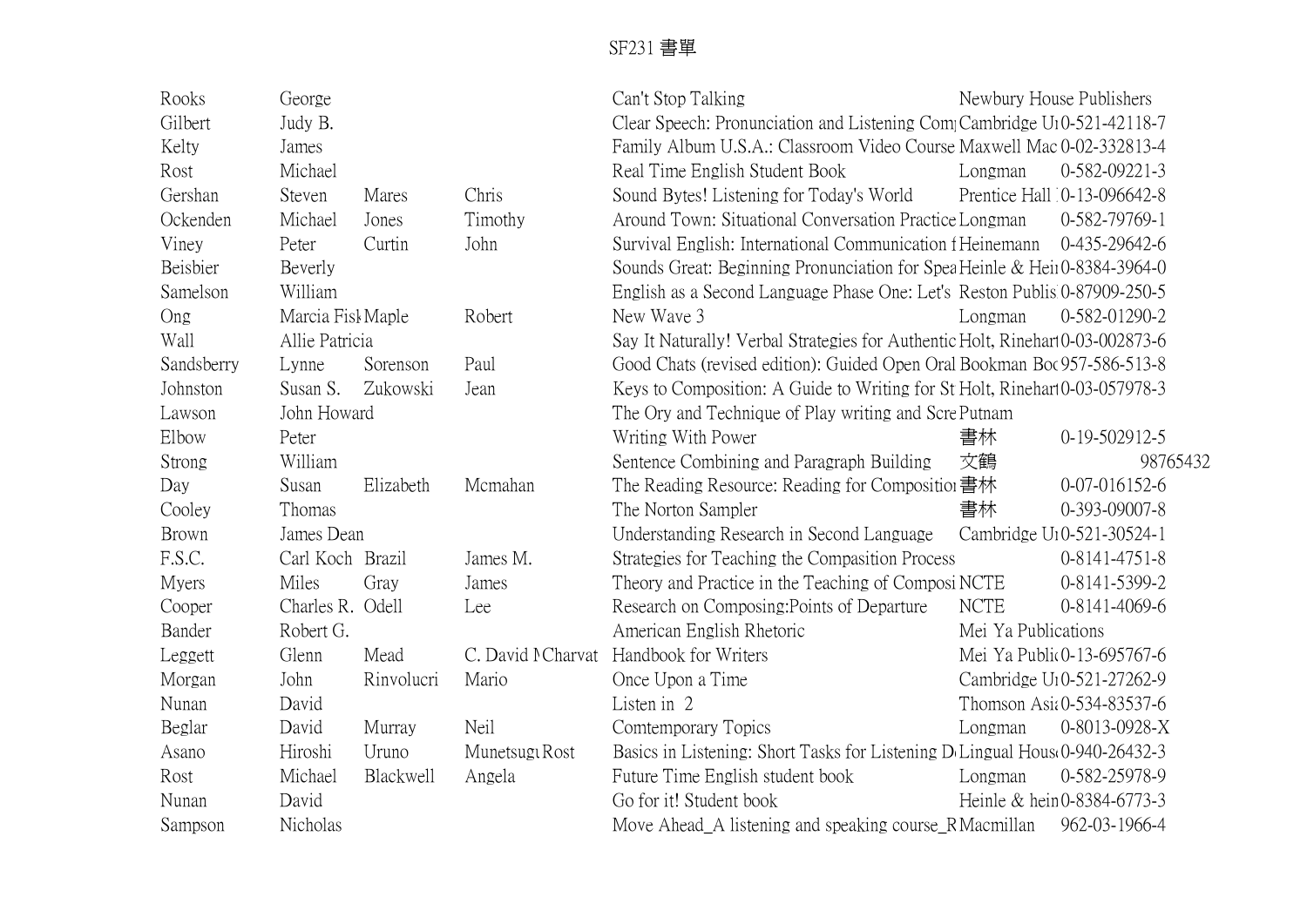| Numrich     | Carol             |                      |               |         | Face the Issues_Intermediate Listening and CriticLongman                       |           | $0 - 8013 - 0300 - 1$                  |
|-------------|-------------------|----------------------|---------------|---------|--------------------------------------------------------------------------------|-----------|----------------------------------------|
| Gabler      | Burt              | Scholnick            | Nadia F.      |         | Listen-In'_listening/speaking attack strategies for McGRAW-H10-07-113966-4     |           |                                        |
| Peaty       | David             | Susser               | Bernard       |         | Here and There a listening skills program for lea Heinemann                    |           | $0-435-29590-X$                        |
| Beckerman   | Howard            |                      |               |         | GuessWorks! A musical mystery play: a theatric Collier Macm 0-02-307591-0      |           |                                        |
| Rost        | Michael           |                      |               |         | Listening in action                                                            |           | Prentice Hall 0-13-538778-7            |
| McClintock  | John              | Stern                | <b>Borje</b>  |         | Listen Up!                                                                     | Heinemann | 0-435-29630-2                          |
| James       | Gary              |                      |               |         | Interactive Listening on Campus                                                |           | Heinle & Heir0-8384-2270-5             |
| Santos      | Manuel Dos        |                      |               |         | Goal Student Book 1                                                            |           | McGRAW-H10-07-114146-1                 |
| Nunan       | David             |                      |               |         | ATLAS 1: Learning-Centered Communication Heinle & Hein0-8384-4085-1            |           |                                        |
| Richards    | Jack C.           | Bycina               | David         | Aldcorn | New Person To Person: Communicative Speakin Oxford Unive 0-19-464681-1         |           |                                        |
| Richards    | Jack C.           | Bycina               | David         | Aldcorn | New Person To Person: Communicative Speakin Oxford Unive 0-19-434678-1         |           |                                        |
| Hagen       | Stacy A.          | Grogan               | Patricia E.   |         | Sound Advantage: a pronunciation book                                          |           | Prentice Hall 0-13-816190-9            |
| Harris      | Jimmy G. Hube     |                      | Ron           |         | On Speaking Terms: conversation practice for in Thomson Lea 0-534-83690-9      |           |                                        |
| Hogan       | Patrick J.        |                      |               |         | Speak Your Opinion: an ESL listening and speak The Crane Publishing Co., Ltd.  |           |                                        |
| Shuter      | Robert            |                      |               |         | Communicating: concepts and skills                                             |           | CBS College 10-03-056287-2             |
| Fragiadakis | Helen Kalkstein   |                      |               |         | All Clear! Intro: speaking, listening expressions Heinle & Heir0-8384-6030-5   |           |                                        |
| Fragiadakis | Helen Kalkstein   |                      |               |         | All Clear! Advanced: idioms and pronunciation iHeinle & Heir0-8384-4721-X      |           |                                        |
| Foley       |                   | Christopher Raducanu | Anita L.      | Gramer  | Intercom2000 book 1                                                            |           | Heinle & Heir0-8384-1800-7             |
| Foley       |                   | Christopher Raducanu | Anita L.      | Gramer  | Intercom2000 book 2                                                            |           | Heinle & Heir0-8384-1807-4             |
| Foley       |                   | Christopher Raducanu | Anita L.      | Gramer  | Intercom2000 book 3                                                            |           | Heinle & Heir0-8384-1813-9             |
| Foley       |                   | Christopher Raducanu | Anita L.      | Gramer  | Intercom2000 book 3                                                            |           | Heinle & Heir0-8384-1819-8             |
| Hollett     | Vicki             | Carter               | Roger         | Lyon    | In at the deep end: speaking activites for profess Oxford Unive 0-19-457204-8  |           |                                        |
| Reinhart    | Susan M.          | Fisher               | Ira           |         | Speaking and Social InteractionL activities for ir Prentice-Hall 0-13-825787-6 |           |                                        |
| Genzel      | Rhona B.          | Cummings             | Martha Graves |         | Culturally Speaking: A Conversation and Cultur Harper & Rov 9971-47-014-4      |           |                                        |
| Tillitt     | <b>Bruce</b>      | <b>Bruder</b>        | Mary Newton   |         | Speaking Naturally: commuication skills in Ame Cambridge U10-521-27130-4       |           |                                        |
| Wright      | Andrew            |                      |               |         | How to Communicate Successfully                                                |           | Cambridge U <sub>1</sub> 0-521-27547-4 |
| Sadow       | Catherine         | Sather               | Edgar         |         | Talk Radio                                                                     |           | Addison-Wesl0-201-16836-7              |
| Glazier     | Teresa Ferster    |                      |               |         | The Least You Should Know About English:Bas 敦煌書局                               |           | 0-03-059781-1                          |
| Glazier     | Teresa Ferster    |                      |               |         | The Least You Should Know About English: Bas 敦煌書局                              |           | 0-03-044586-8                          |
| Glazier     | Teresa Ferster    |                      |               |         | The Least You Should Know About English:Bas 敦煌書局                               |           | 0-03-057596-6                          |
| Arnaudet    | Martin L. Barrett |                      | Mary Ellen    |         | Paragraph Development                                                          | 駿文出版      |                                        |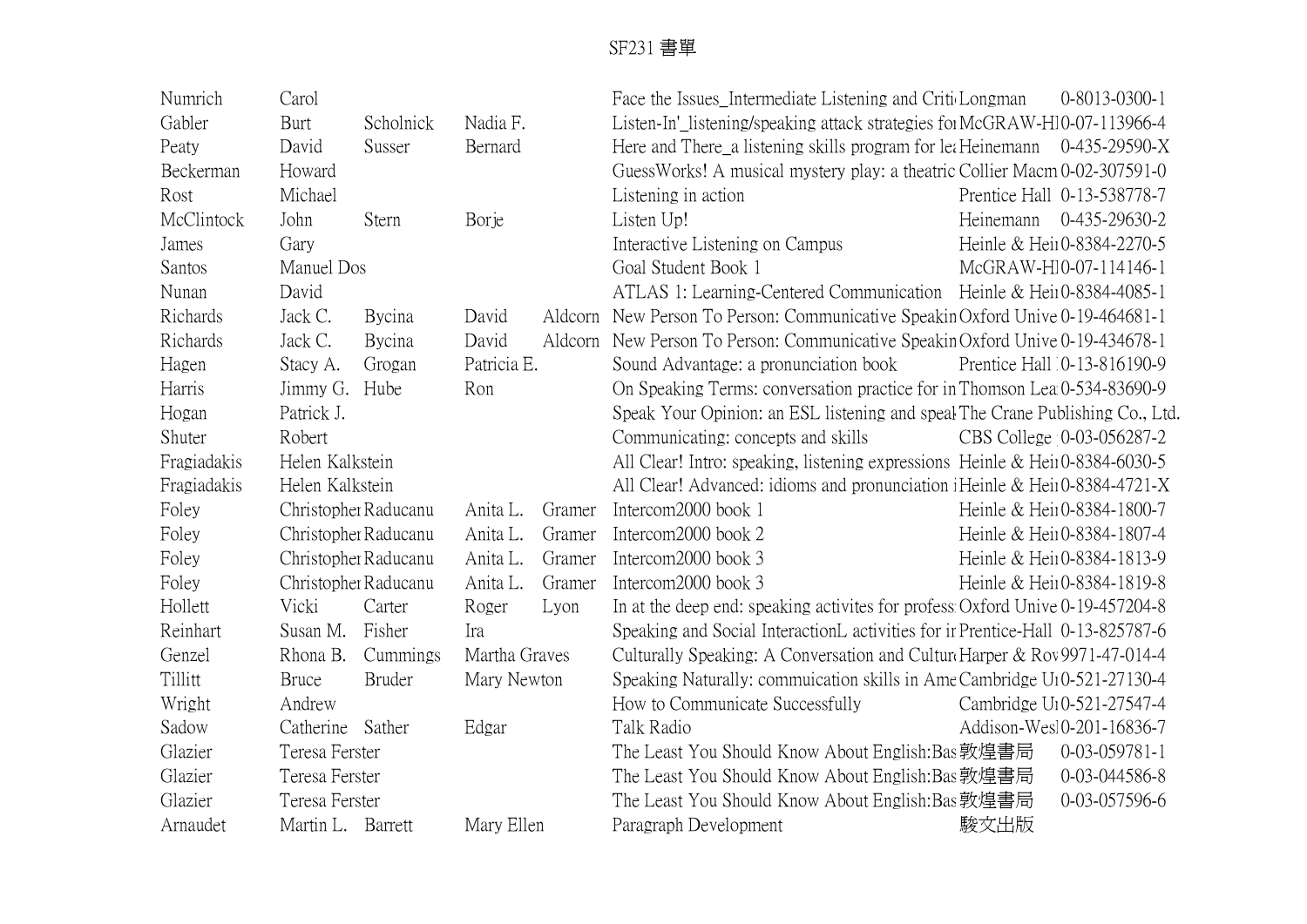| Feinstein       | George W.         |             |                  |         | Programed Writing Skills                               | 文鶴           | $0-13-730523-0$              |
|-----------------|-------------------|-------------|------------------|---------|--------------------------------------------------------|--------------|------------------------------|
| Raimes          | Anne              |             |                  |         | Focus on Composition                                   | 文鶴           | 0-19502238-6                 |
| Bate            | Douglas           |             |                  |         | Essay Method and English Expression                    |              | Harcourt Brac 0-7295-0093-4  |
| Hill            | L.A.              |             |                  |         | <b>Elementary Composition Pieces</b>                   |              | Oxford Unive 0-19-432521-0   |
| Kanelli         | Sheelagh          |             |                  |         | Advanced English Composition                           | 書林           | 0-237-50214-3                |
| McCrimmon       | James M.          |             |                  |         | Writing with a Purpose                                 |              | Houghton Mi10-395-25004-8    |
| Teltelbaum      | Harry             |             |                  |         | How to Write Book Reports                              | 書林           | 0-671-45895-7                |
| Decker          | Randall E.        |             |                  |         | Decker's Patterns of Exposition 10                     | 書林           | 0-316-17938-8                |
| Richards        | J.C.              |             |                  |         | Guided Writing Through Pictures                        | 文鶴           | $0-19-581804-0$              |
| Johnston        | Susan S.          |             |                  |         | Keys to Composition                                    |              | Holt, Rinehart 0-03-071482-6 |
| Blanton         | Linda Lonon       |             |                  |         | Intermediate Composition Practice                      | 敦煌書局         |                              |
| Slade           | Carole            | Campbell    | William G Ballou |         | Form and Style                                         | 書林           | 0-395-676584                 |
| Sullivan        | Kathleen E.       |             |                  |         | Paragraph Practice                                     | 文鶴           |                              |
| <b>Brereton</b> | John              | Dobija      | Jane             |         | Themes for College Writers                             | 書林           | 0-394-34082-5                |
| Wiener          | Harvey S.         |             |                  |         | Creating Compositions                                  |              | McGRAW-Hi0-07-070178-4       |
| Tyner           | Thomas E.         |             |                  |         | College Writing Basics_A Progressive Appriach 文鶴       |              | 0-534-25680-5                |
| Wong            | Rita              | Glendinning | Eric             | Mantell | Becomong A Writer                                      | Longman      | 0-582-90722-5                |
| Blanton         | Linda Lonc Lee    |             | Linda            |         | The Multicultural Workshop-Book2                       |              | Heinle&Heinl0-8384-4835-6    |
| Blanton         | Linda Lono Lee    |             | Linda            |         | The Multicultural Workshop-Book3                       |              | Heinle&Heinl0-8384-5020-2    |
| Segal           | Margaret K Pavlik |             | Cheryl           |         | A Writing Process Book                                 | 文鶴           | $0-07-055030-1$              |
| Howard          | Jeriel            | Tracz       | Richard Francis  |         | The Paragraph Book                                     | 文鶴           |                              |
| Ziegler         | Isabelle          |             |                  |         | Creative Writing                                       | BARNES&NOBLE |                              |
| Thomson         | A.J.              | Martinet    | A.V.             |         | A Practical English Grammar                            | 虹橋           |                              |
| Turabian        | Kate L.           |             |                  |         | A Manual for Writers of Term Papers, Theses, a Chicago |              | 0-226-81618-4                |
| Barnet          | Sylvan            |             |                  |         | A Short Guide to Writing about Literature              | 書林           | 0-316-08225-2                |
| Roberts         | Edgar V.          |             |                  |         | Writing Themes about Literature                        | 敦煌書局         | 0-13-972028-6                |
| Roth            | Audrey J.         |             |                  |         | The Reasearch Paper: Process, Form, and Conter 文鶴      |              | 0-534-17454-X                |
| Walker          | Melissa           |             |                  |         | Writing Research Papers: A Norton Guide                | Norton       | 0-393-95347-5                |
| Winkler         | Anthony C. McCuen |             | Jo Ray           |         | Writing the Research Paper: A Handbook                 | 文鶴           | $0-15-500166-3$              |
| <b>Blass</b>    | Laurie            | Durighello  | Joy              |         | From Concept to Composition                            | 文鶴           | 0-13-330630-5                |
| Holdstein       | Deborah H.        |             |                  |         | On Composition and Computers                           |              | The Modern I 0-87352-554-X   |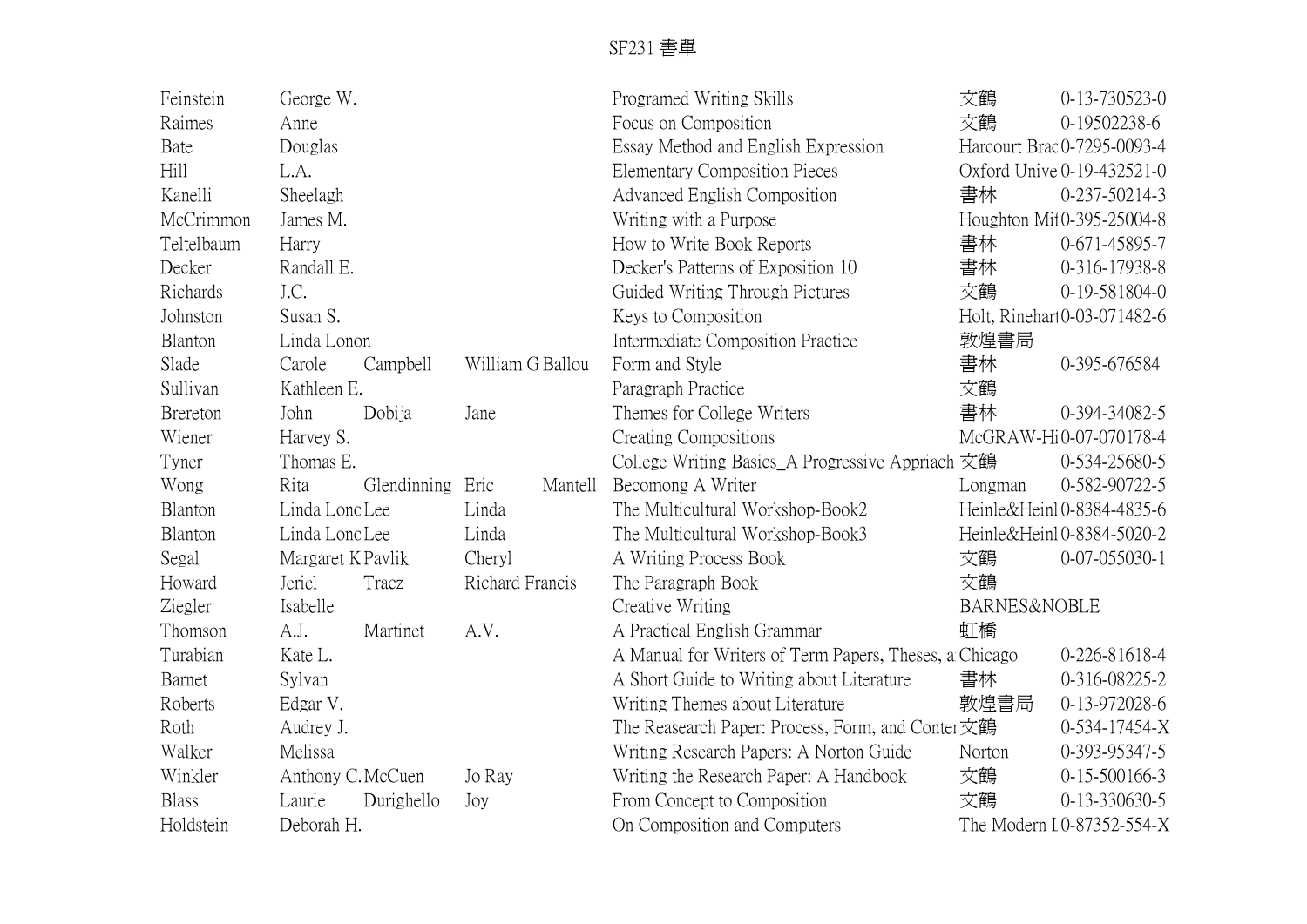| Markman       |                    | Roberta H. Markman  | Peter T.        | Waddell 10 Steps in Writing the Research Paper                              | Barron              | 0-8120-2023-5                    |
|---------------|--------------------|---------------------|-----------------|-----------------------------------------------------------------------------|---------------------|----------------------------------|
| Mills         | Helen              |                     |                 | Connecting and Combining in Senteence and Pa 書林                             |                     | $0-673-15317-7$                  |
| Roberts       | Edgar V.           |                     |                 | Writing about Literature                                                    | 文鶴                  | 0-13-097585-0                    |
| McClelland    | Ben W.             |                     |                 | The New American Rhetoric: A multicultural ap Harper Collin 0-673-38605-8   |                     |                                  |
| Comprone      | Joseph             |                     |                 | From Experience to Expression: A College Rhet Houghton Mil0-395-29310-3     |                     |                                  |
| Raphael       | Carolyn B.         |                     |                 | A Rhetorical Reader for ESL Writers                                         | 文鶴                  |                                  |
| Cullup        | Michael            |                     |                 | Write It in English                                                         | 書林                  | 0-17-582228-1                    |
| Kinkead       | Joyce A.           | Harris              | Jeanette G.     | Writing Centers in Context                                                  | <b>NCTE</b>         | 0-81415868-4                     |
| Mcmurrey      | David A.           | Campman             | M. Sue          | Writing Fundamentals                                                        | Macmillan           | 0-02-379670-7                    |
| Nostrand      |                    | A.D. Van NKnoblauch | C.H.            | McGuire Functional Writing                                                  |                     | Houghton Mil0-395-25294-6        |
| Blanton       | Linda Lonon        |                     |                 | Intermediate Composition Practice: Book 1                                   | 敦煌書局                |                                  |
| Rackham       | Jeff               | Bertagnolli         | Olivia          | From Sight to Insight                                                       |                     | Harcourt Brac 0-15-501099-9      |
| Sears         | Donald A.          |                     |                 | Harbrace Guide to the Library and the Research 雙葉書廊                         |                     |                                  |
| Holzer        | Val                | Corina              | Chen            | From Words to Composition 1                                                 | Longman             | 962-00-0356-X                    |
| Holzer        | Val                | Corina              | Chen            | From Words to Composition 2                                                 | Longman             | 962-00-0357-8                    |
| Holzer        | Val                | Corina              | Chen            | From Words to Composition 3                                                 | Longman             | 962-00-0358-6                    |
| Pack          | Alice C.           | Henrichsen          | Lynn E.         | Sentence Construction Writing and Combining S文鶴                             |                     |                                  |
| Pack          | Alice C.           | Henrichsen          | Lynn E.         | Sentence Construction Writing and Combining S文鶴                             |                     |                                  |
| Pollock       | Carroll Washington |                     |                 | Communicate What You Mean: Grammar for Hi Rainbow-Bridge Book Co.           |                     |                                  |
| Pickett       | William P.         |                     |                 | The Chicken Smells Good: Dialogs and Stories (Perntice Hall 0-13-576216-2)  |                     |                                  |
| Capp          | Glenn R.           | Capp                | G. Richard Capp | Basic Oral Communication (third edition)                                    | Prentice-Hall, Inc. |                                  |
| Ehninger      | Douglas            | Gronbeck            | Bruce E. Monroe | Principles of Speech Communication (eighth brit 文鶴                          |                     |                                  |
| Murphy        | James J.           | Ericson             | Jon M.          | The Debater's Guide                                                         |                     | THF. Bobbs-Merrill Company, Inc. |
| <b>Bruder</b> | Mary Newt Esarey   |                     | Gary            | MMC: Developing Communicative Competence University of 0-8229-8214-5        |                     |                                  |
| Johnston      | Olivia             | Farrell             | Mark            | Teacher's Guide: Ideas and Issues (intermediate) Caves Books 1-899888-31-4  |                     |                                  |
| Sweeney       | Geraldine          |                     |                 | Ideas and Issues: pre-intermediate                                          |                     | Caves Books 1-899888-41-1        |
| Burch         | Alison             |                     |                 | Teacher's Guide: Ideas and Issues (pre-intermedi Caves Books 1-899888-43-8) |                     |                                  |
| Johnston      | Olivia             | Farrell             | Mark            | Ideas and Issues: intermediate                                              |                     | Caves Books 1-899888-24-1        |
| Belcher       | Morton W.          |                     |                 | Conversation Helps                                                          |                     | The Crane Pu 957-8378-15-7       |
| Kettering     | Judith Carl        |                     |                 | Developing Communicative Competence: InteracRainbow-Bridge Book Co.         |                     |                                  |
| Paul          | David              |                     |                 | Communicate Book 1                                                          | Heinemann           | 0-435-26116-9                    |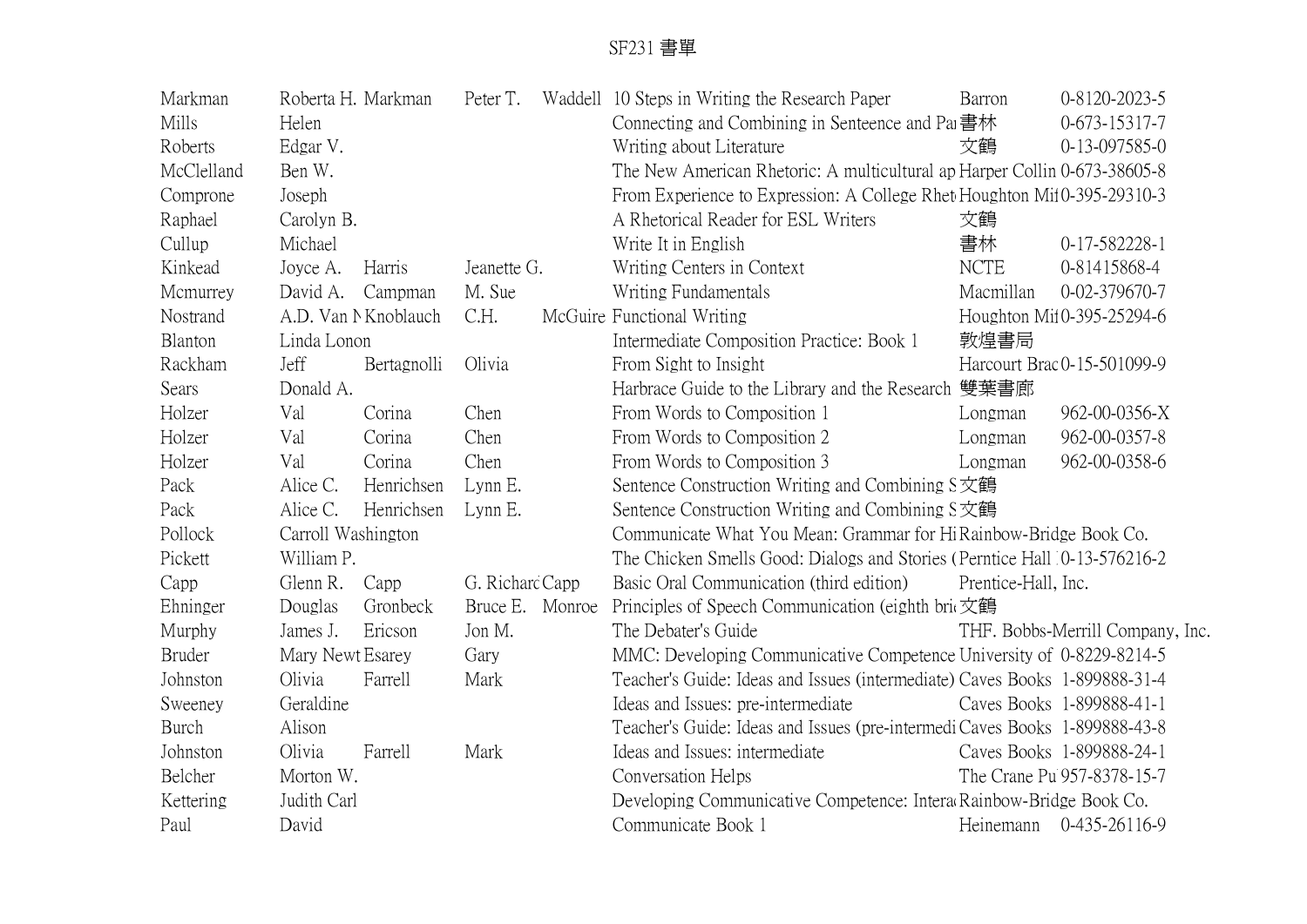| Molinsky       | Steven J.             | <b>Bliss</b>          | <b>Bill</b> |                | Communicator II                                                                  |               | Prentice Hall 0-13-340688-1            |
|----------------|-----------------------|-----------------------|-------------|----------------|----------------------------------------------------------------------------------|---------------|----------------------------------------|
| Gitsaki        | Christina             | Taylor                | Richard P.  |                | Internet English                                                                 |               | Oxford Unive 019-437226-X              |
| Yorkey         | Richard               |                       |             |                | Springboards: interacting in English                                             |               | Addison-Wesley Publishing Compar       |
| Levine         | Deena R.              | Baxter                | Jim         |                | McNulty The Culture Puzzle: Cross-Cultural Communicat The Crane Pu 0-13-195520-9 |               |                                        |
| Smith          | Bernard               |                       |             |                | An Adult Course in Elementary English: Momer Prentice Hall 0-13-327636-8         |               |                                        |
| Scheoenberg    | Irene E.              |                       |             |                | Talk About Values: Conversation Skills for Inter The Crane Pu 0-8013-0011-8      |               |                                        |
| Watcyn-Jones   | Peter                 |                       |             |                | Penguin Functional English: Impact                                               | Penguin Books |                                        |
| Kiggell        | Timothy               |                       |             |                | Lexus: person-to-person network skills                                           |               | Macmillan lar 962-03-2334-3            |
| Richards       | Jack C.               | Bycina                | David       |                | Person to Person: Communicative speaking and Oxford Unive 0-19-434150-X          |               |                                        |
| Paulston       | Christina B Brunetti  |                       | Barry       | <b>Britton</b> | Developing Communicative Competence: Rolep Rainbow-Bridge Book Co.               |               |                                        |
| <b>Byrd</b>    | Donald R. H.          |                       |             |                | Spectrum: testing program                                                        |               | Prentice Hall 0-13-832593-6            |
| <b>Byrd</b>    |                       | Donald R. IWarshawsky | Diane       |                | Spectrum: a communicative course in English (s The Crane Pu 0-13-830068-2        |               |                                        |
| <b>Byrd</b>    | Donald R. I Costinett |                       | Sandra      |                | Spectrum: a communicative course in English (s The Crane Pu 0-13-830233-2)       |               |                                        |
| Priesack       | Tim                   | Tomscha               | Terry       |                | One World: American English book 4                                               |               | Prentice Hall 0-13-188160-4            |
| Priesack       | Tim                   | Tomscha               | Terry       |                | One World: American English book 3                                               |               | Prentice Hall 0-13-188129-9            |
| Priesack       | Tim                   | Tomscha               | Terry       |                | One World: American English book 2                                               |               | Prentice Hall 0-13-185992-7            |
| Priesack       | Tim                   | Tomscha               | Terry       |                | One World: American English book 1                                               |               | Prentice Hall 0-13-157132-X            |
| Potter         | Mike                  |                       |             |                | Panorama: resource book 2                                                        |               | Macmillan Pu 0-333-54635-0             |
| Potter         | Mike                  |                       |             |                | Panorama: resource book 3                                                        |               | Macmillan Pu 0-333-54640-7             |
| Potter         | Mike                  |                       |             |                | Panorama: student book 3                                                         |               | Macmillan Pu0-333-54638-5              |
| Lee            | Linda                 | Brockman              | Terra       |                | Explorations student book 1                                                      |               | Oxford Unive 0-19-435032-0             |
| Datesman       | Maryanne I Crandall   |                       | Joann       | Kearny         | The American Ways: an introduction to americal Prentice Hall 0-13-342015-9       |               |                                        |
| Fox            | Len                   |                       |             |                | Perspectives: an intermediate reader                                             |               | Harcourt Brac 0-15-570486-9            |
| Laird          | Elizabeth             |                       |             |                | Faces of Britain                                                                 | Longman       | 0-582-74920-4                          |
| Hines          | Mary Elizabeth        |                       |             |                | SKITS in English (new edition)                                                   |               | The Crane Publishing Co., Ltd.         |
| Walter         | Catherine             |                       |             |                | Genuine Articles (student's book)                                                |               | Cambridge U <sub>1</sub> 0-521-27800-7 |
| Spache         | George D. Spache      |                       | Evelyn B.   |                | Project Achievement: Reading                                                     |               | Scholastic Inc0-590-34248-7            |
| <b>Broukal</b> | Milada                | Murphy                | Peter       |                | All about the USA: a culture reader (second edit Longman                         |               | 0-201-34673-7                          |
| Stevick        | Earl W.               |                       |             |                | Success with Foreign Languages: seven who ach Prentice Hall 0-13-860289-1        |               |                                        |
| Segal          | Margaret Keenan       |                       |             |                | Reading for a purpose: encore 4 English develop Heinle & Heinle Publishers       |               |                                        |
| Tibbetts       | Charlene              | Tibbetts              | A.M.        |                | Strategies: a rhetoric and reader                                                | 書林            | $*2$                                   |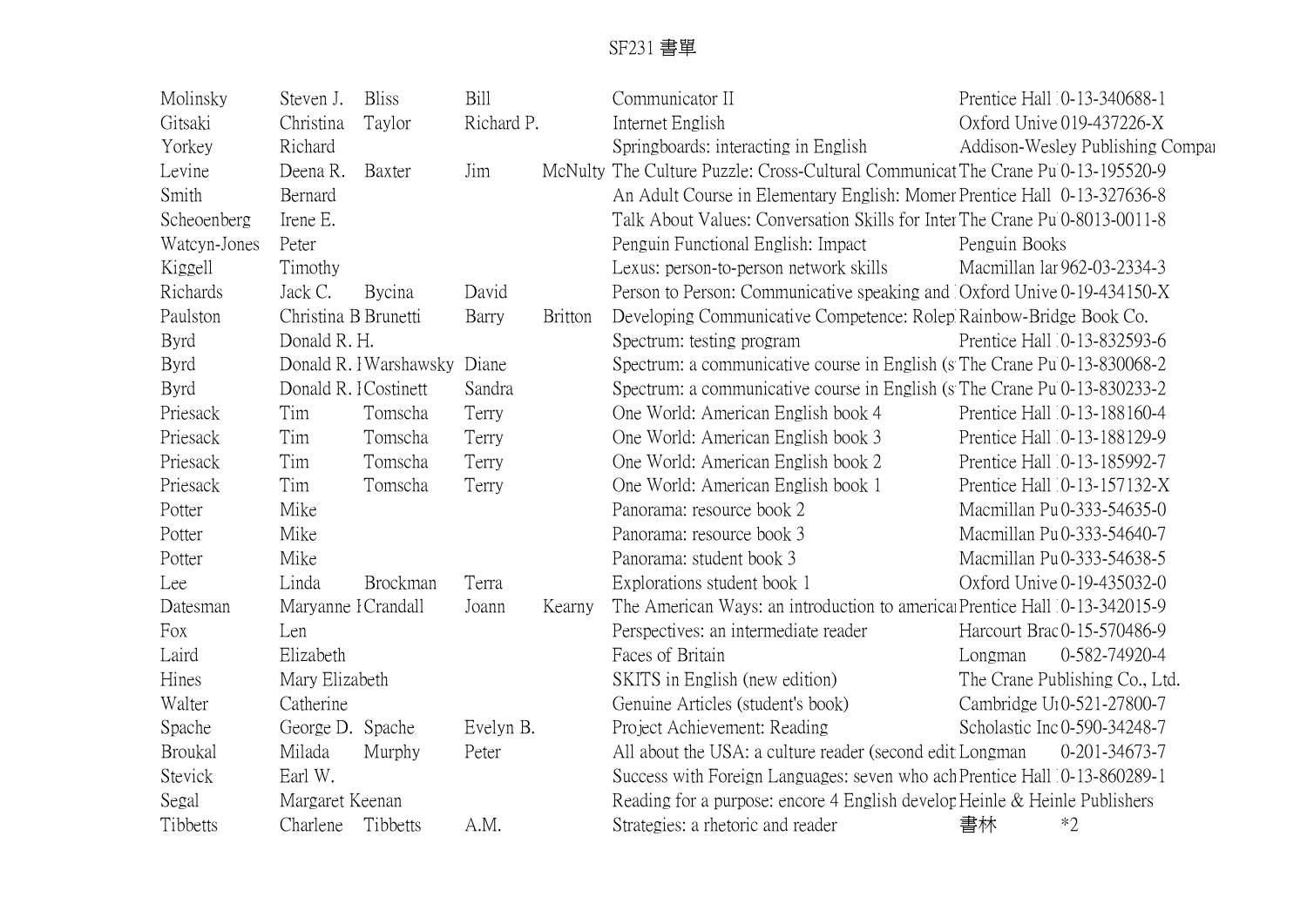| Tibbetts   | Charlene           | Tibbetts  | A.M.           |        | Strategies: a rhetoric and reader                                                   |                    | HarperCollins 0-673-46268-4 |
|------------|--------------------|-----------|----------------|--------|-------------------------------------------------------------------------------------|--------------------|-----------------------------|
| Adulaziz   | Helen Tayl Stover  |           | Alfred D.      |        | Academic Challenges in Reading                                                      |                    | Prentice Hall 0-13-000811-7 |
| Goshgarian | Gary               |           |                |        | The Contemporary Reader (fourth edition)                                            |                    | HarperCollins 0-673-52221-0 |
| White      | Marian             |           |                |        | High Interest Easy Reading for Junior and Senio National Council of Teachers of Eng |                    |                             |
| Gillespie  | Sheena             | Singleton | Robert         | Becker | The Writer's Craft: A process reader (second edi 書林                                 |                    | 0-673-38242-7               |
| Goodnight  | Lynn               |           |                |        | Getting Started in Debate (second edition)                                          |                    | National Text 0-8442-5288-3 |
| Huang      | Q.M.               |           |                |        | English Reader for Advanced Students                                                | Soochow University |                             |
| Mariaanne  | Celce Murc Diane   |           | Larsen Freeman |        | The Grammar Book                                                                    |                    | Heinle&Heinl 0-8384-4725-2  |
| Plotnik    | Arthur             |           |                |        | The Elements of Editing: A Modern Guide for E Macmillan                             |                    | 0-02-047430-X               |
| Woodson    | Linda              |           |                |        | A Handbook of Modern Rhetorical Terms                                               |                    | 0-8141-2019-9               |
| Raygor     | Alton L.           |           |                |        | Paragraph Patterns                                                                  | 文鶴                 | 07-051399-6                 |
| Howe       | D.H.               |           |                |        | The Gifts and Other Stories                                                         | 駱駝文庫               |                             |
| Yarber     | Robert E.          |           |                |        | Reviewing Basic Grammar                                                             | 書林                 | $0-673-16662-7$             |
| Blumenthal | Joseph C.          |           |                |        | English 3200                                                                        | 宏橋                 | $0-15-522711-4$             |
| Burke      | Kenneth            |           |                |        | A Grammar of Motives                                                                |                    | University of 0-520-01544-4 |
| Kaplan     | Jeffrey P.         |           |                |        | English Grammer Principles and Facts                                                |                    | Prentice-Hall 0-13-277070-9 |
| Institute  | Matsuka Phonics    |           |                |        | Grammar Games for Fun 1                                                             | 敦煌書局               | 957-606-101-6               |
| Butcher    | Kathryn F. Gaffney |           | Barbara M.     |        | American Contexts: A Grammar with Readings                                          | 文鶴                 | $0-205-15315-1$             |
| Diamond    | Harriet            | Dutwin    | Phyllis        |        | English The Easy Way                                                                | 雙葉書廊               | 0-8120-2517-2               |
| Dart       | Allan Kent         |           |                |        | ESL Grammar Quiz book                                                               | 虹橋書店               |                             |
| Dart       | Allan Kent         |           |                |        | ESL Grammar Workbook 1                                                              | 虹橋書店               |                             |
| Dart       | Allan Kent         |           |                |        | ESL Grammar Workbook 2                                                              | 虹橋書店               |                             |
| Spencer    | <b>Nick</b>        | Seyba     | Mary           |        | The ABCs of Usage and Punctuation                                                   | Globe Book Company |                             |
| Sheehan    | Thomas             |           |                |        | Sentence Structure: A Communicative Course U 文鶴                                     |                    | $0-13-035510-0$             |
| Sheehan    | Thomas             |           |                |        | English Verbs                                                                       | 文鶴                 | 0-13-035528-3               |
| Firsten    | Richard            | Killian   | Patricia       |        | Troublesome English                                                                 | 書林                 | 0-13-328857-9               |
|            |                    |           |                |        | Gloze Tests Book A                                                                  |                    |                             |
| Joset      | <b>Brand</b>       |           |                |        | Patterns in Vocabulary Growth                                                       | 書林                 | 0-87105-0548-1              |
| Heaton     | J.B.               |           |                |        | Workbook One: Using Prepositions and Particles虹橋書店                                  |                    |                             |
| Heaton     | J.B.               |           |                |        | Workbook Two: Using Prepositions and Particle 虹橋書店                                  |                    |                             |
| Heaton     | J.B.               |           |                |        | Workbook Three: Using Prepositions and Particl 虹橋書店                                 |                    |                             |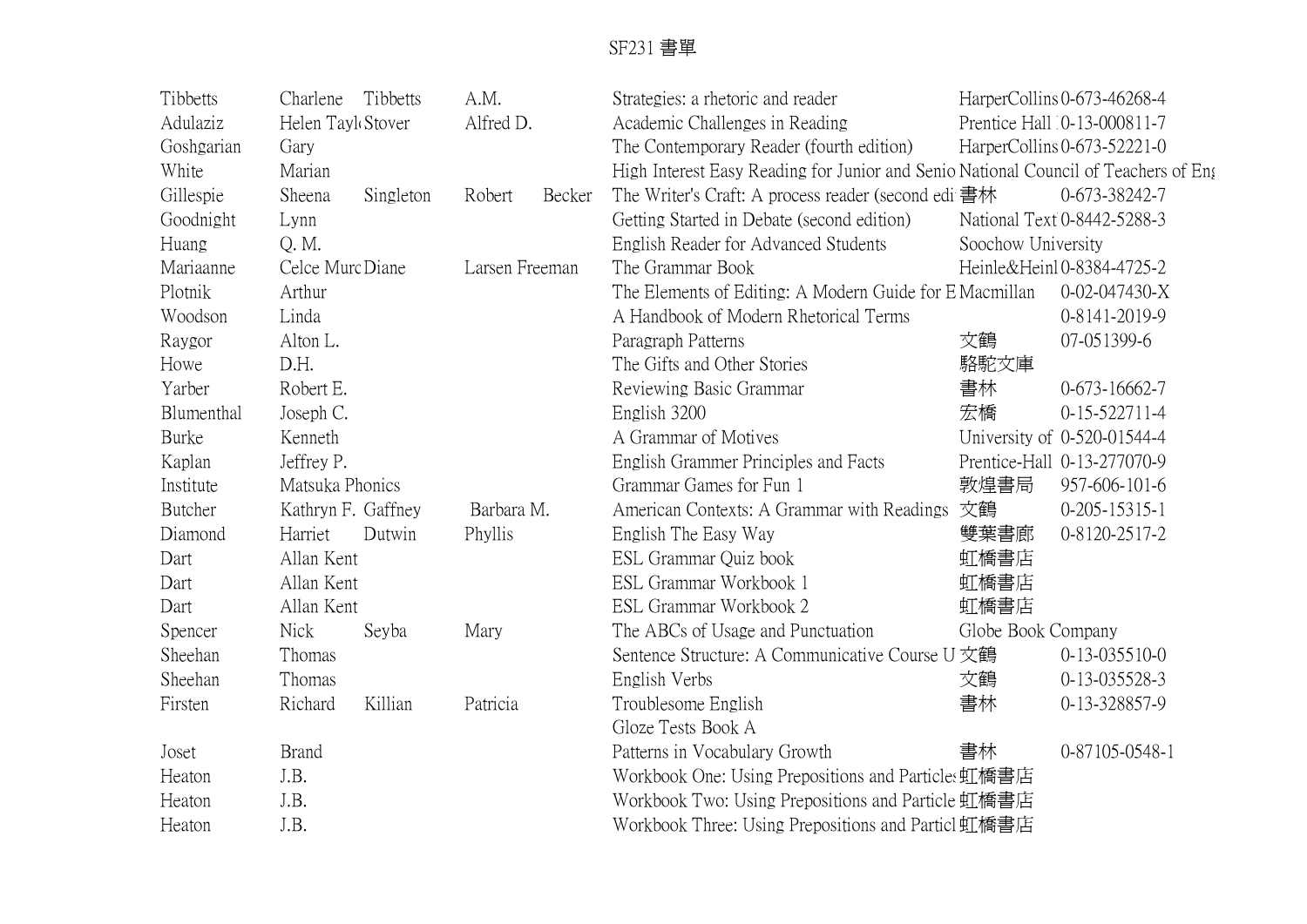| Leech          | Geoffrey            | Svartvik | Jan                 | A Communitive Grammar of English                                                  | 文鶴   |                                        |
|----------------|---------------------|----------|---------------------|-----------------------------------------------------------------------------------|------|----------------------------------------|
| Friend         | Jewell A.           |          |                     | Traditional Grammar                                                               |      | Southern Illin 0-8093-0742-1           |
| Azar           | Betty S.            |          |                     | Understanding and Using English Grammar                                           | 虹橋書店 |                                        |
| McCallum       | George P.           |          |                     | Idiom Drills                                                                      | 虹橋書店 |                                        |
| McCallum       | George P.           |          |                     | More Ididm Drills                                                                 | 虹橋書店 |                                        |
| Teresa         | Delgadillo-Harrison |          |                     | Let's Talk Turkey American English Idioms                                         | 書林   | 0-673-19448-5                          |
| Moller         | Alan                | Whiteson | Valerie             | Cloze in Class: exercises in developing reading $\epsilon \triangleq \frac{1}{2}$ |      | 0-08-025350-4                          |
| Thomson        | A. J.               | Martinet | A.V.                | A Practical English Grammar 1                                                     | 牛津大學 |                                        |
| Thomson        | A. J.               | Martinet | A.V.                | A Practical English Grammar 2                                                     | 牛津大學 |                                        |
| Dart           | Allan Kent          |          |                     | ESL Grammar Handbook for Intermesiate to Ad 虹橋書店                                  |      |                                        |
| Chu            | Mike                | Eckblade | Anita               | English Sentence Combining                                                        | 文鶴   |                                        |
|                |                     |          |                     | Reference Handbook of Grammar & Usage                                             | 龍門   |                                        |
| <b>Newmark</b> | Peter               |          |                     | Approaches to Translation                                                         | 文鶴   |                                        |
|                |                     |          |                     | Grammar Challenge 2                                                               | 書林   | 0-8837-7052-0                          |
|                |                     |          |                     | Grammar Challenge 3                                                               | 書林   | 0-8837-7054-7                          |
|                |                     |          |                     | Grammar Challenge 4                                                               | 書林   | 0-759-39802-X                          |
|                |                     |          |                     | Usage File American of English                                                    | 龍門   |                                        |
| Heaton         | J.B.                |          |                     | Prepositions and Adverblal Particles                                              | 虹橋書店 |                                        |
| Pack           | Alice C.            |          |                     | Prepositions DYAD Learning Program                                                | 駿文出版 |                                        |
| Fragiadakis    | Helen Kalk Statan   |          | Larry               | All Clear! Idioms in Context BOOK 2                                               |      | Heinle&Heinl0-8384-3966-7              |
| Doff           | Adrian              | Jones    | Christophe Mitchell | Meanings into Words Intermediate                                                  |      | Cambridge U <sub>1</sub> 0-521-28283-7 |
| Spears         | Richard A.          |          |                     | <b>Essential American Idioms</b>                                                  |      | National Text 0-8442-5153-4            |
| Fuchs          | Marjorie            | Bonner   | Margaret            | Forcus on Grammar: A Hogh-Intermediate Cour Longman                               |      | 0-201-65689-2                          |
| Schoenberg     | Irene E.            |          |                     | Forcus on Grammar: A Basic Course for Referer Longman                             |      | $0-201-65681-7$                        |
| Sokolik        | M.E.                |          |                     | Rethinking America 3_An Advanced Cultural R <sub>f</sub> Heinle & Hein083844732-5 |      |                                        |
| Sokolik        | M.E.                |          |                     | Rethinking America 1_An Advanced Cultural R <sub>f</sub> Heinle & Hein083844750-3 |      |                                        |
| Mackay         | Ray                 |          |                     | Focus On Shakespeare's Life and Times                                             |      | Perntice Hall 0-13-406505-0            |
| Nilsen         | Alleen Pace         |          |                     | Your Reading: a booklist for junior high and mic National Cour 0-8141-5910-0      |      |                                        |
| Maker          | Janet               | Lenier   | Minnette            | Academic Reading with Active Critical Thinking Wadsworth Pt0-534-22020-7          |      |                                        |
| Dyer           | Brenda              |          |                     | Power Play: individuals in conflict                                               |      | Prentice Hall 0-13-122046-2            |
| Acker          | Patricia            | Nebel    | Anne L.             | Insights and Ideas (second edition)                                               |      | Harcourt Brac 0-15-599719-X            |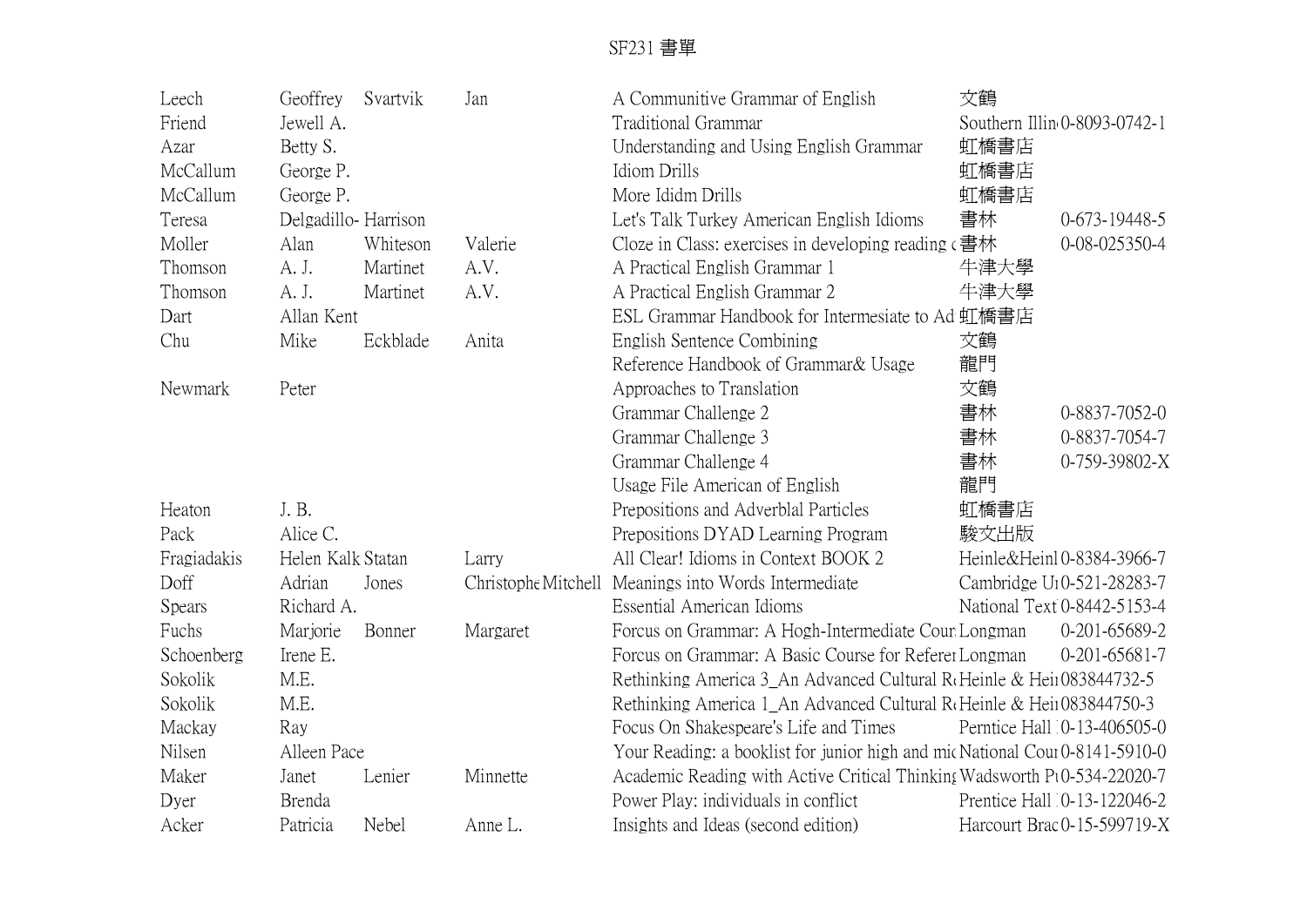| Sokmen     | Anita              | Mackey       | Daphne      |      | Kaleidoscope 3 reading and writing                                                          | Houghton Mi10-395-85882-8   |  |  |  |
|------------|--------------------|--------------|-------------|------|---------------------------------------------------------------------------------------------|-----------------------------|--|--|--|
| Sokmen     | Anita              | Mackey       | Daphne      |      | Kaleidoscope 2 reading and writing                                                          | Houghton Mi10-395-85881-X   |  |  |  |
| Sokmen     | Anita              | Mackey       | Daphne      |      | Kaleidoscope 1 reading and writing                                                          | Houghton Mil0-395-85880-1   |  |  |  |
| Hartmann   | Pamela             | <b>Blass</b> | Laurie      |      | Quest Reading and Writing in the Academic Wo McGraw-Hill 0-07-116384-0                      |                             |  |  |  |
| Jorgensen  | Sally              | Whiteson     | Valerie     |      | Personal Themes in Literature: the multicultural Regents/prent 0-13-013418-X                |                             |  |  |  |
| Stempleski | Susan              |              |             |      | EarthWatch                                                                                  | Intermediate I0-13-034935-6 |  |  |  |
| Arcario    | Paul               | Stempleski   | Susan       |      | HealthWatch                                                                                 | Intermediate I0-13-501172-8 |  |  |  |
| Maurice    | Keith              | Stempleski   | Susan       |      | BusinessWatch                                                                               | Intermediate I0-13-503970-3 |  |  |  |
| Maurice    | Keith              | Stempleski   | Susan       |      | BusinessWatch                                                                               | Intermediate I0-13-501165-7 |  |  |  |
| Tomalin    | Barry              | Stempleski   | Susan       |      | CultureWatch                                                                                | Intermediate 10-13-137621-7 |  |  |  |
| Bushell    | Brenda             |              |             |      | Greening: an environmental reader                                                           | Prentice Hall 0-13-150096-1 |  |  |  |
| Pickett    | William P.         |              |             |      | Leaders of the Americas: Short Biographies and Prentice Hall 0-13-102484-1                  |                             |  |  |  |
| Kearny     | Edward N. Kearny   |              |             |      | Mary Ann Crandall The American Way: An introduction to americar Prentice Hall 0-13-031682-2 |                             |  |  |  |
| Prochnow   | Herbert V.         |              |             |      | 1001 Ways to Improve Your Conversation and SHarper and Brothers                             |                             |  |  |  |
| McRae      | John               | Pantaleoni   | Luisa       |      | Chapter and Verse: an interactive approach to lit Oxford Unive 0-19-421713-2                |                             |  |  |  |
| Alcock     | Richard A.         |              |             |      | World Literature Made Simple                                                                |                             |  |  |  |
| Liddle     | William            |              |             |      | Reading for Concepts (second edition)                                                       | McGraw Hill 0-07-112696-1   |  |  |  |
| Pimsleur   | Beverly            |              |             |      | Counterparta: an intermediate reader                                                        | Macmillan Pu 0-02-395520-1  |  |  |  |
| Bennett    | Andrew E.          |              |             |      | 50/50 Readings book three: english for the exchat The Crane Pu 957-8378-78-5                |                             |  |  |  |
| Moore      | Kenneth D.         |              |             |      | Classroom Teaching Skills                                                                   | McGraw Hill 0-07-042917-0   |  |  |  |
| Miller     | Bruce E.           |              |             |      | Teavhing the Art of Literature                                                              | National Cour0-8141-5192-2  |  |  |  |
| Cook       | Guy                |              |             |      | Discourse                                                                                   | Oxford Unive 0-19-437140-9  |  |  |  |
| Gerlach    | Jeanne Mar Monseau |              | Virginia R. |      | Missing Chapters: The Pioneering Women in NC National Cour0-8141-3190-5                     |                             |  |  |  |
| Duff       | Alan               | Maley        | Alan        |      | Resource Books for Teachers: Literature                                                     | Oxford Unive 0-19-437094-1  |  |  |  |
| Duff       | Alan               |              |             |      | Resource Books for Teachers: Translation                                                    | Oxford Unive 0-19-437104-2  |  |  |  |
| Hardisty   | David              |              |             |      | Resource Books for Teachers: Call                                                           | Oxford Unive 0-19-437105-0  |  |  |  |
| Cooper     | Richard            | Lavery       | Mike        |      | Rinvoluci Resource Books for Teachers: Video                                                | Oxford Unive 0-19-437102-6  |  |  |  |
| Nunan      | David              |              |             |      | Understanding Language Classrooms: A guide for Prentice Hall 0-13-935935-4                  |                             |  |  |  |
| Corder     | Jim W.             |              |             |      | Handbook of Current English                                                                 | 天一圖書公司                      |  |  |  |
| Borgmann   | Dmitri A.          |              |             |      | Language On Vacation                                                                        | Charles Scribner's Sons     |  |  |  |
| Platt      | John               | Weber        | Heidi       | Lian | The New Englishes                                                                           | Routledge & 10-7100-9950-9  |  |  |  |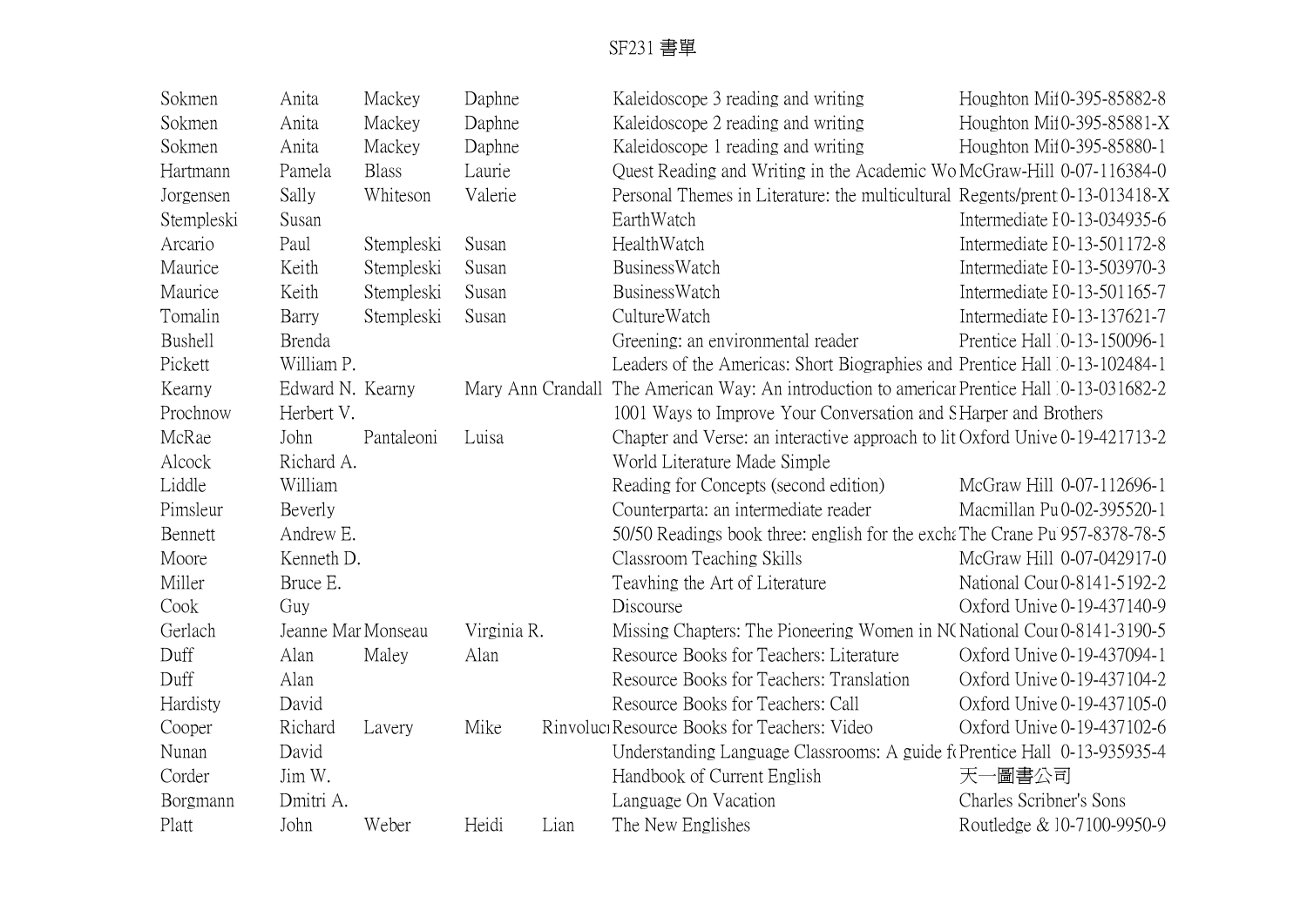| Hatch               | Evelyn<br>Farhady    |          | Hossein     |        | Research Design and Statistics for Applied Ling Newbury House Publishers             |                            |                                        |  |
|---------------------|----------------------|----------|-------------|--------|--------------------------------------------------------------------------------------|----------------------------|----------------------------------------|--|
| Sondel              | <b>Bess</b>          |          |             |        | The Humanity of Words                                                                |                            | The World Publishing Company           |  |
| Baugh               | Albert C.            |          |             |        | A History of the English Language                                                    |                            | Appleton-Century-Crofts, INC           |  |
| Levine              | Deena R.             | Adelman  | Mara B.     |        | Beyond Language: Intercultural Communication 虹橋                                      |                            |                                        |  |
| Cipollone           | <b>Nick</b>          | Keiser   |             |        | Steven Ha Vasishth Language Files                                                    |                            | Ohio State Un957-586-775-0             |  |
| Rabley              | Stephen              |          |             |        | International English                                                                |                            | Macmillian Pt0-333-47243-8             |  |
| Blanchard           | Karen                | Root     | Christine   |        | News for Now 1                                                                       |                            | International 10-534-83556-2           |  |
| Schoenberg          | Irene E.             |          |             |        | Talk About Values: Conversation Skills for Inter Longman                             |                            | 0-8013-0011-8                          |  |
| Day                 | Richard R. Swan      |          | James       | Masayo | Journeys reading 3                                                                   |                            | Prentice Hall 0-13-230640-9            |  |
| Smith               | Nila Banton          |          |             |        | Be a Better Reader (seventh edition) Level A                                         |                            | Globe Fearon 0-8359-1916-1             |  |
| Smith               | Nila Banton          |          |             |        | Be a Better Reader (seventh edition) Level B                                         |                            | Globe Fearon 0-8359-1919-6             |  |
| Smith               | Nila Banton          |          |             |        | Be a Better Reader (seventh edition) Level C                                         |                            | Globe Fearon 0-8359-1922-6             |  |
| Smith               | Nila Banton          |          |             |        | Be a Better Reader (seventh edition) Level D                                         |                            | Globe Fearon 0-8359-1926-9             |  |
| Smith               | Nila Banton          |          |             |        | Be a Better Reader (seventh edition) Level E                                         | Globe Fearon 0-8359-1928-5 |                                        |  |
| Smith               | Nila Banton          |          |             |        | Be a Better Reader (seventh edition) Level F                                         | Globe Fearon 0-8359-1930-7 |                                        |  |
| Morgan              | Raymond F Forget     |          | Mark A.     |        | Antinarel Reading for Success: a school-to-work approach South-western 0-538-63717-X |                            |                                        |  |
| Seal                | Bernard              |          |             |        | Academic Encounters                                                                  |                            | Cambridge U <sub>1</sub> 0-521-47658-5 |  |
| Shelley             | Mary                 |          |             |        | Frankenstein                                                                         |                            | Oxford Unive 0-19-283487-8             |  |
| Holstein            | Michael E.           |          |             |        | Beginning Literary Criticism                                                         |                            | Robert E. Krieger Publishing Compa     |  |
| Dubin               | Fraida               | Olshtain | Elite       |        | Reading by all means                                                                 | 雙葉書店                       |                                        |  |
| Levine              | Lewis                | Hughey   | Lucinda S.  |        | Changing Times                                                                       |                            | Prentice-Hall International            |  |
| Heaton              | <b>Brian</b>         | Dunmore  | Don         |        | Topics in English: a reading skills course 2                                         | Longman                    | 962-00-1042-6                          |  |
| Baker Gonzales Joan |                      | Blau     | Eileen K.   |        | Building Understanding: a thematic approach to Longman                               |                            | 0-201-82528-7                          |  |
| Clarke              | Mark A.              | Dobson   |             |        | Barbara K Silberstei Choice Readings                                                 | Michigan                   | 981-00-7784-X                          |  |
| Sloyer              | Shirlee              |          |             |        | Readers Theatre: Story Dramatization in the ClasNational Cour0-8141-3838-1           |                            |                                        |  |
| Mikulecky           | Beatrice S. Jeffries |          | Linda       |        | Basic Reading Power                                                                  | Longman                    | $0-201-84673-X$                        |  |
| McKay               | Sandra               |          |             |        | Funda-mentals of Writing for a specific purpose The Crane Publishing Co., Ltd.       |                            |                                        |  |
| Mayle               | Peter                |          |             |        | What's Happening to Me?                                                              |                            | Carol Publishi 957-586-105-1           |  |
| Small               | Robert C.            |          |             |        | Books for You: a booklist for senior high studen National Cour0-8141-0359-6          |                            |                                        |  |
| Wegmann             | Brenda               | Knezevic |             |        | Miki Prijic Bernstein A Reading Skills Book                                          |                            | McGraw Hill 0-07-114515-X              |  |
| Wegmann             | <b>Brenda</b>        | Knezevic | Miki Prijic |        | A Content-Based Reading Book                                                         |                            | McGraw Hill 0-07-114511-7              |  |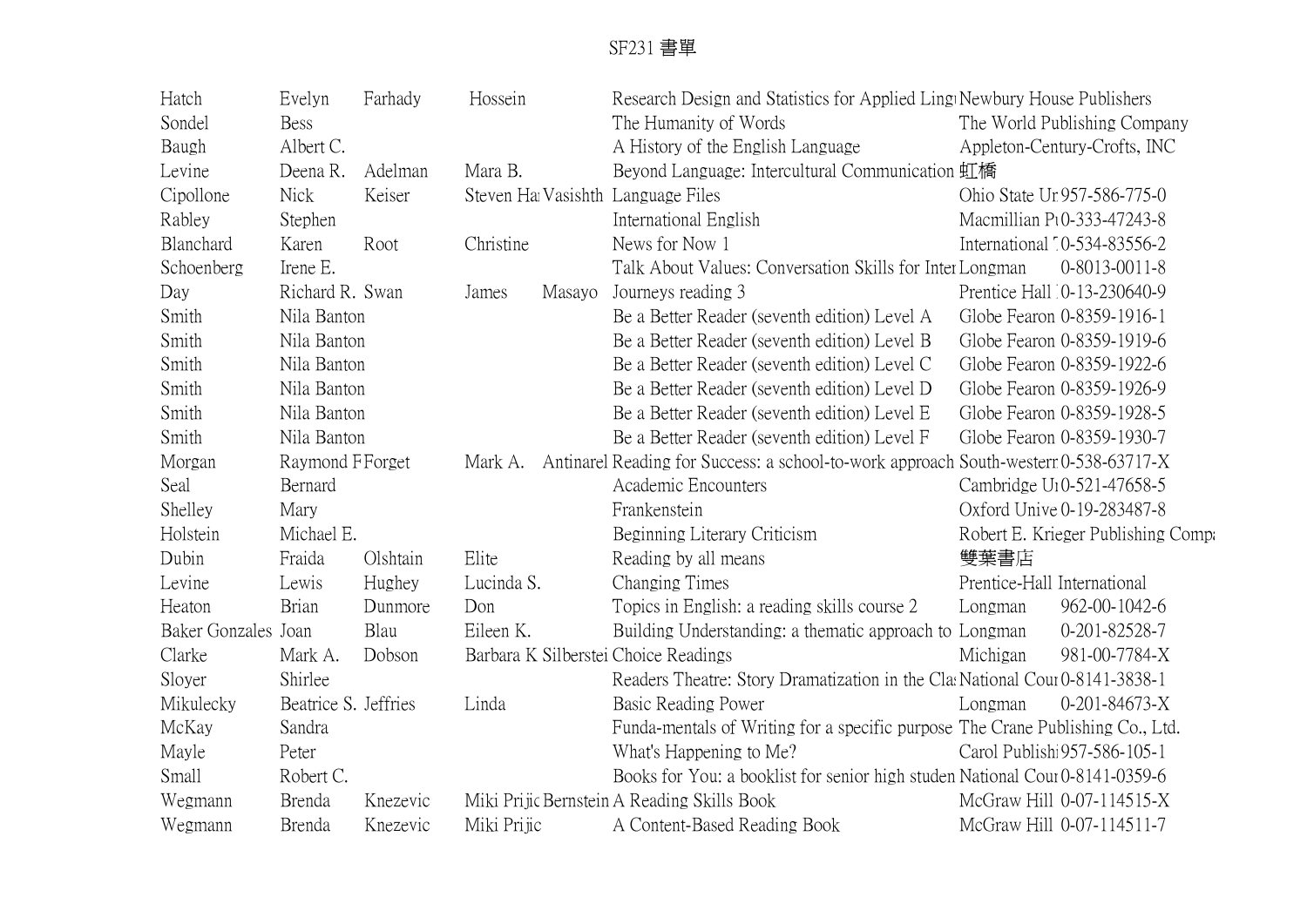| Langan              | John                |                                 |                   |  | English Skills With Readings                                                                   |                             | McGraw Hill 0-07-036374-9    |  |
|---------------------|---------------------|---------------------------------|-------------------|--|------------------------------------------------------------------------------------------------|-----------------------------|------------------------------|--|
| Faust               | Jean Zukow Johnston |                                 |                   |  | Susan S. Atkinson In Context: Reading skills for intermediate stude CBS College 10-03-058286-5 |                             |                              |  |
| Labarca             | Angela              | Hendrickson James M.            |                   |  | Our Global Village                                                                             |                             | Harcourt Brac 0-03-022256-7  |  |
| Belcher             | Morton W.           |                                 |                   |  | Contributions (I): a book of annototed readings The Crane Publishing Co., Ltd.                 |                             |                              |  |
| Mackworth-You Robin |                     |                                 |                   |  | Windsor Castle                                                                                 |                             |                              |  |
|                     |                     |                                 |                   |  | The Dissolution of the Monasteries                                                             |                             |                              |  |
| Seyler              | Dorothy U.          |                                 |                   |  | Understanding Argument: A text with readings McGraw Hill 0-07-056438-8                         |                             |                              |  |
| Adler               | Mortimer J. Doren   |                                 | Chrles Van        |  | How to Read a Book                                                                             |                             | Simon & Scht0-671-21209-5    |  |
| Gardner             | Peter S.            |                                 |                   |  | New Directions: an integrated approach to readir St. Martin's P10-312-11216-5                  |                             |                              |  |
| Slager              |                     | William R. Marckwardt Albert H. |                   |  | Proficiency in English through World Literature McGraw Hill 0-07-100586-2                      |                             |                              |  |
| Lannon              | John M.             |                                 |                   |  | Technical Writing                                                                              | Harper Collin 0-673-52294-6 |                              |  |
| Frame               | Donald M.           |                                 |                   |  | Montaigne's Essays and Selected Writings                                                       | St. Martin's Press          |                              |  |
| Bennett             | Andrew E.           |                                 |                   |  | 50/50 Readings book two: english for the exchar The Crane Pu 957-8378-70-X                     |                             |                              |  |
| Ackert              | Patricia            |                                 |                   |  | Cause & Effect                                                                                 | Heinle & Heir083840874-5    |                              |  |
| Gregg               | Joan Young          |                                 |                   |  | Communication and Culture                                                                      |                             | Thomson Infc 0-8384-5050-4   |  |
| McBride             | William G.          |                                 |                   |  | High Interest Easy Reading for Junior and Senio National Cour0-8141-2097-0                     |                             |                              |  |
| Allen               | Sandra              | Green                           | Christophe Leetch |  | The Active Reader: reading for meaning                                                         | Macmillan                   | 962-03-2509-5                |  |
| Lavery              | Clare               |                                 |                   |  | Focus on Britain Today: Culture studies for the 1Phoenix ELT 0-13-401662-9                     |                             |                              |  |
| Batchelor           | Karen               | Slaughter                       | Randi             |  | The Writing Challenge                                                                          |                             | Maxwell Mac 0-02-306475-7    |  |
| Henrichsen          | Lynn E.             | Pack                            | Alice C.          |  | Sentence Construction                                                                          |                             | Heinle & Heir0-8384-3015-5   |  |
| Henrichsen          | Lynn E.             | Pack                            | Alice C.          |  | Sentence Combination                                                                           |                             | Heinle & Hein0-8384-3017-1   |  |
| Shoemaker           | Connie              | Polycarpou                      | Susan             |  | Write Ideas: a beginning writing text                                                          |                             | Heinle & Hein0-8384-3987-X   |  |
| Olsher              | David               |                                 |                   |  | Words in Motion: An interactive approach to wr Oxford Unive 0-19-434452-5                      |                             |                              |  |
| Kelly               | Curtis              | Shortreed                       | Ian               |  | Significant Scribbles: Writing for Fluency                                                     | Longman                     | 0-940264-30-7                |  |
| Silver              | Rita                | Brown                           | Steven            |  | Journeys writing 3                                                                             |                             | Perntice Hall 0-13-227299-7  |  |
| Brown               | Rosellen            | Hoffman                         | Marvin            |  | Kushner The Whole Word Catalogue                                                               | Teachers & Writers          |                              |  |
| Pagurek             | Joyce               |                                 |                   |  | Writing Workshop: paragraph and sentence prac Newbury House Publishers                         |                             |                              |  |
| Sullivan            | Kathleen E.         |                                 |                   |  | Paragraph Practice: Writing the paragraph and the Crane Publishing Co., Ltd.                   |                             |                              |  |
| Knight              | Richard             |                                 |                   |  | Writing 4: Classell's foundation skills series                                                 |                             | Cassell Publis 0-304-31314-9 |  |
| Knight              | Richard             |                                 |                   |  | Writing 3: Classell's foundation skills series                                                 |                             | Cassell Publis 0-304-31312-2 |  |
| Knight              | Richard             |                                 |                   |  | Writing 2: Classell's foundation skills series                                                 |                             | Cassell Publis 0-304-31310-6 |  |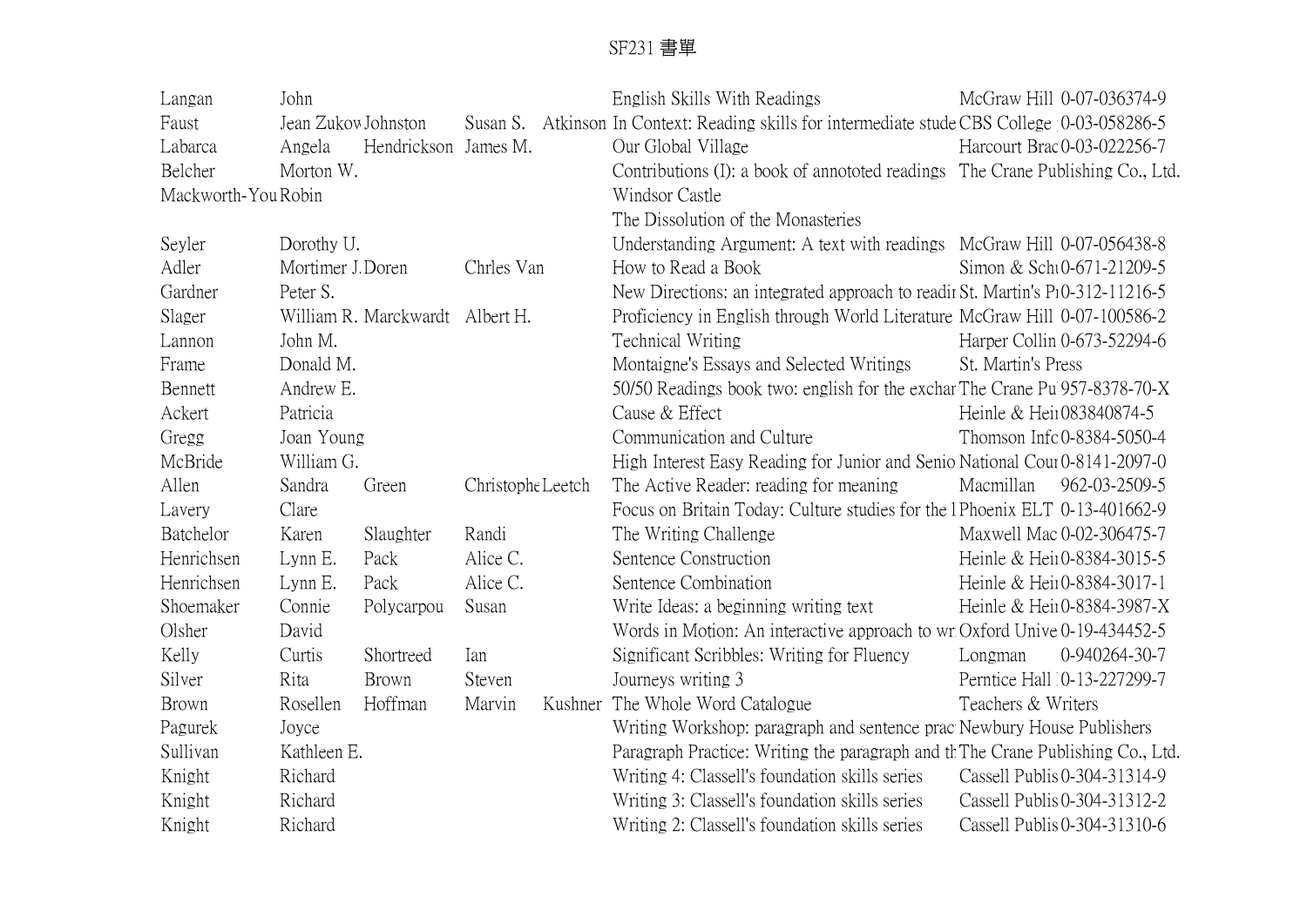| Woods          | Louise             |                 |             |       | Writing 1: Classell's foundation skills series                                    |                           | Cassell Publis 0-304-31295-9        |  |
|----------------|--------------------|-----------------|-------------|-------|-----------------------------------------------------------------------------------|---------------------------|-------------------------------------|--|
| McNamara       | Martha             |                 |             |       | Work in Progress                                                                  | Thomson Info0-8384-4822-4 |                                     |  |
| Hartmann       | Pamela             |                 |             |       | Quest Reading and Writing in the Academic Wo McGraw Hill 0-07-116383-2            |                           |                                     |  |
| Raimes         | Ann                |                 |             |       | Exploring Through Writing                                                         |                           | St. Martin's P10-312-04770-3        |  |
| Donald         | Robert B. Moore    |                 |             |       | James D. Morrow Writing Clear Paragraphs                                          |                           | Prentice Hall 0-13-102054-4         |  |
| Peterson       | Patricia Wilcox    |                 |             |       | Developing Writing                                                                |                           | United States Department of State   |  |
| Segal          | Margaret K Pavlik  |                 | Cheryl      |       | Interaction II : a writing process book                                           | McGRAW-H10-07-100918-3    |                                     |  |
| Hopkins        | Andy               |                 |             |       | Perspectives                                                                      | Longman                   | 0-582-01665-7                       |  |
| Hopkins        | Andy               | Tribble         | Chris       |       | Outlines                                                                          | Longman                   | 0-582-01664-9                       |  |
| Tribble        | Chris              |                 |             |       | Word for Word                                                                     | Longman                   | $0-582-01663-0$                     |  |
| Chen           | Intellman          | Fang            | Christina   |       | Essential Eglish Reading Skills for High BeginniMcGRAW-H1957-9453-45-4            |                           |                                     |  |
| Reid           | Joy M.             | <b>Byrd</b>     | Patricia    |       | Robinson Looking Ahead: Learning about Academic Writi CNN                         |                           | 0-8384-7911-1                       |  |
| Donald         | Robert B.          | Morrow          |             |       | Betty Rich Wargetz Writing Clear Essays                                           |                           | Prentice Hall 0-13-454547-8         |  |
| James          | Mark O.            | Evans           | Norman W.   |       | Beyond Words: an advanced reading course                                          |                           | Prentice Hall 981-3026-00-6         |  |
| <b>Blass</b>   | Laurie             | Pike-Baky       | Meredith    |       | A Content-Based Reading Book                                                      |                           | McGRAW-H10-07-114509-5              |  |
| Saitz          | Robert L.          | Dezell          | Maureen     |       | Stieglitz Contemporary Perspectives: an advanced reader/Little, Brown and Company |                           |                                     |  |
| Felder         | Mira               | <b>Bromberg</b> | Anna        |       | Light and Lively: Humorous american short stor Longman                            |                           | 0-201-83413-8                       |  |
| <b>Brown</b>   | Sarah              |                 |             |       | Focus on European Fairy Tales                                                     |                           | Prentice Hall 0-13-406521-2         |  |
| John           | Soars              |                 |             |       | New Headway                                                                       |                           | Oxford Unive 0-19-436666-9          |  |
| Chen           | Intellman Fang     |                 | Christina   |       | Essential English Reading Skills for intermediate McGRAW-H10-07-113410-7          |                           |                                     |  |
| Hogue          | Ann                |                 |             |       | First Steps in Academic Writing                                                   | Longman                   | 0-201-83410-3                       |  |
| Methold        | Ken                | Tadman          | Janet       |       | Integrated English Mastering Essentials                                           | Lomgman                   |                                     |  |
| <b>Broukal</b> | Milada             |                 |             |       | Weaving It Together                                                               |                           | Heinle & Heir0-8384-6594-3          |  |
| Hsu            | Chang-Keng         |                 |             |       | Ways to Journalistic English Reading                                              |                           | The Crane Publishing Co., Ltd.      |  |
| Fleming        | Margaret           |                 |             |       | Teaching the Epic                                                                 |                           | National Council of Teachers of Eng |  |
| Freeman        | Donald C.          |                 |             |       | Linguistics and Literary Style                                                    |                           | Holt, Rinehart03-080800-6           |  |
| <b>Browner</b> | Stephanie Pulsford |                 | Stephen     | Sears | Literature and the Internet: A guide for Students. Garland Publi 0-8153-3453-2    |                           |                                     |  |
| Tomlinson      | <b>Brian</b>       |                 |             |       | Openings Language through Literature                                              | 書林                        | 0-14-081456-6                       |  |
| Paulston       | Christina B Bruder |                 | Mary Newton |       | Teaching English as a Second Language Technic虹橋                                   |                           |                                     |  |
| Wajnryb        | Ruth               |                 |             |       | Resource Books For Teachers: Grammar Dictatio Oxford Unive 0-19-437004-6          |                           |                                     |  |
| Lado           | Robert             |                 |             |       | Language Teaching                                                                 | McGraw-Hill               |                                     |  |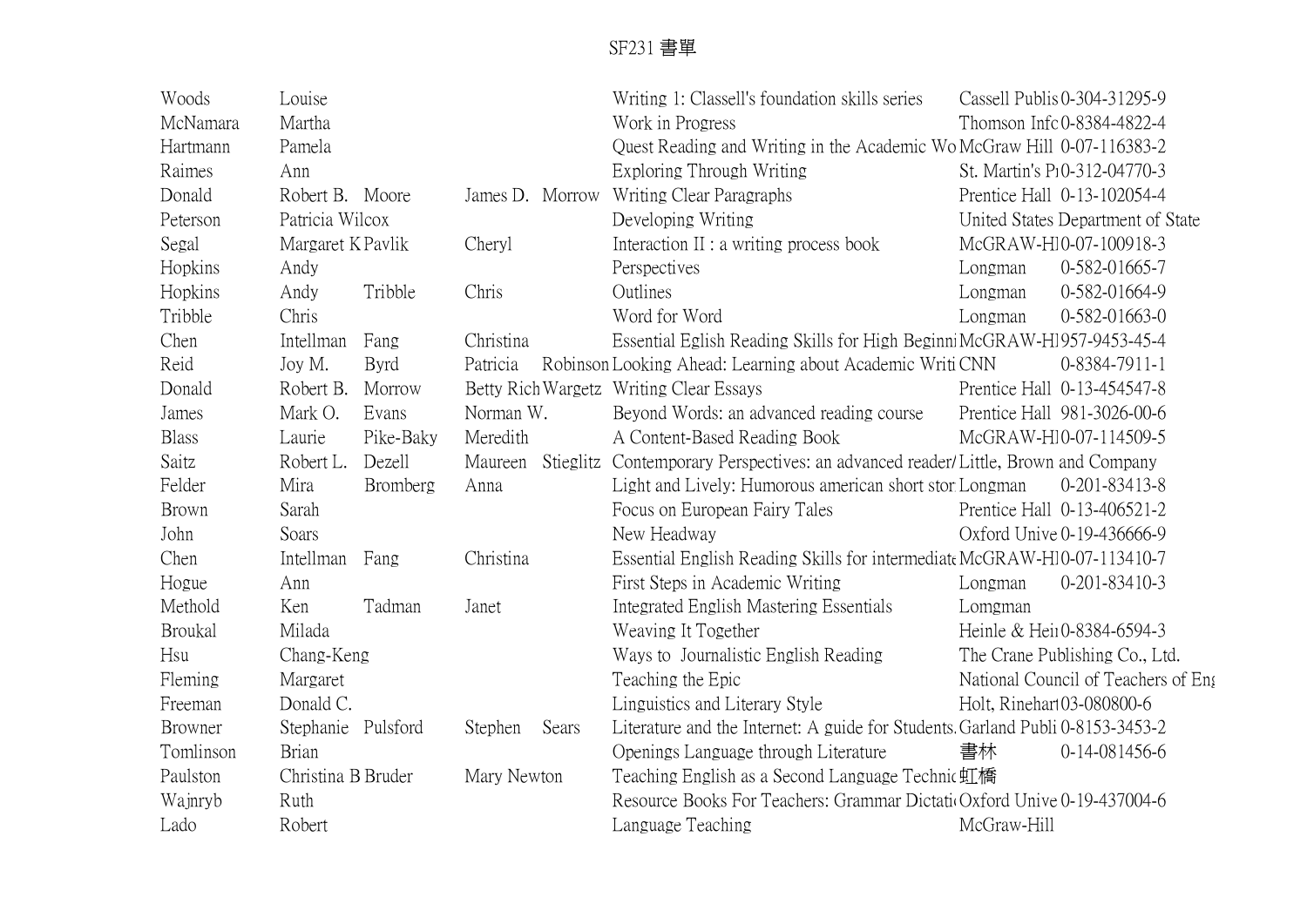| <b>Brieger</b> | <b>Nick</b>        | Comfort   | Jeremy            |        | <b>Advanced Business Contacts</b>                                          |           | Prentice Hall 0-13-010422-1    |  |  |
|----------------|--------------------|-----------|-------------------|--------|----------------------------------------------------------------------------|-----------|--------------------------------|--|--|
| Weissman       | Julie              | Kleinmann | Howard H.         |        | Everyday Consumer English                                                  |           | The Crane Pu 0-8442-0573-7     |  |  |
| Nash           | Thomas             |           |                   |        | Teacher Responses to Student Writing                                       |           | The Crane Publishing Co., Ltd. |  |  |
| Blanton        | Linda Lono Lee     |           | Linda             |        | Writing Workshop: Promoting College Success                                |           | Heinle & Hein0-8384-7973-1     |  |  |
| Wresch         | William            |           |                   |        | The English Classroom in the Computer Age                                  |           | National Cour0-8141-1376-1     |  |  |
| Yorkey         | Richard            |           |                   |        | Talk-A-Tivities Problem Solving and Puzzles for Addison-Wesl0-201-09911-X  |           |                                |  |  |
| Christison     | Mary Ann Bassano   |           | Sharron           |        | Purple Cows & Potato Chips                                                 |           | The Crane Publishing Co., Ltd. |  |  |
| Gershon        | Steven             | Mares     | Chris             |        | Online: The fast route to fluency                                          | Heinemann | $0-435-26012-X$                |  |  |
| Abbs           | <b>Brian</b>       | Freebairn | Ingrid            |        | American Blueprint 1                                                       | Longman   | 0-582-22983-9                  |  |  |
| Abbs           | <b>Brian</b>       | Freebairn | Ingrid            |        | American Blueprint 2                                                       | Longman   | 0-582-22984-7                  |  |  |
| Abbs           | <b>Brian</b>       | Freebairn | Ingrid            |        | American Blueprint 3                                                       | Longman   | 0-582-22986-3                  |  |  |
| Abbs           | Brian              | Freebairn | Ingrid            |        | American Blueprint 4                                                       | Longman   | 0-582-22987-1                  |  |  |
| Bowker         | David              | Lodge     | Patricia          |        | Fastlane: Intro                                                            | Heinemann | 0-435-29530-6                  |  |  |
| Sarah          | Scott Malde Wilson |           | Judith            |        | Fastlane 1                                                                 | Heinemann | 0-435-29533-0                  |  |  |
| Bailey         | Sue                | Humphreys | Sara              |        | Fastlane 2                                                                 | Heinemann | 0-435-29536-5                  |  |  |
| Lodge          | Patricia           | Beth      | Wright-Watson     |        | Fastlane 3                                                                 | Heinemann | $0-435-29539-X$                |  |  |
| Flamm          | Jacqueline Northam |           | W. Leland Yorkey  |        | The English Advantage: Activity Book 1A Bron Newbury Hou0-06-632622-2      |           |                                |  |  |
| Flamm          | Jacqueline Northam |           | W. Leland Yorkey  |        | The English Advantage: Activity Book 2B Silve: Newbury Hou0-06-632709-1    |           |                                |  |  |
| Flamm          | Jacqueline Northam |           | W. Leland Yorkey  |        | The English Advantage: Activity Book 3B Gold Newbury Hou 0-8384-2742-1     |           |                                |  |  |
| Flamm          | Jacqueline Northam |           | W. Leland Yorkey  |        | The English Advantage: Student Book 1, Level (Newbury Hou 0-06-632621-4)   |           |                                |  |  |
| Flamm          | Jacqueline Northam |           | W. Leland Yorkey  |        | The English Advantage: Student Book 2, Level TNewbury Hou 0-8384-2731-6    |           |                                |  |  |
| Flamm          | Jacqueline Northam |           | W. Leland Yorkey  |        | The English Advantage: Student Book 3, Level TNewbury Hou 0-8384-2739-1    |           |                                |  |  |
| Chamot         | Anna Uhl           | O'Malley  | J. Michael Kupper |        | Building Bridges: Content and Learning Strategi Heinle & Heir0-8384-1844-9 |           |                                |  |  |
| Chamot         | Anna Uhl           | O'Malley  | J. Michael Kupper |        | Building Bridges: Content and Learning Strategi Heinle & Hein0-8384-1846-5 |           |                                |  |  |
| Defilippo      | Judy               | Skidmore  | Charles           |        | Skill Sharpeners for ESL 1                                                 |           | Addison-Wes10-201-15628-8      |  |  |
| Defilippo      | Judy               | Skidmore  | Charles           |        | Skill Sharpeners for ESL 2                                                 |           | Addison-Wesl0-201-15628-8      |  |  |
| O'neill        | Robert             | Kingsbury | Roy               | Yeadon | American Kernel Lessons: Intermediate                                      | Longman   | 0-582-79707-1                  |  |  |
| Davidson       | David M.           | Blot      | David             | Blot   | Write from the Start                                                       |           | Heinle & Hein0-8384-4848-8     |  |  |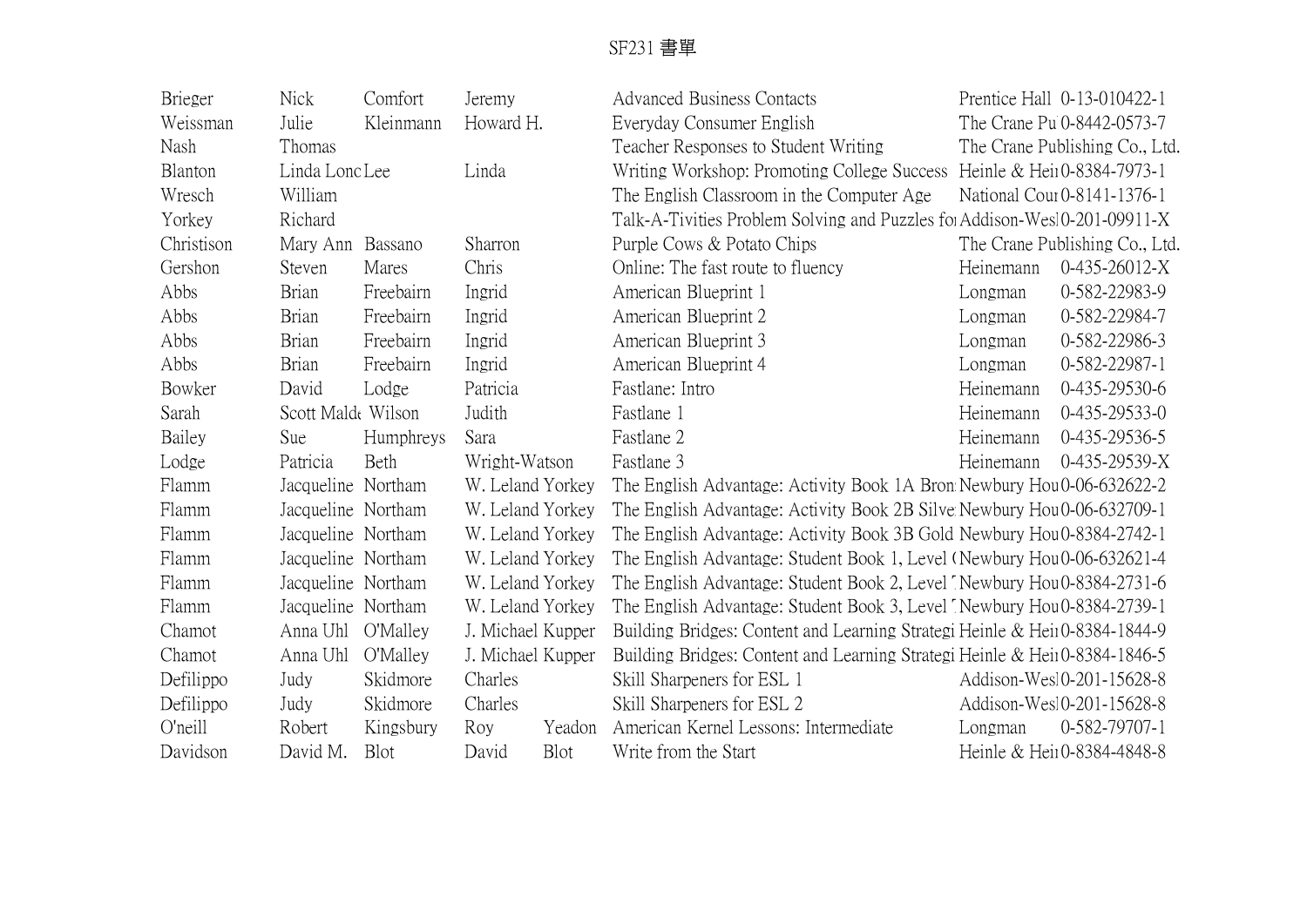LC 201 Books

[D] dictionary

- 1. Cambridge international dictionary of English
- 2. MacMillan‐ collocations Dictionary
- 3. Oxford Advanced learner's dictionary (with oxford iwriter)
- 4. English verbs at work 英語動詞句型例文集
- 5. Dos, Donts and Maybes of English usage
- 6. Handbook of American idioms and idiomatic usage
- 7. Oxford Advanced learner's dictionary of current English
- 8. A dictionary of discriminated English synonyms 英語同義詞辨析大辭典
- 9. A dictionary of English collocations 英語搭配大辭典
- 10. 英語詞彙寶典 (上)
- 11. 英語詞彙寶典 (下)

#### 語測

[IE] IELTS

- 1. Cambridge books –official examination papers with answers.
- 2. Achieve IELTS—practice test book
- 3. 雅思 口說聽力 高分指南 IELTS

#### [BU] BULATS

1. Success with Bulats

#### [GE] GEPT

1. 朗文全民英檢中級口說測驗 access to GEPT

[TC] TOEIC

- 1. longman 新多益備考題庫解析 successful keys to the new TOEIC
- 2. Tactic for TOEIC speaking and writing test
- 3. Oxford preparation course for the TOEIC test
- 4. New TOEIC listening and reading 聽力閱讀題庫大全
- 5. Successful keys to the TOEIC test speaking 朗文新多益備考題庫解析 (口說測驗 篇) (7CD 有聲版)
- 6. New TOEIC 寫作教室 模擬線上測驗 (試題本+解析本)
- 7. New TOEIC 必考 3000 字彙
- 8. EZ TALK ‐‐New TOEIC 990 新多益聽力攻略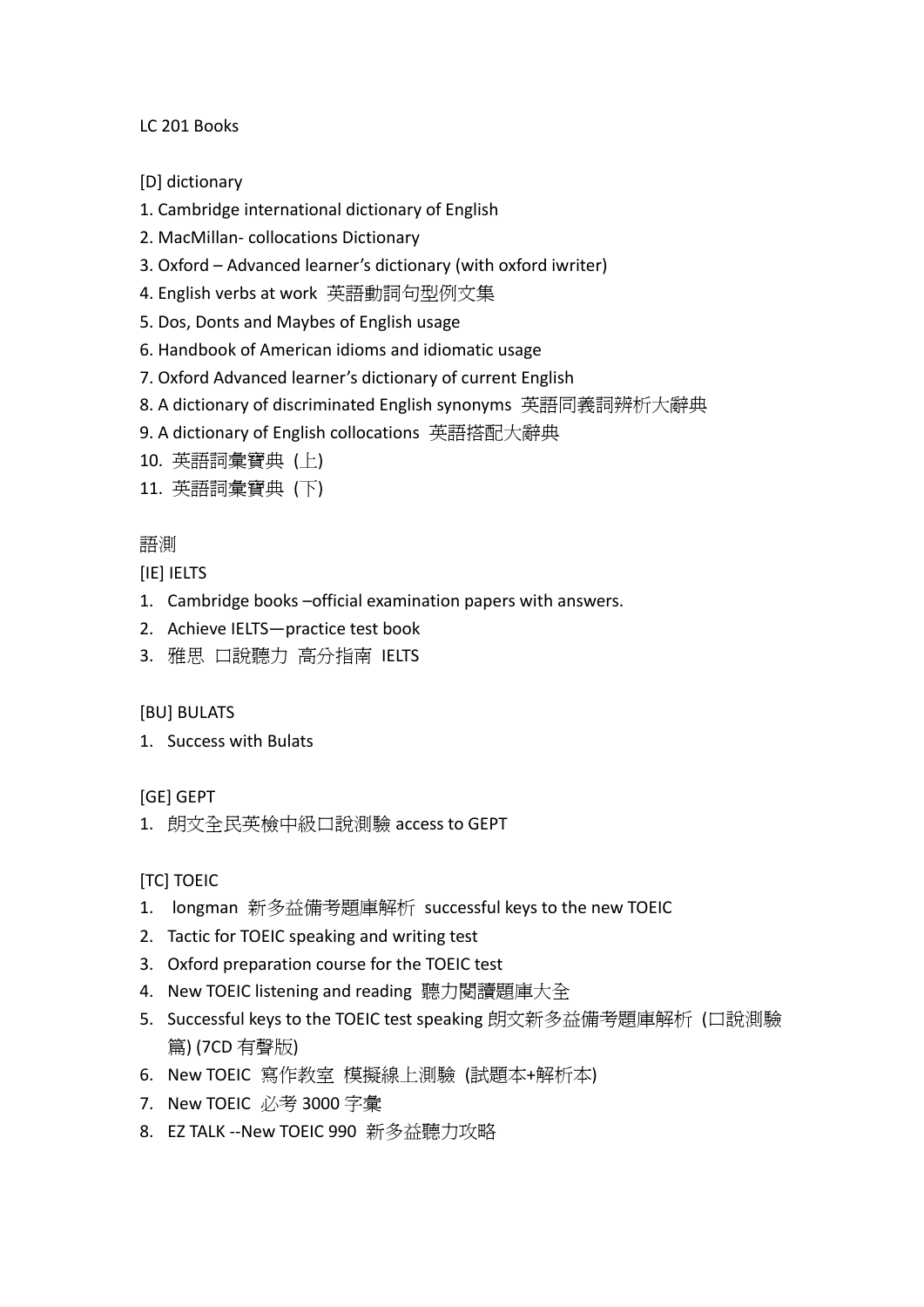[TL] TOEFL

- 1. Longman iBT listening 托福應考勝經 聽力測驗
- 2. Longman iBT speaking 托福應考勝經 口說測驗
- 3. TOEFL 高分托福口說 120 speaking
- 4. TOEFL 高分托福寫作 120 [II]
- 5. North Star--Building skills for the TOEFL IBT (advanced) X2
- 6. The official Guide to the new TOEFL iBT (from ETS)
- 7. Longman—introductory course for the TOEFL iBT
- 8. Longman—preparation course for the TOEFL Test (with answer key)
- 9. Kaplan—TOEFL iBT (fourth edition)
- 10. North Star—Building skills for the TOEFL iBT (high intermediate) copyX2

#### Test

1.全新英语专业四级考试指南 TOWARDS SUCCESS IN TEM4 2.全新英语专业八级考试指南 TOWARDS SUCCESS IN TEM8

#### **Textbook**

[W] writing

- 1. First Certificate language practice
- 2. 中級英文作文(二) intermediate composition practice book2
- 3. The writing process
- 4. Writing prose -techniques and purposes
- 5. Advanced Language practice
- 6. The writer's options
- 7. Practical English writing skills
- 8. Beginning English writing skills
- 9. 捷進英文段落寫作 starting lines
- 10. writing to communicate paragraphs and essays
- 11. Email writing skills 電子郵件寫作技巧指導
- 12. Sentence combination –writing and combining standard English sentences book1
- 13. Sentence combination –writing and combining standard English sentences book2

14. Language Practice—reference and practice for intermediate students of American English

- 15. Mosaic 2 writing academic essay development
- 16. Mosaic 1 writing—paragraph review and essay development
- 17. interactions 1 –writing sentence development and introduction to the paragraph
- 18. interactions 2–writing sentence development and introduction to the paragraph
- 19. 捷進英文段落寫作 Starting Lines: Beginning Writing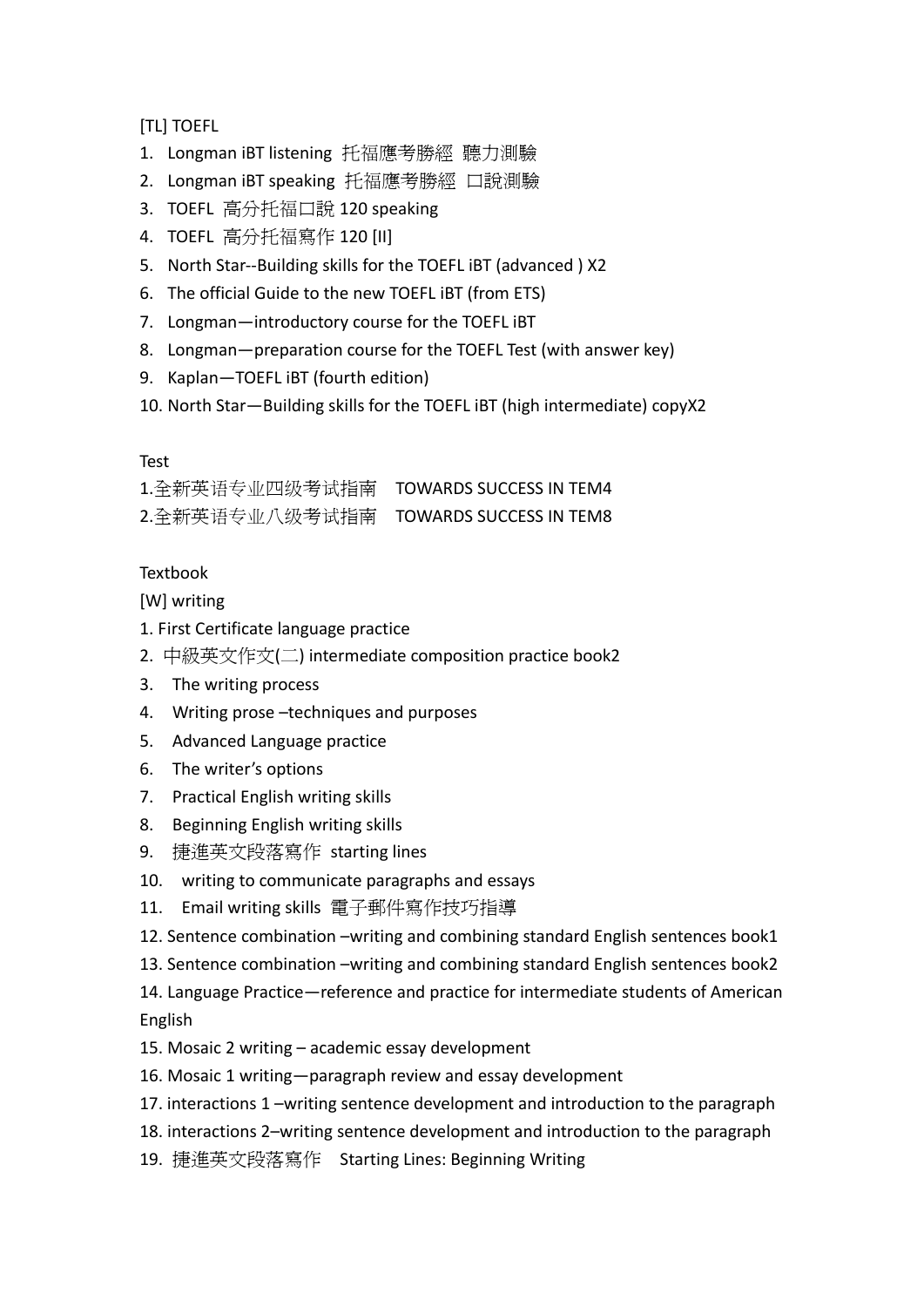#### [S] speaking

- 1. Basics in pronunciation—intermediate practice for clear communication
- 2. The logic and language of English debate
- 3. English conversation in Taiwan—intermediate level: part A
- 4. Phonics program for adults
- 5. 從發音征服聽力 (王復國)
- 6. American Phonics Handbook 獨門發音秘訣手冊
- 7. teaching pronunciation

#### [R] reading

- 1. Mosaic 1 reading
- 2. Interactions 2 reading
- 3. Strategic Reading2 –building effective reading skills

#### [L] listening

- 1. Learning to listen making sense of spoken English Student book 1
- 2. Learning to listen making sense of spoken English Student book 2
- 3. Sound advantage—a pronunciation book

Listening and Speaking

- 1.新编高级英语口语课程 Public Speaking
- 2. Mosaic 1: Listening/Speaking
- 3. Mosaic 2: Listening/Speaking
- 4. Sentence Patterns: For Speaking & Writing
- 5. Sing It! LEARN ENGLISH THROUGH SONG
- 6. The Idiom Adventure: Fluency In Speaking And Listening

[G] grammar

- 1. Cambridge  $-$ Advanced grammar in use ( $2<sup>nd</sup>$  edition)
- 2. Grammar sense 3
- 3. The Good grammar book with answers
- 4. Grammar Dimensions (4<sup>th</sup> edition ) X2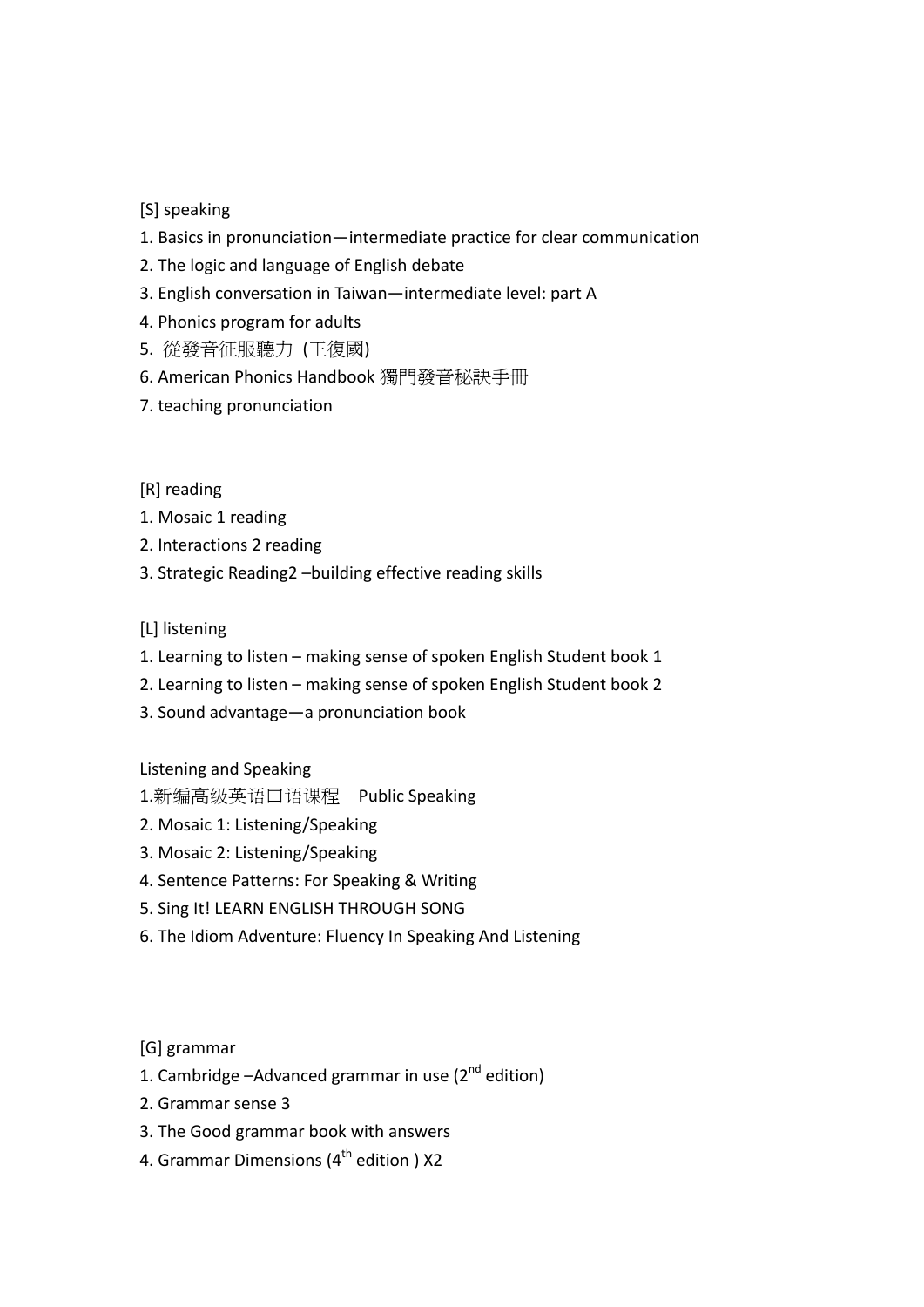- 5. Advanced English Grammar for ESL learners
- 6. MacMillan English grammar in Context
- 7. Preparation for writing : Grammar
- 8. Communicate what you mean—A concise advanced grammar
- 9. 商用英文文法基礎班 Essential Business Grammar Builder X2
- 10. 商用英文文法進階班 Business Grammar Builder X2
- [V] Vocabulary
- 1. A vocabulary work book
- 2. Vocabulary development through language awareness 英語字彙研習

#### [T]textbook

- 2. Brief encounters—a practice +activities book for intermediate ESL/ EFL students.
- 3. Interchange 1  $(3^{rd}$  edition)
- 4. Interchange 2
- 5. Interchange 3
- 6. English in Action
- 7. Touchstone 2 –student book
- 8. The idiom adventure –fluency in speaking and listening
- 9. Sentence patterns –for speaking and writing
- 10. Postcards 3
- 11. Postcards 4
- 12. Basic Surival—international communication for professional people
- 13. Super Goal‐‐student book 5
- 14. Super Goal—student book 6
- 15. Inside English—intermediate student book
- 16. Touchstone 1 –student book
- 17. Transitions 1‐‐student book
- 18. Explorations 1—student book
- 19. UP close—English for global communication 2 (teacher's edition)
- 20. UP close—English for global communication 2
- 21. UP close—English for global communication
- 22. UP close—English for global communication 3 (teacher's edition)
- 23. Up close—English for global communication 3
- 24. Up close—English for global communication 3 work book
- 25. Voyages 4—student book
- 26. Voyage 3 –student book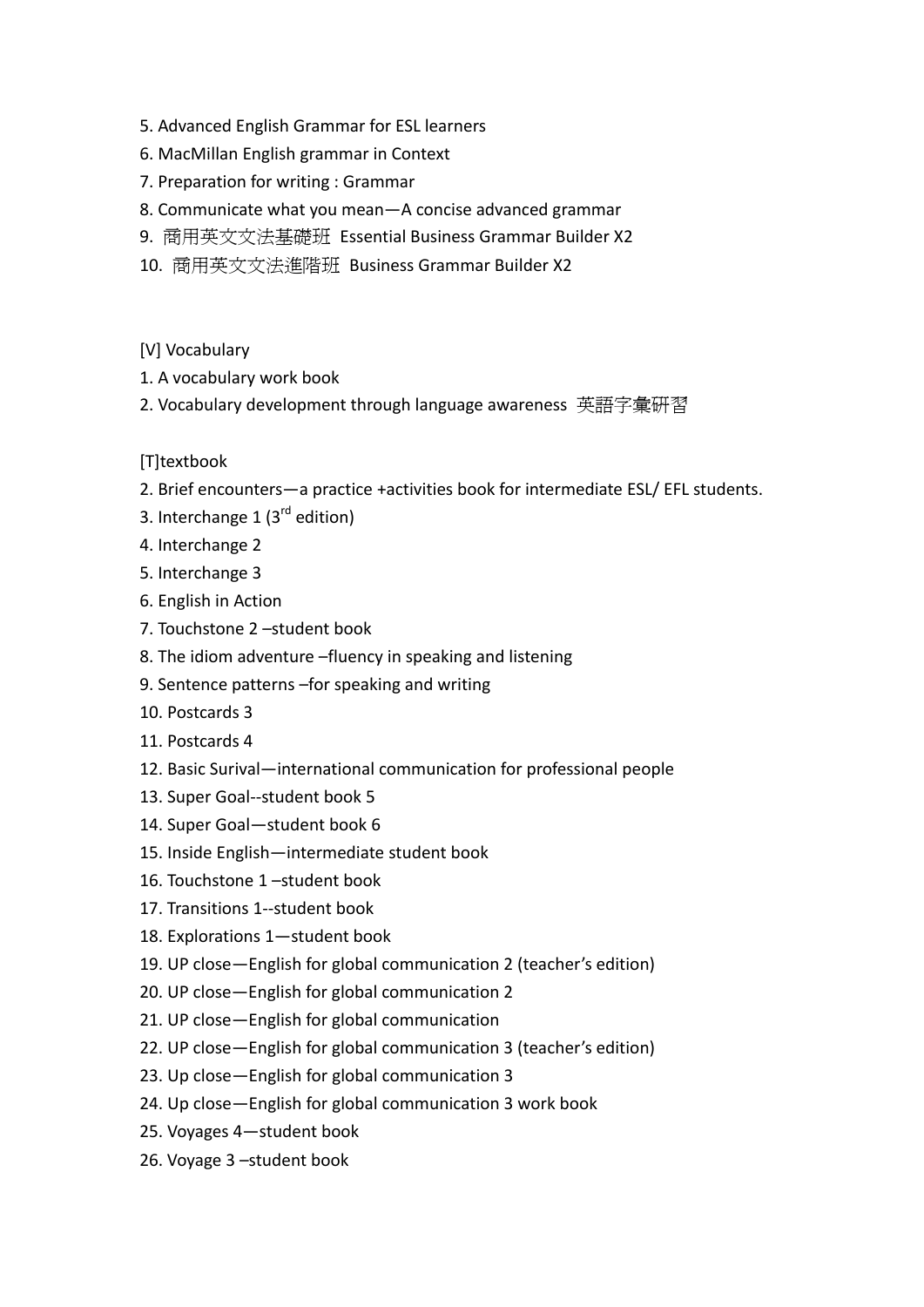- 27. Voyage 2 –student book
- 28. The heart of the matter
- 29. explorations 2—student book
- 30. Mosaic 1 listening/ speaking
- 31. Mosaic 2 listening/ speaking
- 32. Expressions—meaningful English communication
- 33. Longman English express 2
- 34. English upgrade student book 1
- 35. English upgrade student book 2
- 36. English in action 3
- 37. English in action 4

38.

#### ESP

- 1.人力资源管理专业英语
- 2.企业管理专业英语
- 3.语言教学实用技巧 Practical Techniques For Language Teaching
- 4.国际航运专业英语 English for International Shipping Business
- 5.实用外事接待英语口语 Spoken English for Receiving Foreign Guests

#### [CU] culture

- 1. My picture Atlas
- 2. Sing it! Learn English through English songs

#### Integrative

- 1. 综合教程 2(第二版) An Integrated English Course
- 2.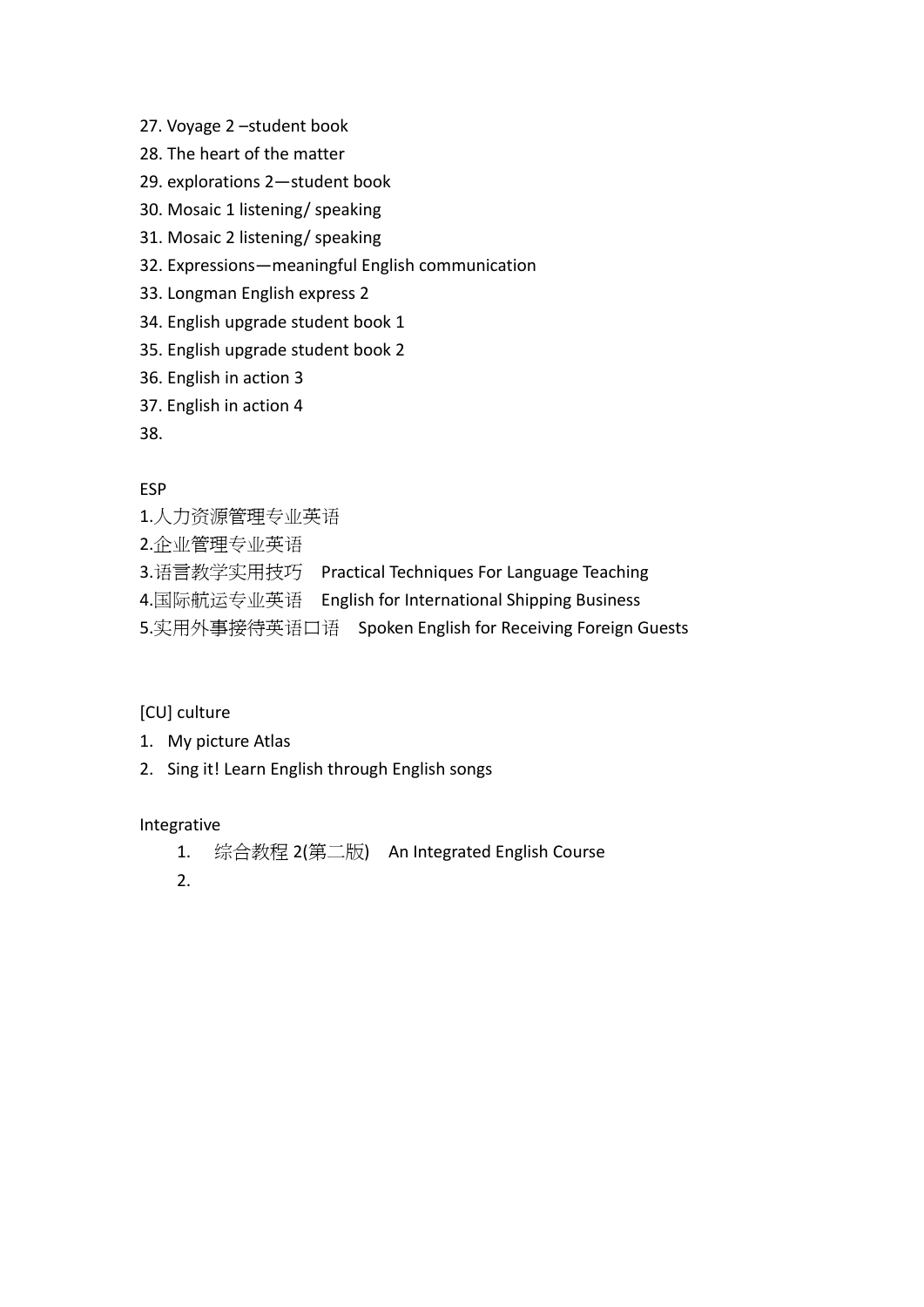#### textbook: language studies

1. 语言与语言学: 实用手册 Language and Linguistic: A Workbook language studies

2. 顾曰国语言学海外自选集─语用学与话语分析研究

#### Educational Technologies and Internet Ed.

1. 计算器与英语教学—从实践到理论 USING THE COMPUTER IN ELT—

#### TECHNOLOGY, PRACTICE AND THEORY

2. 网络教育初探(续集) Exploring Online Education (Continued)

3. 中国高等英语网络教育教师书面反馈的研究 Investigating and Improving University Tutors' Written Feedback on Assignments in an English Language Online Education Program in China

10/27 新增 世界是斜的 (王盈勛) 視覺傳達設計概論(陳俊宏、楊東民編著)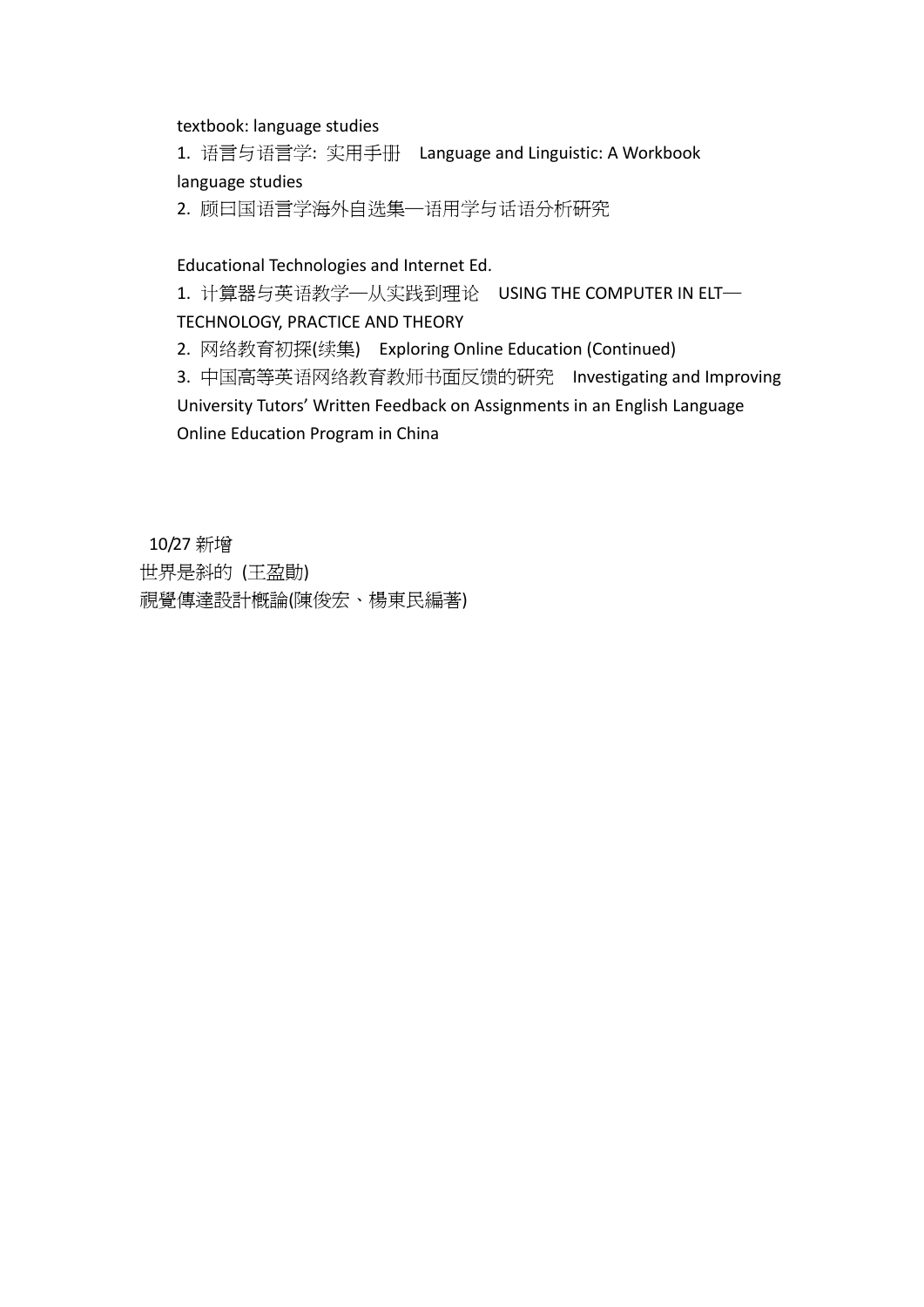已外借:

#### Gretchen:

实用服装表演与设计英语 English for Fashion: Modeling and Designing. (白静 丁 衡祁)

#### Kentei:

跨文化交际基础 Fundamentals of Intercultural Communication (窦卫霖) 跨文化商务交际 Intercultural Business Communication (周小微 陈永丽) 新编跨文化交际英语教程 Intercultural Communication in English (许力生)(教師 用書+學生用書共兩本)

#### Cattie Lee:

旅游服务英语实训 Practical English For tourism service (黎晓伟 陆正刚) 旅游管理专业英语 Tourism Management English Reader (蔡丽伟 胡小平)

#### Kevin Chen:

美国文化与社会 American Culture and Society (王恩铭)

#### 新書:

- 1. 捷進英文段落寫作 Starting Lines: Beginning Writing
- 2. 人力资源管理专业英语
- 3. 企业管理专业英语
- 4. 语言教学实用技巧 Practical Techniques For Language Teaching
- 5. 国际航运专业英语 English for International Shipping Business
- 6. 实用外事接待英语口语 Spoken English for Receiving Foreign Guests
- 7. 新编高级英语口语课程 Public Speaking
- 8. 全新英语专业四级考试指南 TOWARDS SUCCESS IN TEM4
- 9. 全新英语专业八级考试指南 TOWARDS SUCCESS IN TEM8
- 10. 希腊罗马神话欣赏 Appreciating Greco-Roman Mythology
- 11. 综合教程 2(第二版) An Integrated English Course
- 12. 语言与语言学: 实用手册 Language and Linguistic: A Workbook
- 13. 顾曰国语言学海外自选集—语用学与话语分析研究
- 14. 计算器与英语教学—从实践到理论 USING THE COMPUTER IN ELT—

### TECHNOLOGY, PRACTICE AND THEORY

15. 网络教育初探(续集) Exploring Online Education (Continued)